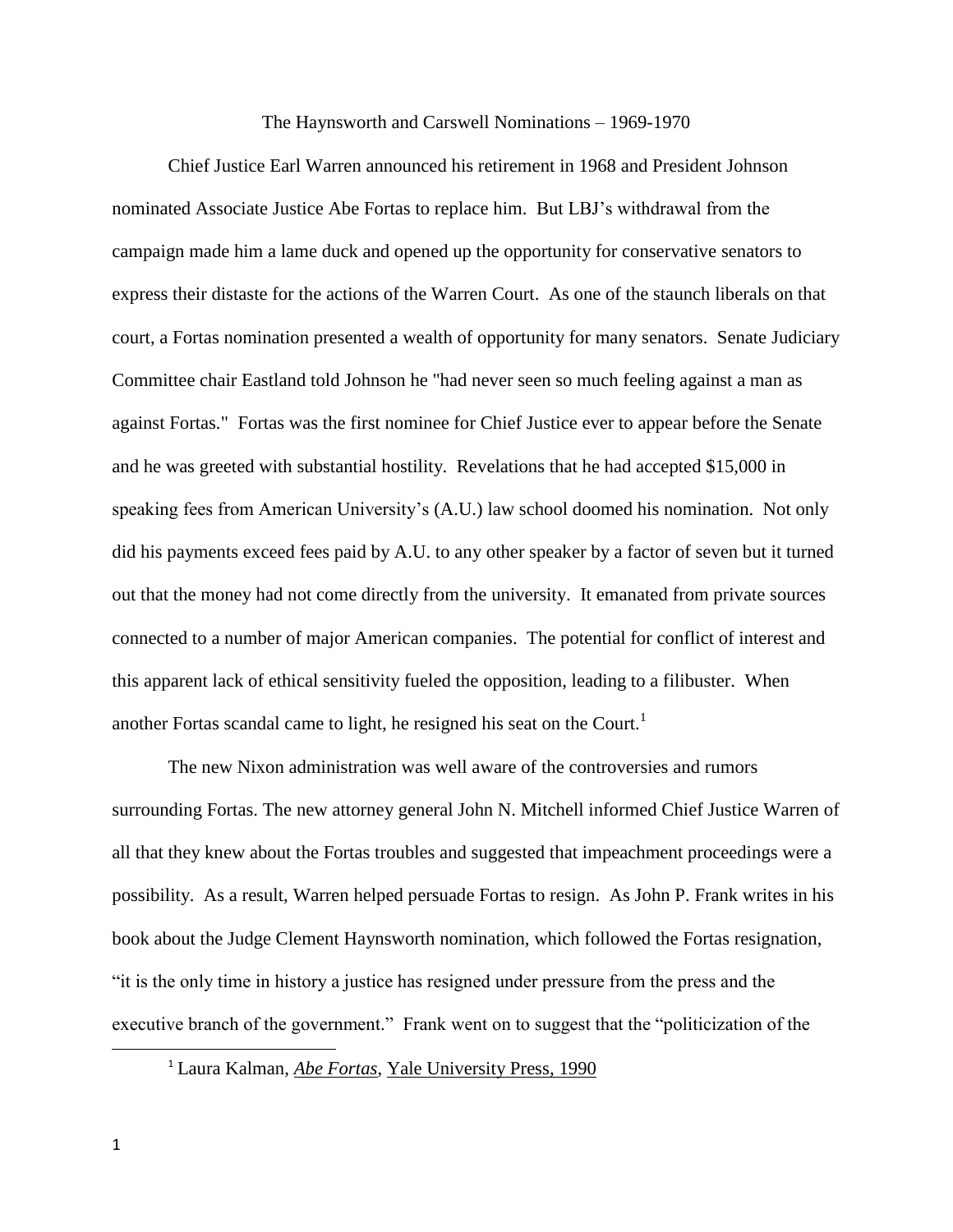Fortas nomination by the Republicans undoubtedly contributed to a willingness by the Democrats to politicize the Haynsworth nomination a little later."<sup>2</sup>

Nixon nominated Warren Burger of Minnesota to be Chief Justice. His nomination sailed through the Senate and he was sworn in on June 23, 1969. To replace Fortas, he nominated Appeals Court Judge Clement Haynsworth of South Carolina on August 21.

In the 1968 campaign, Nixon employed a "southern strategy" to capture former states of the confederacy that had always been solidly Democratic. LBJ's civil rights legislation created the environment for that kind of strategy to work. But implicit in it was a level of racism used to capture and solidify white support for the Republicans. Kevin Phillips, a Nixon strategist, discussed it in an interview in a 1970 *New York Times* article:

*From now on, the Republicans are never going to get more than 10 to 20 percent of the Negro vote and they don't need any more than that...but Republicans would be shortsighted if they weakened enforcement of the [Voting Rights Act.](http://en.wikipedia.org/wiki/Voting_Rights_Act) The more Negroes who register as Democrats in the South, the sooner the Negrophobe whites will quit the Democrats and become Republicans. That's where the votes are. Without that prodding from the blacks, the whites will backslide into their old comfortable arrangement with the local Democrats. <sup>3</sup>*

Part of that strategy has been described as a way to fend off a threat from Gov. Ronald Reagan on the right, a potential presidential candidate in 1972. Another part of that strategy led the new president to conclude that his next Supreme Court nomination had to be from the south.

<sup>&</sup>lt;sup>2</sup> John P. Frank, Clement Haynsworth, the Senate, and the Supreme Court, page 4, 6

<sup>&</sup>lt;sup>3</sup> Kevin Phillips quotation, James Boyd, "Nixon's Southern strategy: 'It's All in the [Charts',"](http://www.nytimes.com/packages/html/books/phillips-southern.pdf) The New York Times, May 17, 1970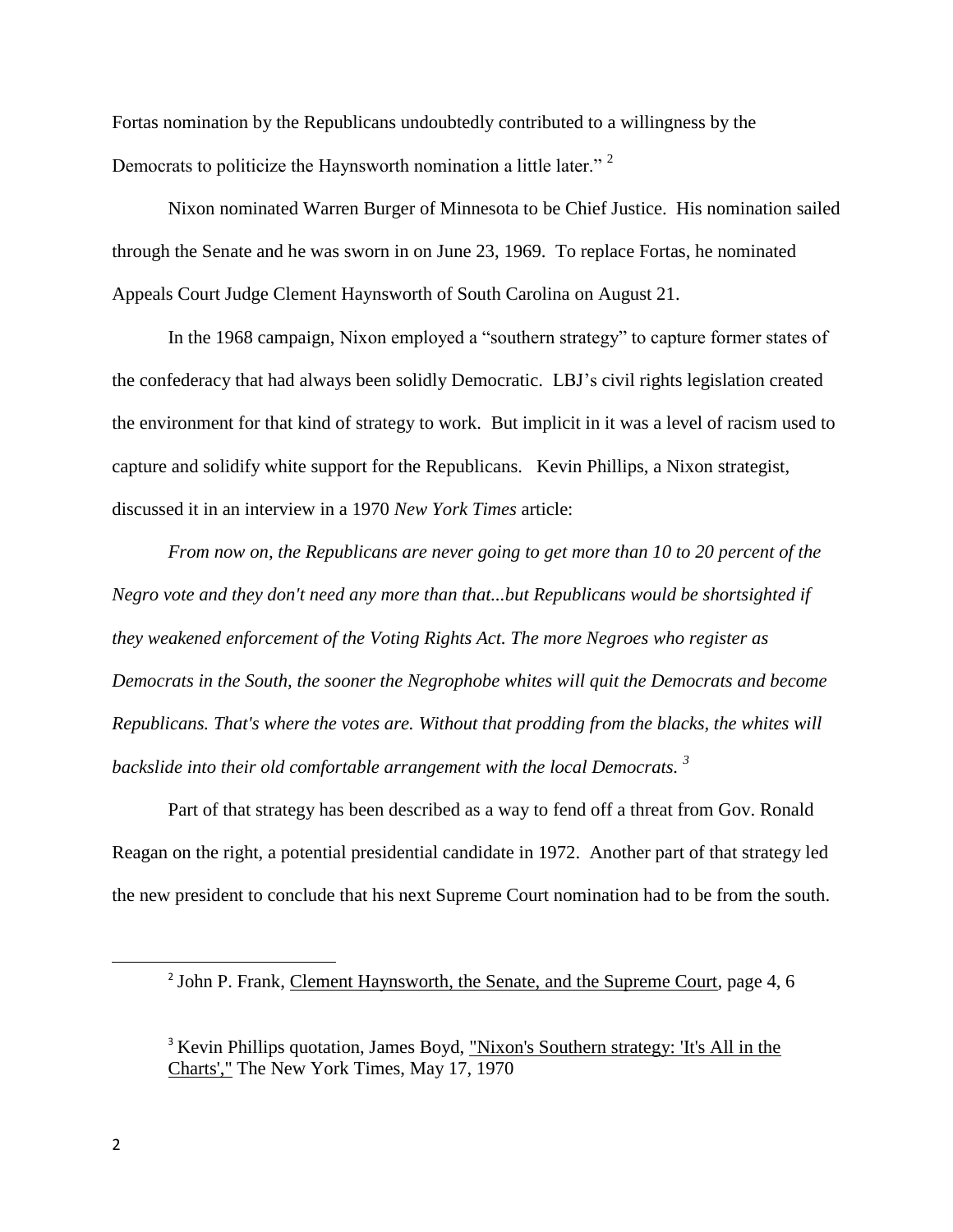Thus, the Haynsworth nomination. Because of Haynsworth nomination, the next three months would substantially change the course of Birch Bayh's life.

The summer of 1969 was eventful for the country in a variety of ways. On July 16, Apollo 11 lifted off toward the first manned landing on the Moon. While the country waited with bated breath for the four days it would take until its landing on the lunar surface, an event at home dominated the headlines.

On July 18, Sen. Ted Kennedy left a party in Chappaquiddick, Massachusetts celebrating his brother Bob's presidential campaign of the previous year. But he didn't leave alone. One of Bobby Kennedy's former aides, [Mary Jo Kopechne,](http://en.wikipedia.org/wiki/Mary_Jo_Kopechne) was with him and they were in an auto accident that would end Kopechne's life and change the political fortunes of Ted Kennedy forever. They drove off the side of a bridge, their car submerged in the murky waters late at night. Kennedy got out of the car and made his way back to Edgartown, where he got to his hotel and went to sleep. [Mary Jo Kopechne,](http://en.wikipedia.org/wiki/Mary_Jo_Kopechne) still in the car, drowned. Kennedy's bizarre behavior and his culpability in her death became a national scandal. Birch felt badly for his friend and colleague, knowing that even if a friend did something wrong, it was okay to feel badly for him. From Birch's standpoint, he worried about Ted and assumed his behavior was the result of the trauma of the accident, reminding him of the auto accident he and Marvella had been in years earlier and how disoriented he felt at the time.

The day after the Kennedy news broke, the country turned its attention back to outer space. All Americans old enough to comprehend what was happening knows where they were when Neil Armstrong stepped onto the Moon, the first time a human had ever done so. Armstrong was a Purdue University graduate and became a Bayh friend. There is no question that on July 20, he was the most popular man in the world. An estimated 500 million people

3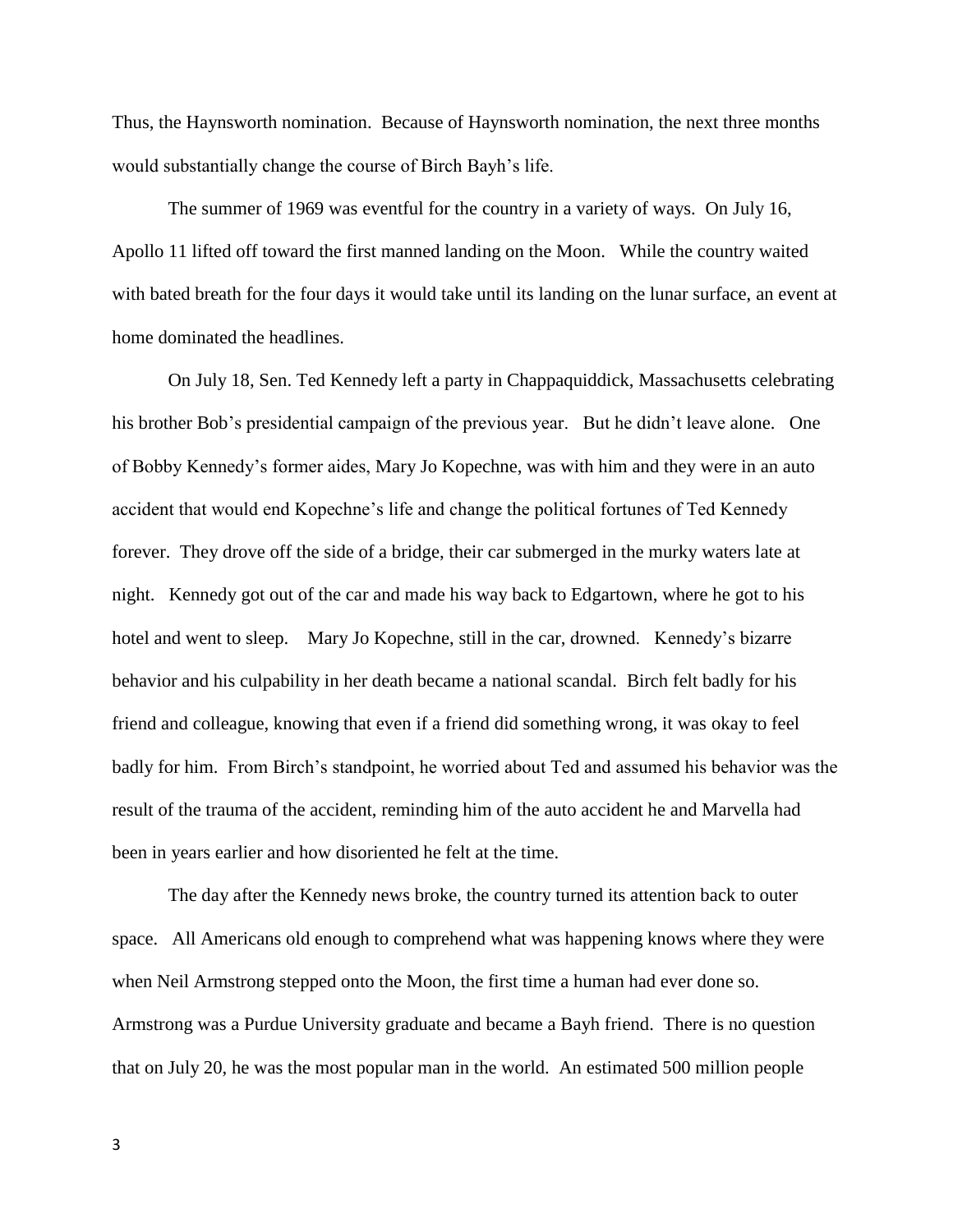worldwide watched in awe as he took his historic first steps on the [Moon](http://en.wikipedia.org/wiki/Moon_landing) at 10:56 pm ET, the largest television audience for a live broadcast at that time.

Birch's life was consumed by the Haynsworth nomination. When allies from organized labor came to him to discuss rulings Haynsworth had made that hurt workers in South Carolina, a closer look at his career was warranted. This was not the kind of thing Birch wanted to pursue. Birch felt that confronting the wildly popular Nixon Administration was foolhardy. Originally, he agreed to ask questions of Haynsworth that were important to labor leaders. But looking at the line-up of Democrats on the Judiciary Committee, it began to come clear that if Haynsworth needed to be opposed, it would be up to Birch to lead the effort. Chairman Eastland was supportive of the conservative, southern jurist as were the next two in line by seniority, John McClellan and Sam Ervin. Tom Dodd followed but was under an ethical cloud himself and in no condition to step up in opposition. Phil Hart was known as "the conscience of the Senate" and would be an ideal leader of the opposition but he was up for re-election in 1970 and did not want to risk controversy in an election year; particularly given that he had been a strong supporter of Fortas. Ted Kennedy was under a serious cloud because of Chappaquiddick. That left Birch next in seniority and he felt that if opposition was necessary, it had to be his to lead. He felt he had no choice, saying "I couldn't punt on it."

Opposing Haynsworth might be a doomed effort from the outset. The last time the Senate had rejected a Supreme Court nominee was decades ago, in 1930. Judge John Parker, chief judge on the Fourth Circuit, the same court Haynsworth sat on, was defeated largely because of two issues. The first was based on comments he had made when a candidate for elective office, arguing that America shouldn't allow Negroes to vote. The second was his ruling that 'yellow-dog' contracts that prohibited the signer from joining a union were valid. The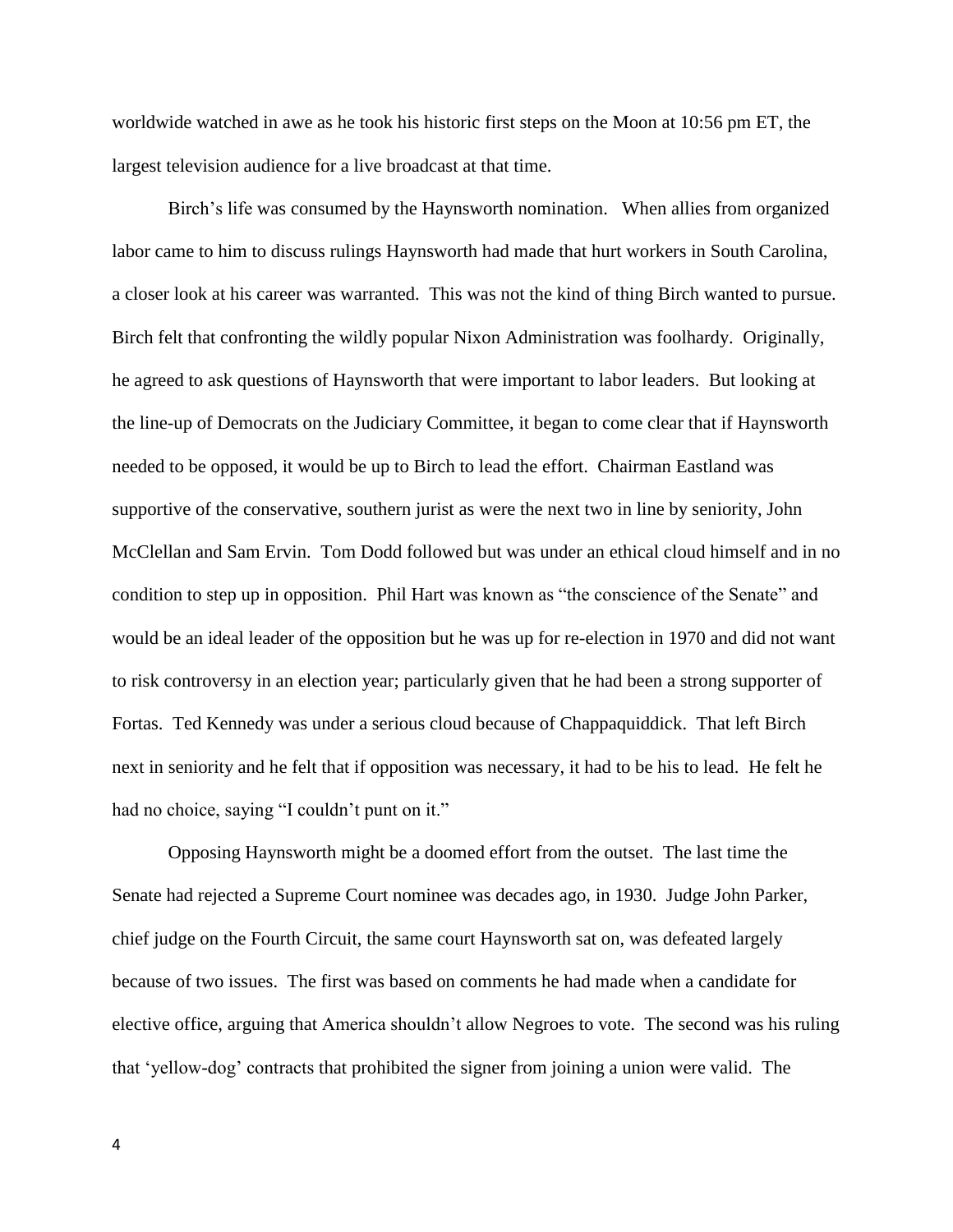coalition that successfully opposed Parker was almost exactly the same as the one that would assemble against Haynsworth, though the specific issues may have been different. Ironically, Parker and Haynsworth were very close personally, with Haynsworth expressing extreme admiration and devotion for Parker, who was very much his mentor as well as his friend.<sup>4</sup>

Clement F. Haynsworth, Jr. of Greenville, South Carolina was a 56-year old federal judge sitting on the Fourth Circuit Court of Appeals. As a southerner and a conservative, he engendered a certain level of opposition because of rulings on civil rights and on matters of importance to organized labor. But it was unlikely that the level of that opposition was sufficient to keep him from being confirmed. Neither partisanship nor liberal versus conservative conflict would be enough to turn away a Supreme Court nominee of a newly elected president. Ultimately, his greatest source of problems came from a lack of sensitivity on ethical issues and an unwillingness to treat those issues with candor. Ethical sensitivity may also have been insufficient to defeat him by itself except that the nomination was to fill the vacancy created by the resignation of Justice Abe Fortas, where ethical issues were front and center. Some would argue that the ethical issues provided ample cover for those senators who wanted to vote against the nominee based on philosophy but otherwise wouldn't be able to justify such a position.

Even before the nomination was official, a Chicago newspaper ran an article that foreshadowed much of what was yet to happen. It disclosed that Haynsworth had joined a ruling favoring a textile company. He had owned stocked in a vending company, Carolina Vend-a-Matic, which did considerable business with the textile firm. In his confirmation hearings before

<sup>&</sup>lt;sup>4</sup> Judge Parker's nomination rejection, Stephen L. Wasby and Joel B. Grossman, "Judge Clement F. Haynsworth, Jr.; New Perspective on his Nomination to the Supreme Court", Duke Law Journal, February 1990, page 75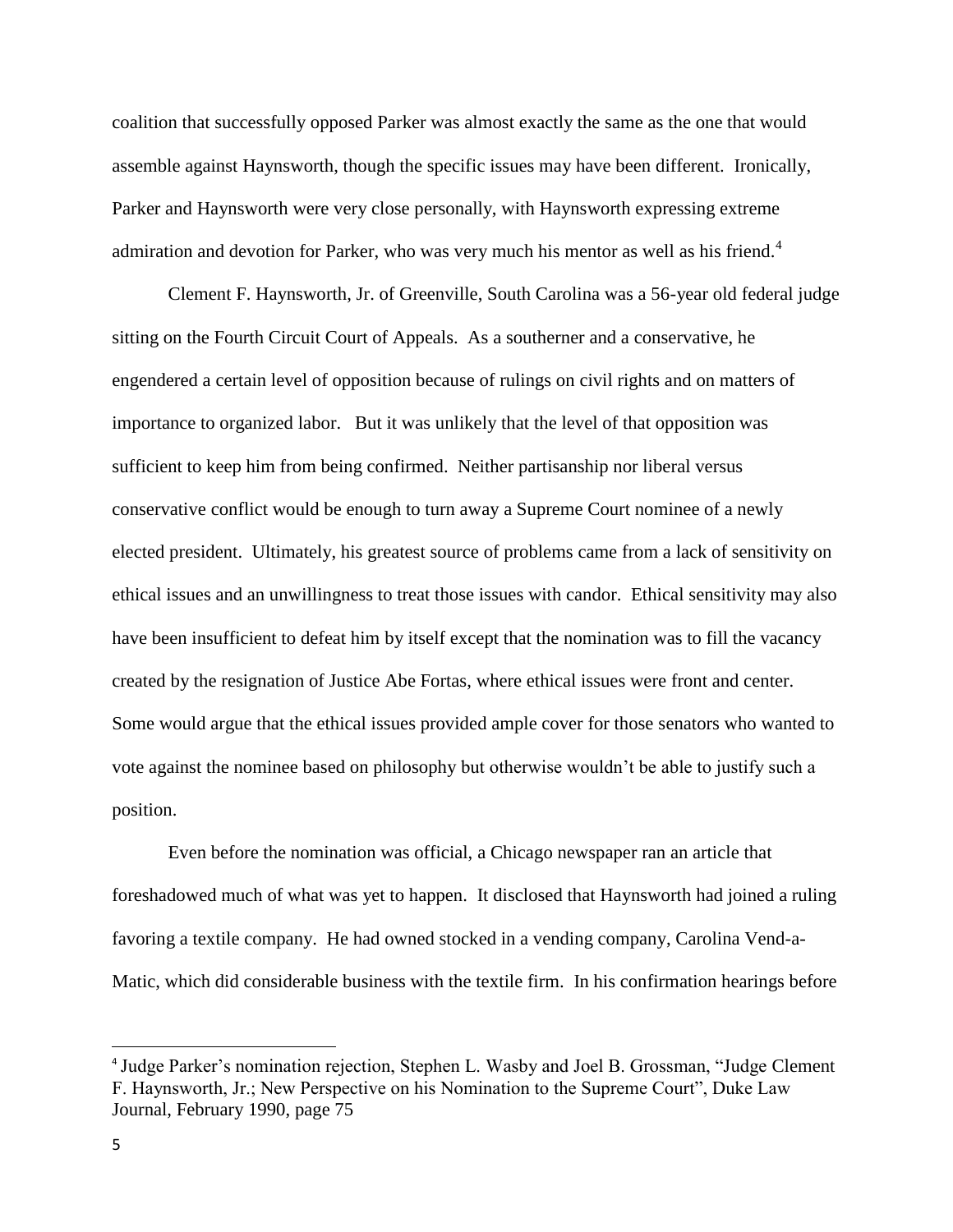the Senate Judiciary Committee, he admitted that he had remained a director of Carolina Vend-a-Matic through 1963 even though he had told the Senate a few months earlier that, "of course when I went on the bench [in 1957] I resigned from all business associations I had, directorships and things of that sort." It was later discovered that he had purchased stock in another company, Brunswick Corp., just after he was involved in a decision affecting the company but before that decision was announced.<sup>5</sup>

The Brunswick case came to light because of the digging done by a few AFL-CIO lawyers and they passed their information to Bob Keefe. And then it came to light that there were three other cases where Haynsworth sat in judgment over matters concerning companies in which he held stock.

Organized labor also became energized over a case concerning collective bargaining. On a case ultimately overturned by the Supreme Court, Judge Haynsworth ruled on a "question of when authorization cards signed by union members could be used to give a union collective bargaining rights where, due to unfair labor practices, it was impractical to hold an election." His ruling was that the cards could not be used, an unpopular view with which other federal courts had also disagreed. <sup>6</sup> Keefe called Birch at the Brown Hotel in London while he was on an Inter-Parliamentary Union trip, telling him that labor folks wanted some questions to be asked of Haynsworth when the hearings convened. Birch told him to tell them he would be willing to ask the questions but could not commit more than that.

<sup>5</sup> Haynsworth quotation about corporate directorships, Kenneth Auchincloss, Newsweek magazine, The Nomination is Rejected, December 1, 1969, page 22

<sup>&</sup>lt;sup>6</sup> Haynsworth quotation on collective bargaining, John P. Frank, Clement Haynsworth, the Senate, and the Supreme Court, page 20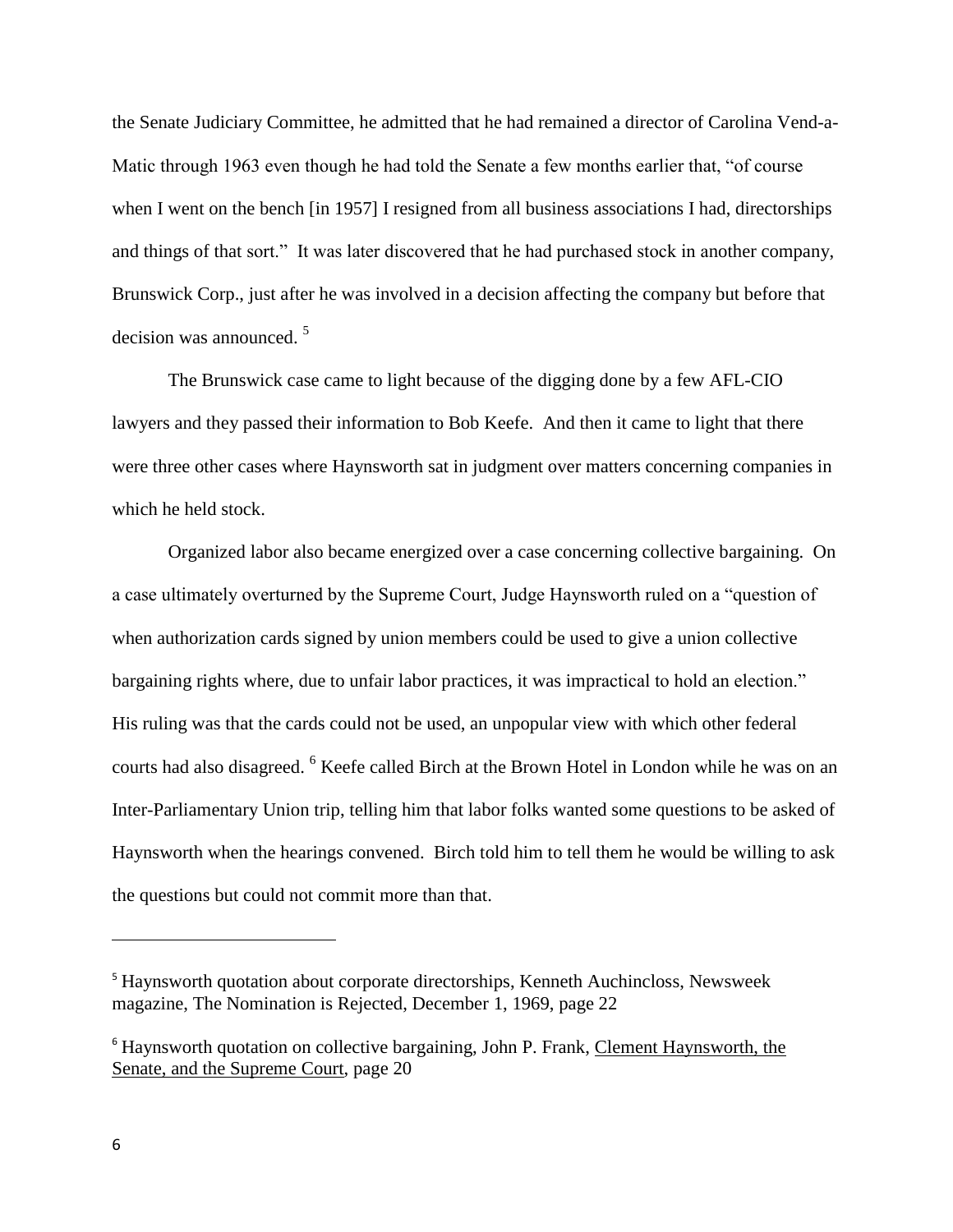Birch questioned Judge Haynsworth about these matters during the Committee hearings. Ownership of Brunswick stock was clearly a problem for Haynsworth and Birch used other witnesses to emphasize that a judge should recuse himself from any case in which he has a clear personal stake. While Haynsworth insisted he had made up his mind on the case before he purchased the stock, he acknowledged it to be a mistake. Birch always felt that had Haynsworth simply stated that he had also made a mistake in the Carolina Vend-a-Matic matter and should have recused himself, he would have been confirmed. But the Judge steadfastly insisted that he had done no wrong, drawing a line in the sand that caused many senators to cross over in opposition. This was reminiscent of the Rutherford Poats nomination in which Birch's opposition arose because the nominee refused to respond honestly to the questions before him. *Senator Bayh: I am concerned and I suppose I should ask the question, if you had to do it over again whether you would still maintain that kind of relationship with Carolina Vend-a-Matic. You feel that there is absolutely nothing that was improper here?*

*Judge Haynsworth: I do not know what you mean by that kind of relationship. I was a stockholder as I have said.*

*Senator Bayh: Stockholder, vice president, and your wife is secretary and you are on the board of directors and you own \$450,000 worth of stock. You were doing business with one of the litigants. <sup>7</sup>*

Then there was the Darlington Mills Case. The National Labor Relations Board (NLRB) found that Darlington Mills "had been closed because of anti-union animus and ruled the

<sup>7</sup> Bayh questioning of Haynsworth, John P. Frank, Clement Haynsworth, the Senate, and the Supreme Court, pages 54-5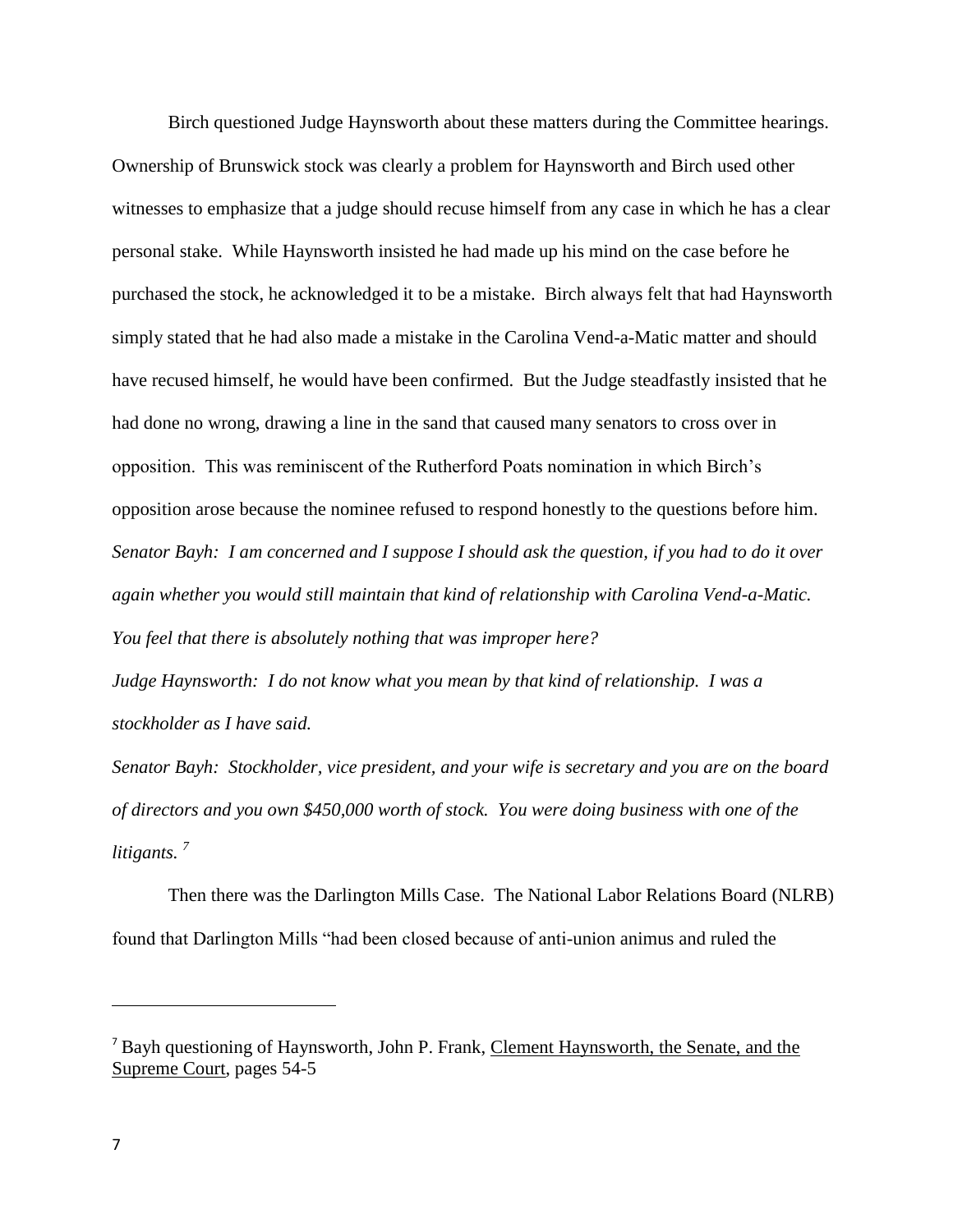Deering Milliken Company was liable for Darlington's unfair labor practices and accordingly ordered back pay for discharged Darlington workers and other remedies." The decision to close the company had come right after the Textile Workers Union of America won the right to represent workers in their bargaining negotiations. Haynsworth voted with the 3-2 majority on the Fourth Circuit Court of Appeals to set aside the order, stating that the company could close its operations regardless of any motives it might have had concerning organized labor. The ruling by the Court and Haynsworth's role in it confirmed the suspicions by labor leaders that the Nixon Administration was anti-labor and reinforced their enthusiasm to keep him off the court.<sup>8</sup>

*The Washington Post* summed up a portion of the debate as follows.

*In the labor-management field, there was no question in terms of his background, his professional and personal associations, Haynsworth had come to the Court of Appeals as a "management man."*

*He had large stock holdings, valued last month at more than \$1 million. He was a director of several corporations and owned a one-seventh interest in Carolina Vend-a-Matic, whose sales rose from \$20,000 a year in 1950 to more than \$3 million in 1963 when he sold out his holdings for \$437,000.*

*His law clients had included such firms as J.P. Stevens Co., a textile manufacturer that had fought unionization and that was described by an emotional labor lawyer, Stephen J.* 

<sup>8</sup> Haynsworth and Textile Workers, Stephen L. Wasby and Joel B. Grossman, "Judge Clement F. Haynsworth, Jr.; New Perspective on his Nomination to the Supreme Court", Duke Law Journal, February 1990, page 78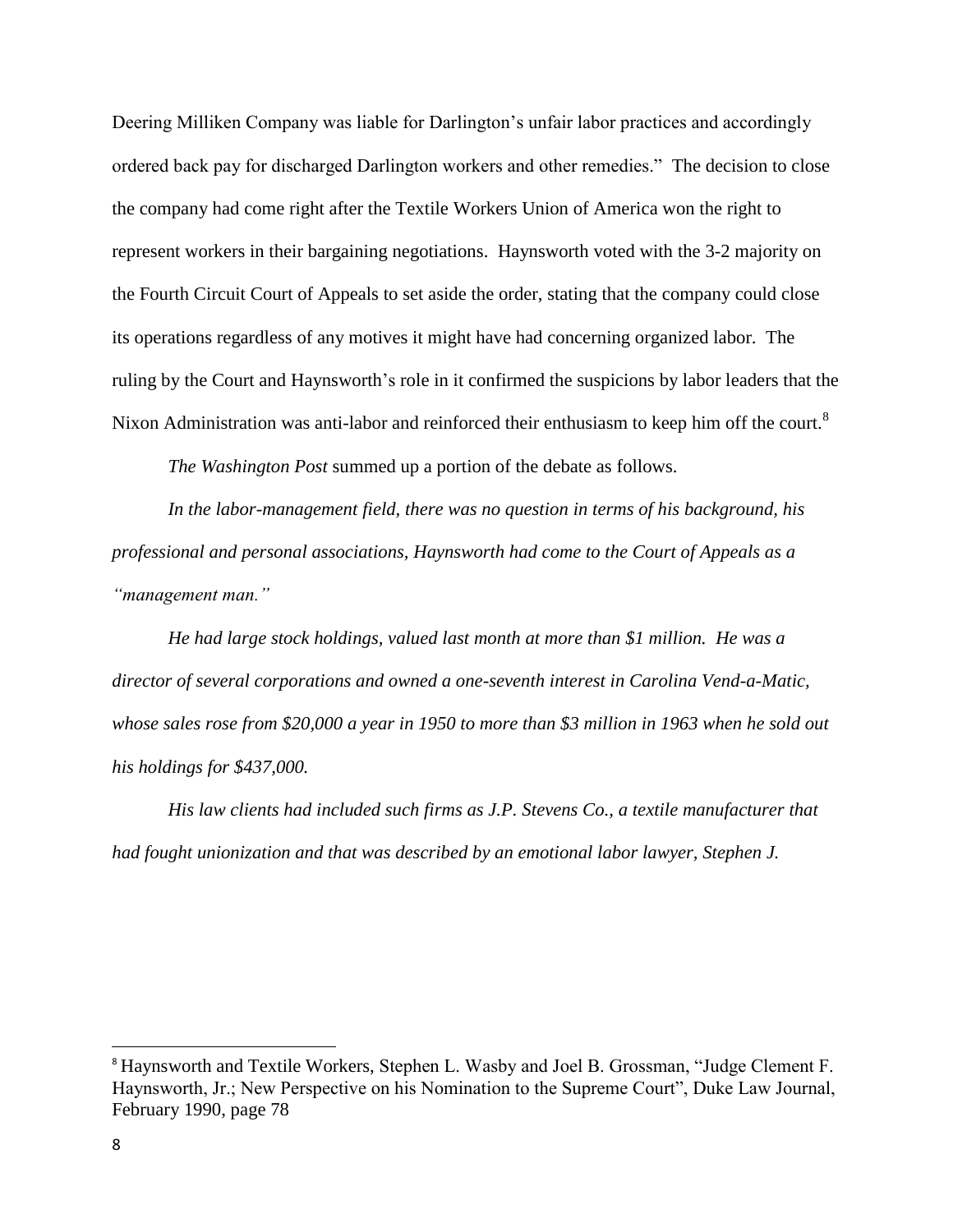*Schlossberg, as "the classic violater (sic) of federal labor laws, which has in effect…told Congress by its behavior…it does not recognize federal labor law." <sup>9</sup>*

Civil rights leaders were equally incensed by Haynsworth's decisions. He affirmed a decision by officials in Prince Edward County, Virginia to close the public schools rather than integrate them. He also ruled to uphold the constitutionality of tuition grants that were given to white students who were seeking to enroll in schools that were not integrated. Joseph L. Rauh, counsel to the Leadership Conference on Civil Rights, described the nominee as "a sort of laundered segregationist." <sup>10</sup> The labor and civil rights coalition, comprised of 125 religious, labor, welfare and civil rights groups, virtually camped out in the Bayh Senate office during most of the three months of the battle against Haynsworth nomination.

The group issued a statement that the Haynsworth nomination was "a deadly blow at the image of the U.S. Supreme Court." They saw African-Americans as feeling that they would be lost in "a swamp of delay and technicalities." Rather than a judge who was pressing forward to ensure civil rights for minorities, Haynsworth was "for the status quo or for inching along." They were reacting to a case in which a hospital applied for federal aid after declaring that it intended to "deny admission to some potential patients because of race, creed or color." The court had ruled the hospital could not discriminate but Haynsworth dissented "on the ground that there was no state action involved in this private hospital and that, hence, it was in no obligation not to discriminate."<sup>11</sup>

<sup>9</sup> Richard Harwood, "Haynsworth's Defeat, *The Washington Post*, November 23, 1969, page A1 and A7

<sup>&</sup>lt;sup>10</sup> Alfonso A. Narvaez, "Clement Haynsworth Dies at 77; Lost Struggle for High Court Seat", The New York Times, November 23, 1989

<sup>&</sup>lt;sup>11</sup> John P. Frank, Clement Haynsworth, the Senate, and the Supreme Court, page 58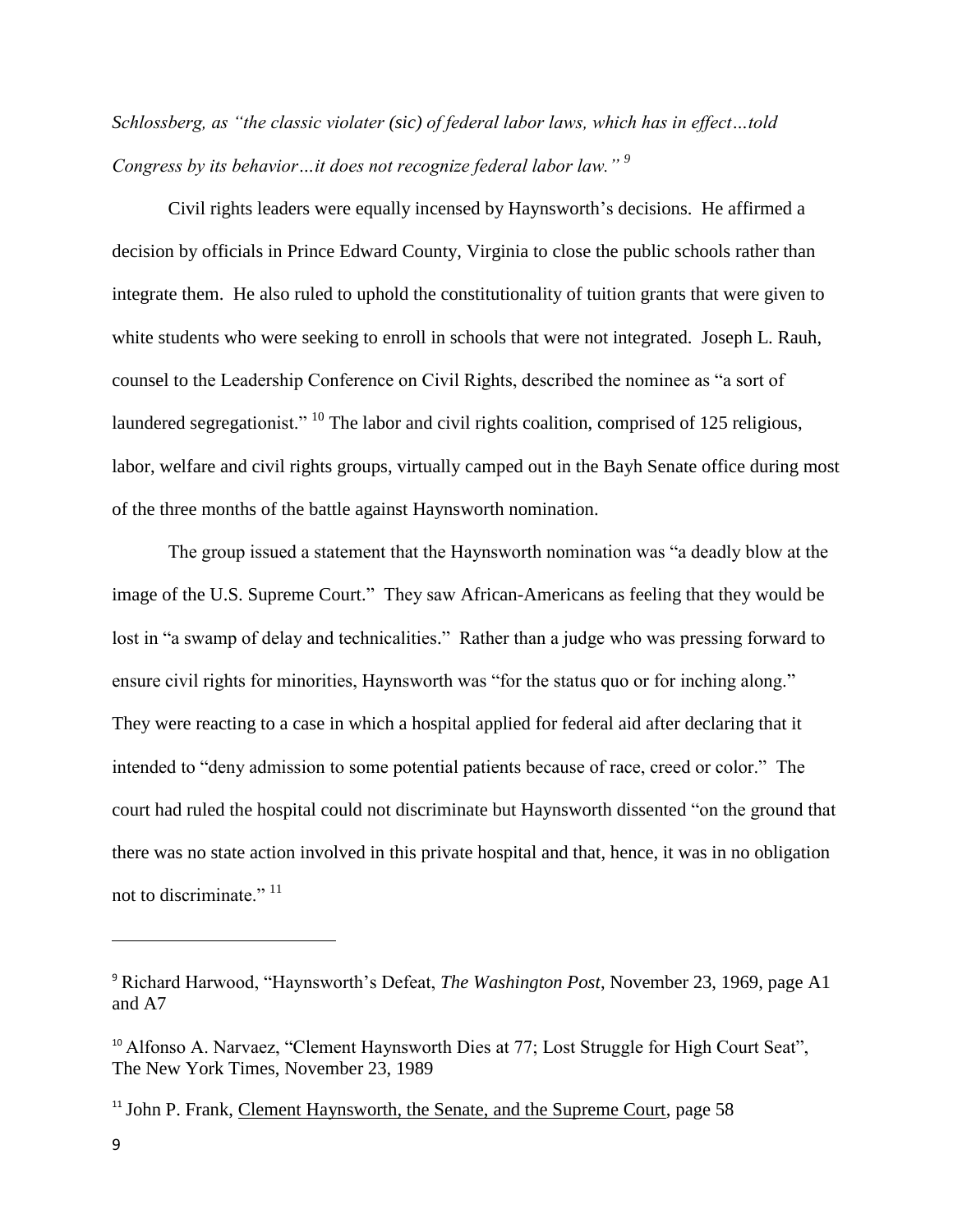On the issue of financial conflicts of interest, there was a severe difference of opinion among legal experts as well as senators and their staffs on just what was required. How direct did the relationship need to be between the judge and the company? If the judge's investments were with a company that did business with the company at issue, was recusal required? Suppose the financial interest was minor? How did you define minor? Wasn't a judge required to fulfill his or her duties as much as possible? Shouldn't a conflict only be direct and substantial?

John Frank, the author of a book on the Haynsworth nomination, also testified at the hearings. He addressed the claims of a conflict in the Vend-a-Matic case with the views that Haynsworth's interests were not "direct" enough in the case before his court to have recused himself. "It is my abiding conviction...that the criticism directed to the disqualification or nondisqualification of Judge Haynsworth is a truly unjust criticism which cannot be fairly made"

When Birch responded to Frank with questions about the more direct relationship to Brunswick, Frank acknowledged that a judge should not sit when he had an investment with a company that is directly involved in a matter before him. <sup>12</sup>

White House Press Secretary Ron Ziegler responded to the various charges about the ethical issues by saying that White House knew all of these facts and did not expect them to be "interpreted" the way they were. He said there had been a "full review" of Haynsworth's background and after the charges surfaced there was a further review, according to wire service reports by the UPI. "The President did not learn anything additional of major significance in Judge Haynsworth's background," Ziegler went on to say.

 $\overline{a}$ 

<sup>&</sup>lt;sup>12</sup> John P. Frank, Clement Haynsworth, the Senate, and the Supreme Court, pages 42-43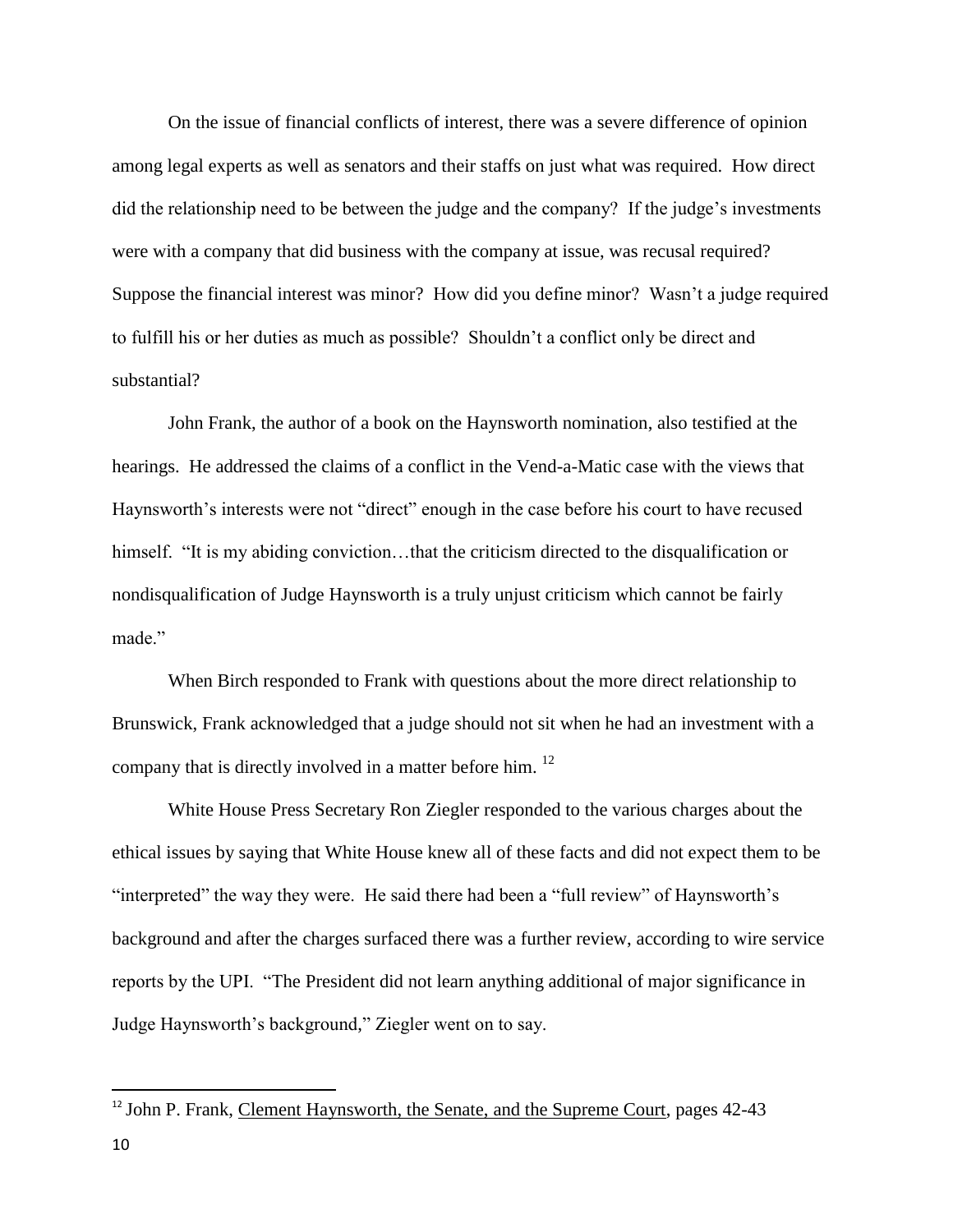The Nixon White House put on a full court press, having donors and local politicians around the country put pressure on Republican senators. It turned out to be a ham-handed effort, likely hurting their cause rather than helping it. Several Republicans who opposed Haynsworth were determined to stay silent on the issue before the vote in order to avoid embarrassing the President. As an example, two senators who told the President they were going to vote no but would keep their intentions silent, found themselves deluged with pro-Haynsworth mail. Many home-state supporters and contributors called them, telling them it was a question of Party loyalty. The senators, Chuck Percy (R-IL) and Len Jordan (R-ID), were soured by the experience and stood fast in their opposition to the nominee. Jordan said, "few issues have generated more pressure on my office than has the confirmation of Judge Haynsworth. Support of the President is urged as if it were a personal matter rather than an issue of grave constitutional importance."<sup>13</sup>

One issue that impacted the debate and shouldn't have was based on a rumor that Deering Milliken, in the case against the Textile Workers Union, had offered a bribe, in effect, to throw large contracts to Carolina Vend-a-Matic if the Court's decision went well. Voting for Deering in the case would have represented more than a simple conflict of interest. Haynsworth had been vindicated in this matter after a Justice Department investigation by none other than attorney general Robert Kennedy in 1963. But the story floated around the Senate and had its effect. The noted Washington, DC newspaper columnists Tom Braden and Frank Mankiewicz jumped into the debate with tremendous energy. They spent a great deal of time in the Bayh office

<sup>&</sup>lt;sup>13</sup> Kenneth Auchincloss, Newsweek magazine, The Nomination is Rejected, December 1, 1969, page 22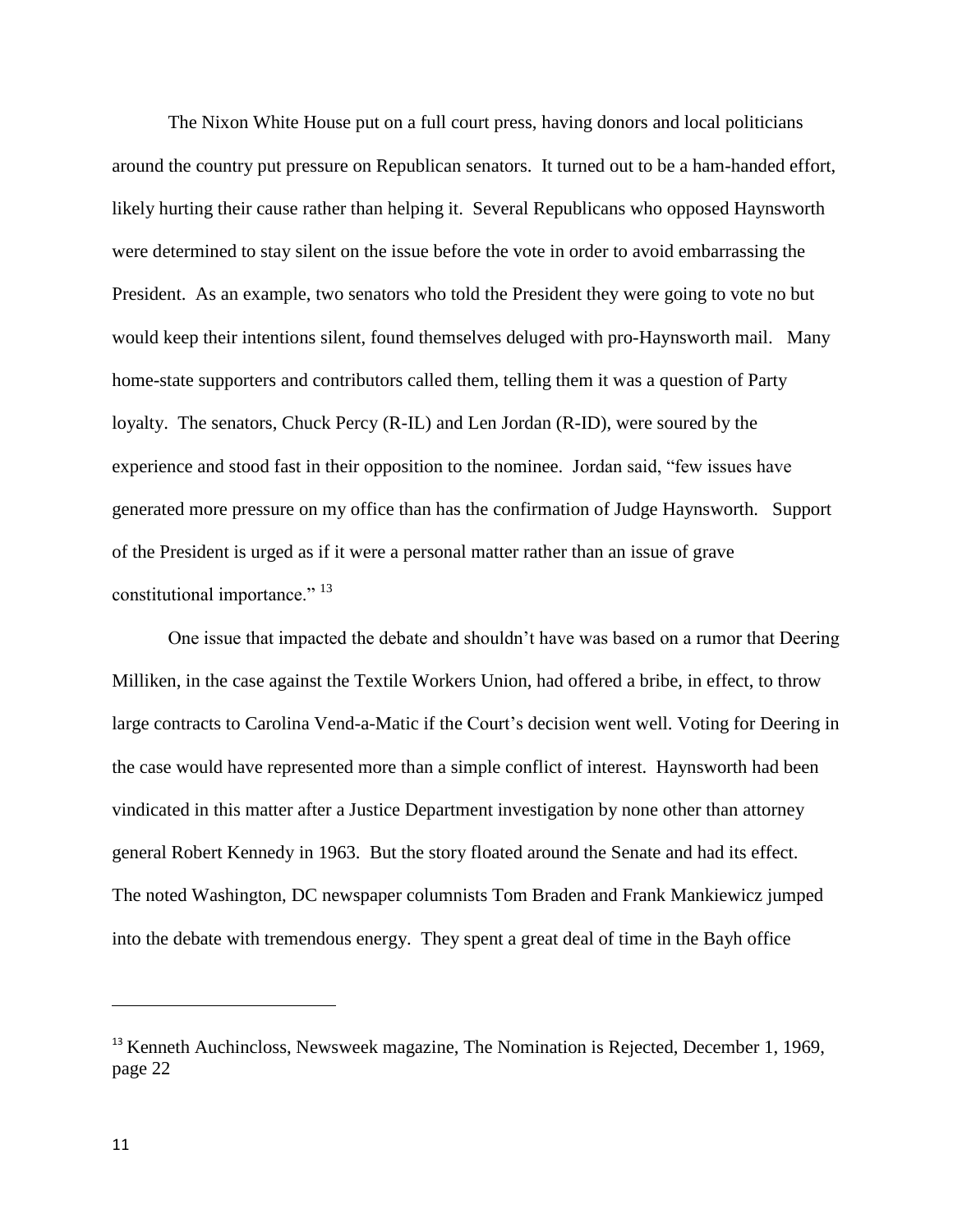during those few months and wrote a vicious column early in September about the Vend-a-Matic matter. "He decided an important case in favor of a company doing \$100,000 worth of business a year with his company, an act in which he says – incredibly – that he saw no impropriety and sees none now." Also, he "participated along with attorney general Mitchell and the White House in a shabby attempt to make it seem that attorney general Robert Kennedy approved of his behavior, a claim they knew to be false when they made it."<sup>14</sup> Mankiewicz had credibility on the latter issue since he was the former press secretary to RFK and the man most America remembered from his announcement of Kennedy's death less than two years before.

On September 7, there was an event that would not only have a major impact on the Haynsworth nomination but would affect all senators and untold events to come. Senate Minority Leader Everett Dirksen died after surgery at Walter Reed Hospital. The post was not filled until late September, well after the Haynsworth hearings had begun. Hugh Scott of Pennsylvania became the new Republican leader with Dirksen's seat in the Judiciary Committee taken by Michigan senator Robert Griffin.

The passing of Dirksen signaled a change in the Senate. Birch never forgot the time early in his career when Dirksen discussed the importance of helping him get re-elected, a level of cooperation across the political aisle that would be unheard-of in the Senate of the  $21<sup>st</sup>$  century. Described as one who's "face looks like he slept in it," Dirksen had a mellifluous voice that drew attention to his colorful phrases. Often when he rose to speak on the Senate floor, a murmur would circulate in the press galleries, "Ev's up!" He had maintained a close friendship with both

<sup>&</sup>lt;sup>14</sup> John P. Frank, Clement Haynsworth, the Senate, and the Supreme Court, page 29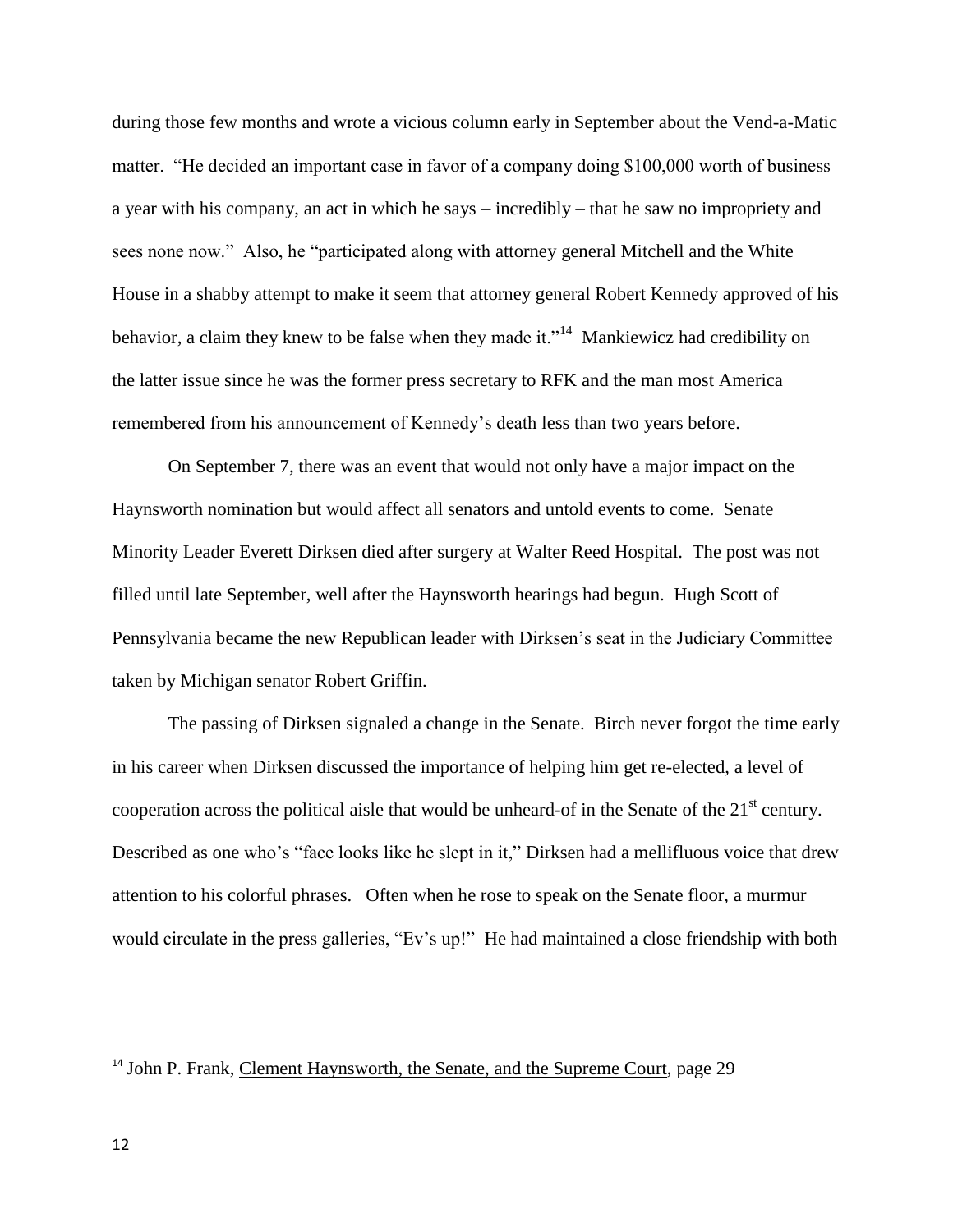Presidents Kennedy and Johnson. He remarked during the latter's administration when he was in the hospital and absent when three Republican bills were narrowly defeated. "To my bedridden amazement," he stated in the colorful manner only he could portray, "my pajama-ruffled consternation, yes, my pill-laden astonishment, I learned they were victims of that new White House telephonic half-Nelson known as the Texas twist." But he also showed a remarkable ability not only to compromise but to change his mind in a very public way. His support for the nuclear test ban treaty, the Vietnam War, the 1964 Civil Rights Act and the 1965 Voting Rights Act was indispensable. Once, when asked how he could explain his aggressive support for a bill he had violently attacked only a few months before, he replied, "On the night Victor Hugo died, he wrote in his diary: 'Stronger than all the armies is an idea whose time has come.'" <sup>15</sup> He was remembered by many for his sarcastic remark about the Senate's big spending, saying, "A million here, a million there, pretty soon we're talking about real money." His like would not be seen again and his departure from the Senate would have a marked impact on events to come.

By the time the hearings began, the momentum seemed to shift to the opposition and it never shifted back. Sen. Jacob Javits, a New York Republican, announced his likely opposition on September 15 but predicted that the judge would be confirmed. Sen. Griffin echoed that prediction and announced his support, though with "great want of enthusiasm." It was a position he would not maintain. Birch also predicted the success of the nomination as late as September 24, the same day that a poll listed as many as twenty five senators in opposition. The following

<sup>15</sup> E. W. Kenworthy, "Dirksen Dead in Capital at 73", *The New York Times*, September 8, 1969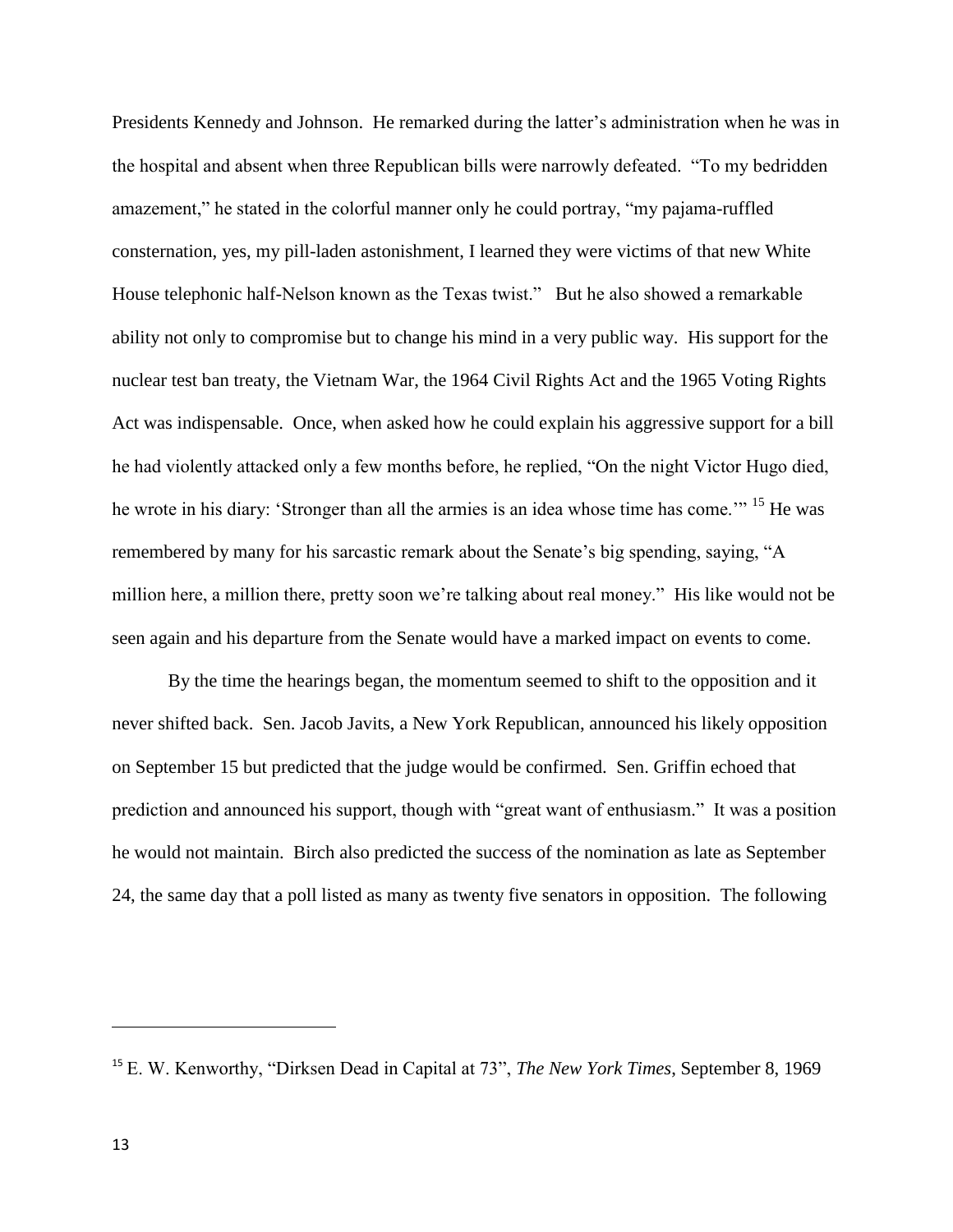day, however, Chairman Eastland expressed pessimism about the nomination's chances to Sen. Mathias of Maryland.<sup>16</sup>

Haynsworth, however, had a number of enthusiastic supporters, from among his colleagues on the Fourth Circuit as well as judges on other Courts of Appeal outside the Fourth and from distinguished law professors like Charles Alan Wright of the University of Texas Law School. The credentials and endorsements of these supporters provided ample cover for those senators who preferred to support the nominee.

The Senate Judiciary Committee began its hearings on September 16. Birch took the lead in zeroing in on the ethical issues. Haynsworth finished his testimony on September 23 by apologizing for the implications of the Brunswick case. At the end of the hearings, Birch had still not made up his mind to vote against Haynsworth, much less take on the mantle of leadership. He finally did so on October 3, including in his remarks the portion of the Canon of Judicial Ethics that calls on a judge to avoid even the appearance of impropriety. On October 8, the drama heightened when two Republican leaders in the Senate, Robert Griffin of Michigan and Margaret Chase Smith of Maine announced their opposition.<sup>17</sup>

Many years later, Birch described his role in the Haynsworth matter as "hard duty." He talked about questioning the judge while he sat there, his wife, children, maybe even his parents sitting behind him. "I didn't want to be against the guy," he remembered, but when giving him every opportunity to tell the committee that, in hindsight, he should have recused himself, the

 $\overline{a}$ 

<sup>&</sup>lt;sup>16</sup> John P. Frank, Clement Haynsworth, the Senate, and the Supreme Court, page 35

<sup>17</sup> John P. Frank, Clement Haynsworth, the Senate, and the Supreme Court, pages 70-1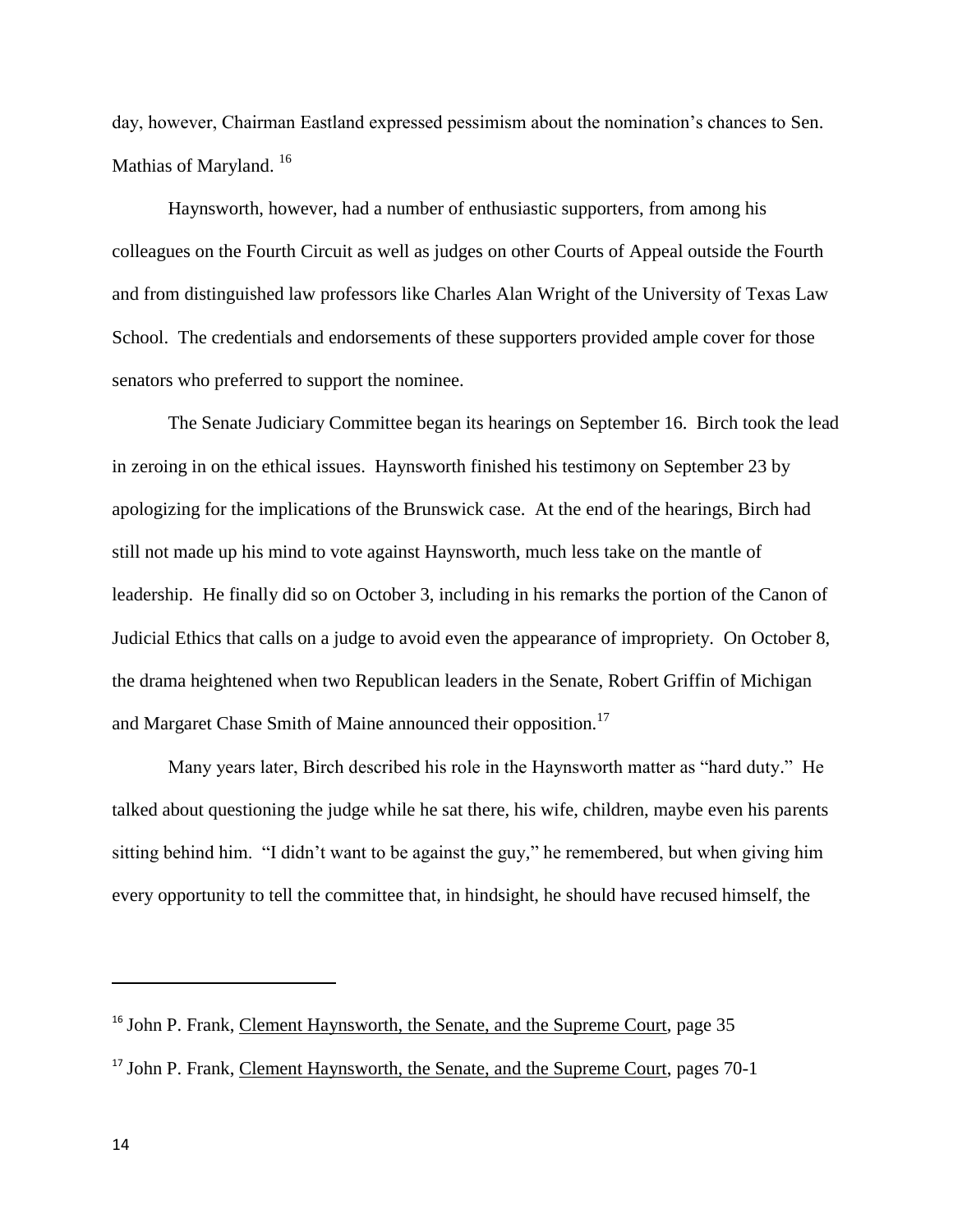judge instead kept repeating, "I haven't done anything wrong." Had the judge simply admitted that if he had to do it over again he might have acted differently, he could have been home free.

As the leader of the opposition, Birch had allies in the labor and civil rights movement. The AFL-CIO dedicated 40 full-time lobbyists to the effort and full-throated efforts across the country were mounted by the NAACP, The Urban League and the Leadership Conference on Civil Rights. AFL-CIO President George Meany made an early commitment to go all out to defeat the nominee after receiving a report on Haynsworth's labor decisions from the AFL's labor counsel Thomas Harris. Meany sent a private wire to the President urging him not to make the nomination. Once it was made, Meany asked his chief lobbyist, Legislative Director Andrew J. Biemiller, for a prediction on their prospects in fighting the nomination. Biemiller told him there were eight votes in opposition early on and they might be able to double or triple that number. Despite that, Meany made the commitment to go all the way in. He aligned with NAACP President Roy Wilkins and Joseph L. Rauh, Jr., counsel to the Leadership Council on Civil Rights.<sup>18</sup>

At the conclusion of the hearings and after the Judiciary Committee favorably reported the nomination to the Senate floor, five Democratic senators stood in opposition and advised the president to withdraw the nomination; Bayh, Hart, Kennedy, Burdick and Tydings. Birch developed a five point set of claims, called a bill of particulars, that all centered around the judge's ethical problems.

They claimed that (1) on at least four occasions, Judge Haynsworth sat on cases involving corporations in which he had a financial interest; (2) the Canon of Judicial Ethics

<sup>&</sup>lt;sup>18</sup> John P. Frank, Clement Haynsworth, the Senate, and the Supreme Court, page 30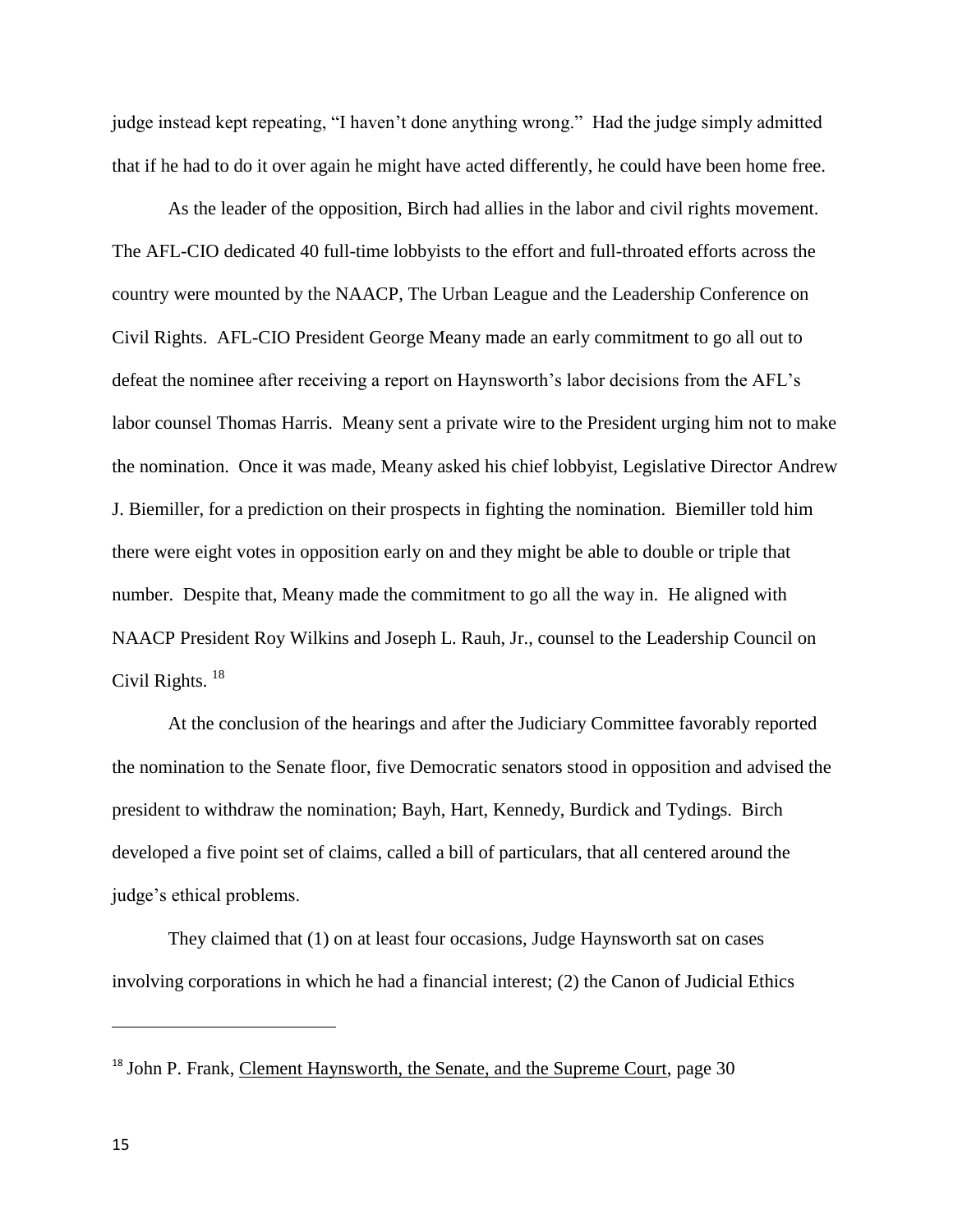required that a judge avoid investments in those kinds of enterprises which are liable to be involved in litigation; (3) Vend-a-Matic and five other cases involving its customers where Haynsworth's participation showed a lack of sensitivity to ethical considerations and demonstrated an appearance of impropriety; (4) as a trustee of Vend-a-Matic, Haynsworth failed to report on the retirement funds he shared in, a violation that Birch conceded was most likely an oversight; (5) the judge showed a lack of candor, prompting him to add to his recommendation that nominees for the highest court in the land show greater sensitivity to potential ethical problems.

Sen. Griffin, previously a Haynsworth supporter and still the Assistant Senate Minority Leader, opposed Haynsworth for several reasons; lack of candor, refusal to disqualify himself in the Vend-a-Matic case; and, finally, the matter of the Grace Lines case. This was a matter where an injured seaman filed a claim against Grace Lines for \$30,000 and the court awarded him only \$50. Haynsworth, judge on that court, owned stock in the parent company of Grace Lines. Griffin spoke about the obvious distress of the injured seaman after this came to light.

In the U.S. Senate there is a tradition that presidential nominees appearing before a committee for confirmation be introduced or accompanied by their respective state senators. Most often, the nominations are initiated by one or both of those senators but are at the least nominees both senators can support. In the case of Haynsworth, South Carolina Senators Fritz Hollings and Strom Thurmond were enthusiastic supporters. Hollings had become friendly with future Attorney General Mitchell when he was governor of South Carolina and, as he finished his term, was someone Mitchell wanted in his law firm. With the death of Sen. Olin Johnson, Hollings chose a Senate seat over a return to the practice of law. In May, Hollings met with President Nixon to recommend Haynsworth for the vacancy created by the Fortas' resignation.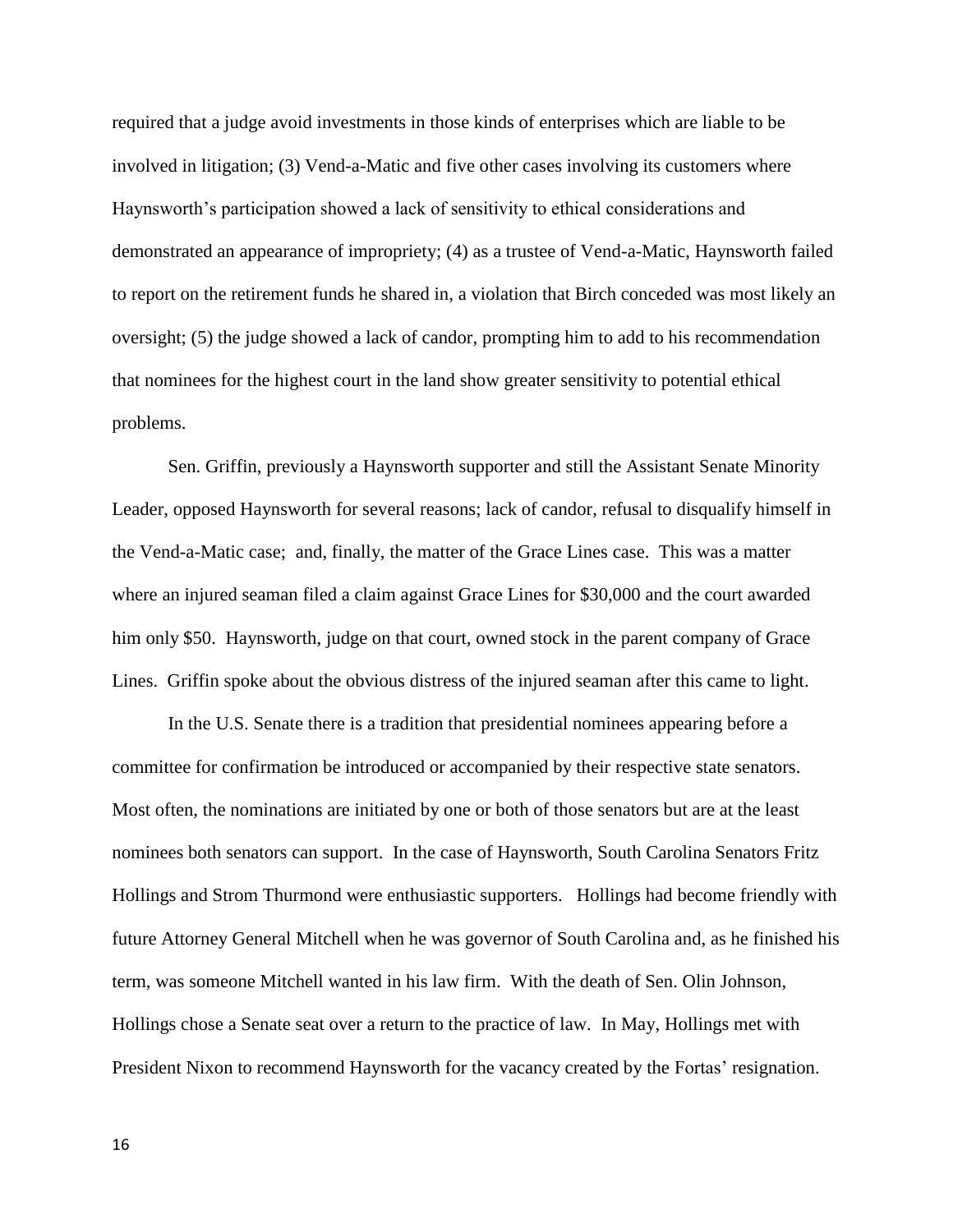Nixon was reminded at that meeting that he had met Haynsworth years earlier. Having a Democrat like Hollings promote the nomination was the seal of approval needed by the White House, while the support of Thurmond's would be downplayed as he was viewed by the public and his Senate colleagues as the most racist member of the Senate.<sup>19</sup>

Birch's opposition affected his relationship with Hollings in a major way, something that probably never fully healed. A relationship that had begun very friendly between two personable and gregarious senators had already been damaged during the nomination of Rutherford Poats, another Hollings-sponsored nominee. Birch remembered riding on the plane with Hollings to the Dirksen funeral and it was obvious that there were problems between them.

On October 9, Hollings challenged Birch to a televised debate, referring to Birch's ninepage bill of particulars he issued in opposition to the Haynsworth nomination. The next day, after Birch refused the debate, Hollings sent him a telegram.

I HAVE YOUR REFUSAL TO DEBATE. AS YOU KNOW WE HAVE RECEIVED INVITATIONS TO APPEAR ON VARIOUS UNIVERSALLY RESPECTED NATIONAL TELEVISION PROGRAMS SUNDAY. I AM ANXIOUS TO ACCEPT THESE INVITATIONS BECAUSE I BELIEVE THAT AN ANSWER TO YOUR CHARGES AGAINST JUDGE HAYNSWORTH IS THE ONLY WAY WE CAN PROTECT THE REPUTATION OF THE UNITED STATES SENATE AND OF THE COURT. I HAVE BEEN BEGGING FOR WEEKS THAT THE DEBATE BE LIMITED TO THE FLOOR OF THE SENATE. HOWEVER, IT WAS YOU WHO TOOK THE DEBATE FROM SENATORIAL PROCESSES TO THE HEADLINES AND TELEVISION AND NOW THERE IS NO ALTERNATIVE BECAUSE BOTH PUBLIC OPINION AND SENATE OPINION IS FORMULATING. NOT TOO LONG AGO, THE HIT AND RUN TACTIC OF QUESTIONABLE CHARGE

<sup>&</sup>lt;sup>19</sup> John P. Frank, Clement Haynsworth, the Senate, and the Supreme Court, pages 23, 32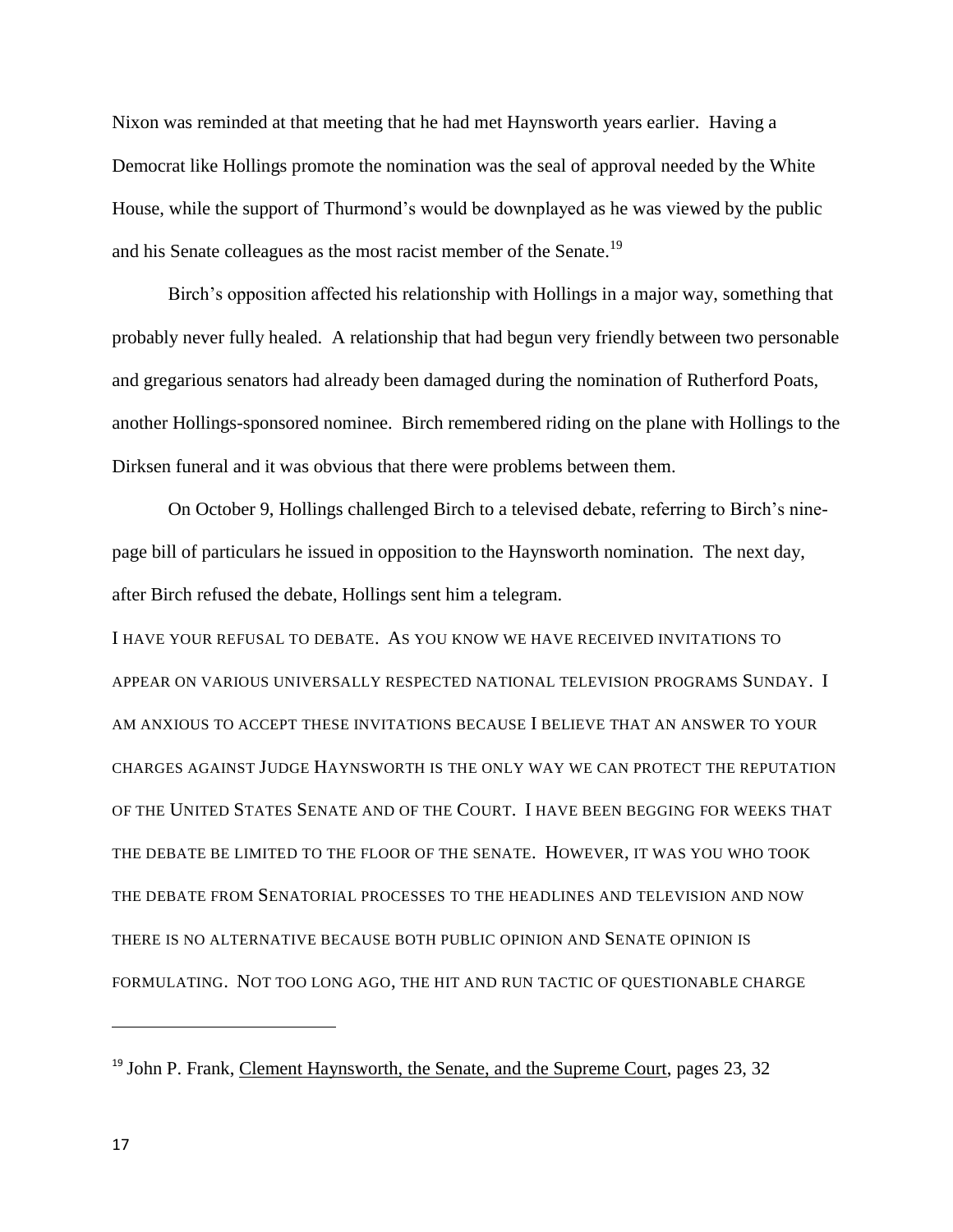AND INUENDO (SIC) BECAME KNOWN AS "MCCARTHYISM." LET'S NOT HAVE IN AN AGE OF "TELL IT LIKE IT IS" A REVIVAL OF "MCCARTHYISM." SOME HAVE SUGGESTED THAT WE ALLOW THE REPUBLICANS TO FIGHT THIS OUT. HOWEVER, I AM SURE THAT YOU AGREE WITH ME THAT WE LOVE OUR COUNTRY MORE AND HONOR THE CHANGE (SIC) OF SERVING IN THE UNITED STATES SENATE MORE THAN ANY POLITICAL PARTY CONSIDERATION. I URGE YOU TO RECONSIDER IN THE NAME OF FAIR PLAY AND IN THE INTEREST OF THE GOOD NAME OF THE SENATE.

## FRITZ HOLLINGS

That evening, Birch had a reply drafted, typed, signed and hand delivered to the Hollings' office.

*Dear Fritz:*

*I have just received your telegram relative to our debating the Haynsworth matter on national television. In re-reading it a second and third time, I feel very much as I did in response to your first inquiry.*

*Fritz, so many sources have been responsible for various statements and allegations throughout this entire distasteful affair that I am returning your wire without disclosing its contents in the hopes that someone other than yourself was the author.*

*I have too much respect for you and for the service you have performed and will continue to perform for your state in the Senate to let others goad us into this type of personal acrimony.*

*Best regards,*

## *Birch Bayh*

Nothing more was said about the matter publicly by either party but Birch knew the experience affected his relationship with Hollings for the rest of his career. Hollings later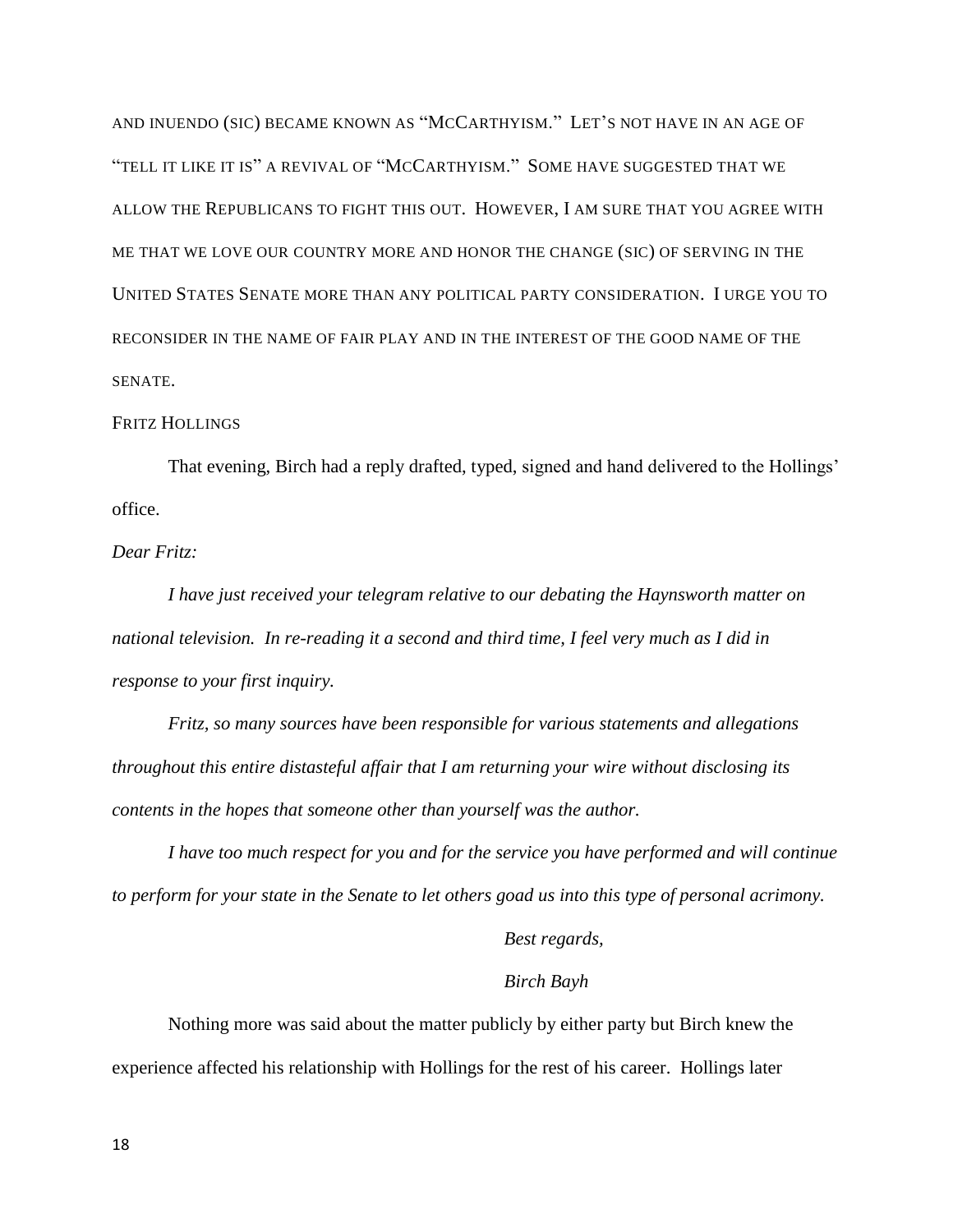publicly blamed the White House for the defeat of Haynsworth, complaining that the White House was late in putting its strategy for confirmation in play and ultimately played too rough.

Tom Connaughton, a lawyer from South Bend, Indiana, who joined the Bayh office in May, 1969, as an intern, was assigned to the Constitutional Amendments Subcommittee. His first experiences were covering Judiciary hearings, then the extension of the Voting Rights Act of 1965. He found the Judiciary Committee a very smoky place, because of Eastland's everpresent cigars and Phil Hart's cigarettes. His full immersion came with the Haynsworth nomination.

During the Haynsworth hearings, Connaughton and others on the Bayh staff were digging into his past, to find out as much as possible about what shares he had and where he had sat on cases. He recalled that Judge Haynsworth spoke with a stutter, making it difficult for him to clearly answer questions from the committee members. As the questioning from Bayh and his colleagues became increasingly sharp, the tension on the committee grew and Haynsworth's presentation became awkward.

Connaughton believed that Nixon officials should have said, "Look, these were relatively small cases and deals compared with the Supreme Court decisions." It would have added perspective to the instances where he held stock that created the appearance of a conflict. Or, had Haynsworth responded, "I overlooked these and I should have been more careful and I can assure you that I'll be more careful in the future," that would have been the end of it. But they and he kept insisting that he had not done anything wrong. And the more the staff dug, the more cases they found that were troubling. Connaughton later said, "I have no reason to think that Judge Haynsworth ever decided something because he had those shares of stock. I think he was

19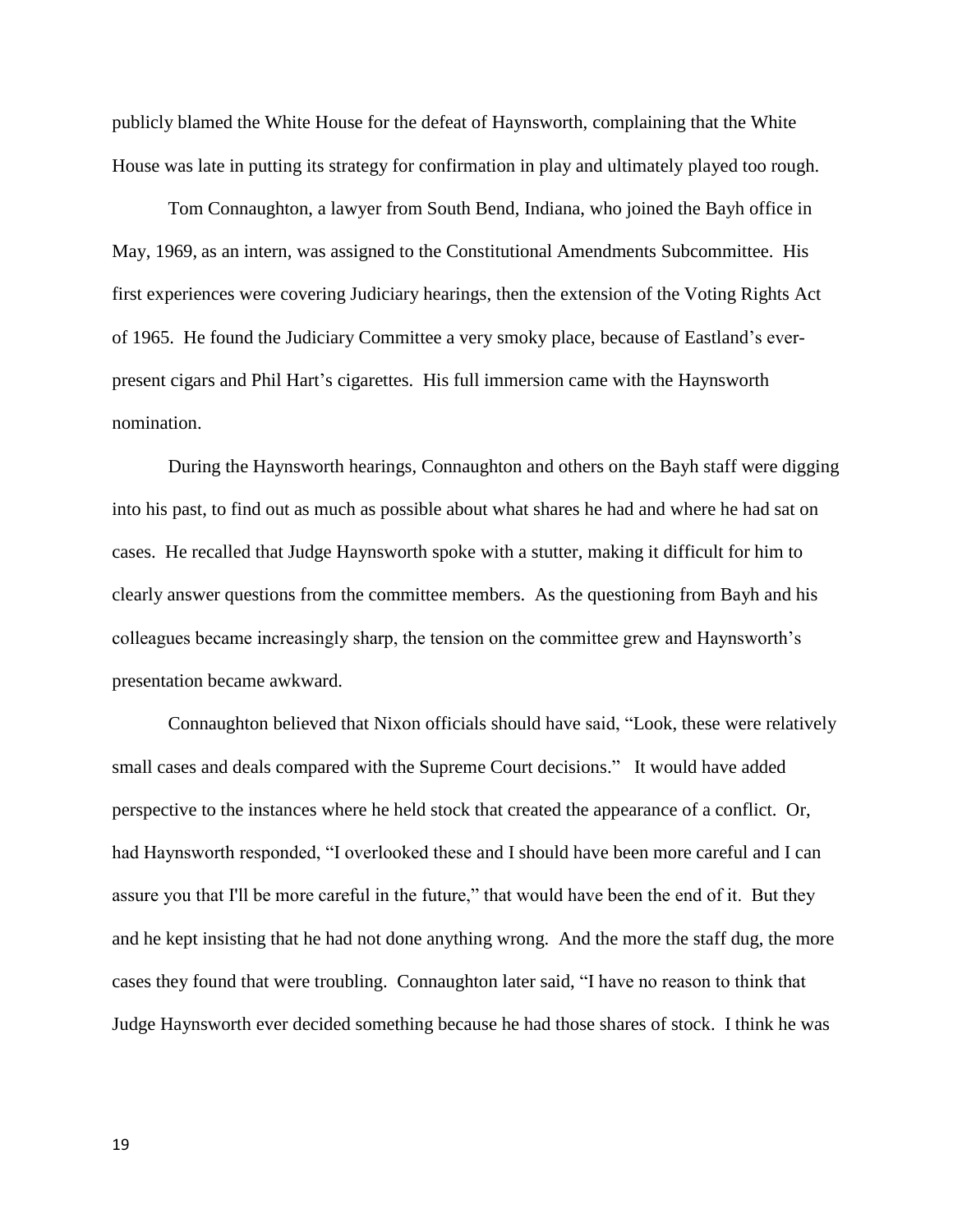an honorable man. But at any rate, it went on and then Birch decided -- and that was pretty traumatic -- would he really oppose him or not, and he decided yes, he would oppose him."

Tom Connaughton, Bob Keefe and other staffers pulled an all-nighter preparing the bill of particulars and giving a detailed explanation to Birch's opposition to Haynsworth. At about 1 o'clock in the morning, Ken Young, of the AFL-CIO, called to say, "I've got another case we've discovered that the judge sat on." This was the Grace Lines case. Tom was skeptical but Young insisted, "Don't worry. It's a good case and if you look, he had Grace Lines stock." Grace Lines was added to the bill of particulars, though Tom felt uneasy about it. He went home at 5 AM and two hours later got a phone call from the office telling him, "Get your tail back in here, we've got a problem." The Grace Lines case was not applicable to what was being said; Birch had to admit the error and Haynsworth opponents were charged with "sloppy staff work."

Birch knew that the nomination made in late August was in serious trouble by early October. When *Newsweek*'s Congressional Correspondent Sam Shaffer approached him on October 7 and said, "I'm convinced you have it won. Do you intend to win it?" Birch answered in the affirmative. The next issue of the magazine predicted the rejection of the nominee.<sup>20</sup>

By October 9, reported head counts showed at least 40 senators opposed to Haynsworth. That same day, *The Washington Post* urged withdrawal of the nomination.<sup>21</sup> On October 20, President Nixon stated that he would not withdraw the nomination even if Haynsworth asked him to. The floor battle was headed by Birch and Sen. Sam Ervin, who had been one of the attorneys for Deering Milliken in the Darlington case. Both men found themselves accused of their own conflicts during the debate. Ervin's came from his prior association with Deering

<sup>&</sup>lt;sup>20</sup> "Top of the Week," *Newsweek* magazine, December 1, 1969, page 3 <sup>21</sup> John P. Frank, Clement Haynsworth, the Senate, and the Supreme Court, page 86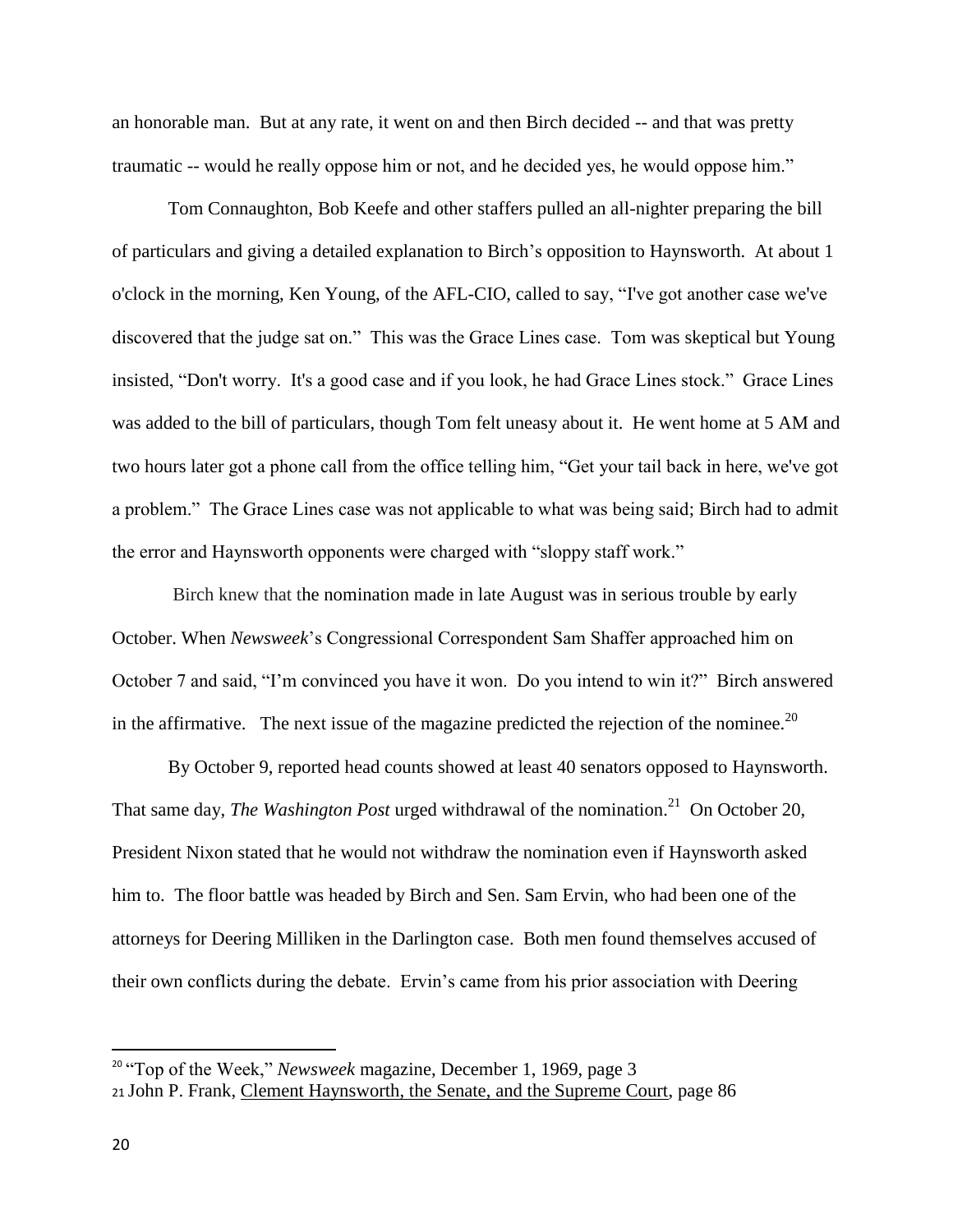Milliken and Birch's came from the amount of labor money that had been contributed to his 1968 campaign. One of the testiest of moments came during a colloquy on the Senate floor between Birch and Spessard Holland of Florida over the issue of labor money in a Bayh campaign. John Frank described the exchange as the "bluntest passage on the record." *Mr. Bayh; The Senator has read two editorials referring to campaign contributions to the Senator from Indiana; and both editorials reach the conclusion, or at least the inference that the Senator from Indiana cannot in good conscience oppose the nomination on ethical grounds because of obligations he has to organized labor as the result of contributions. I just wonder. Does the Senator from Florida associate himself with these inferences and conclusions? Mr. Holland: Since the Senator puts it that way, the Senator from Florida does think the Senator from Indiana should have disqualified himself and should not have attempted, under his present situation, to have spoken for the interests which are backing him and backing him strongly in this effort. The Senator from Florida had not proposed to say that unless questioned, but I have never been one of those who run from a question and I must say I have been grievously disappointed in the position taken in this matter by the Senator….*

*Mr. Bayh: Does the Senator feel, after reading the record, that it is impossible for a man in good conscience to disagree with the qualifications of Judge Haynsworth on ethical standards? Does the Senator believe that if a man proposes ethics as his basis for opposition rather than philosophy, labor, or civil rights, that man is being devious?*

*Mr. Holland: The Senator from Florida does not look into the mind of the Senator from Indiana or the mind of anyone else. The Senator from Florida simply says that when the record in the Senate shows immense financial support obtained by his friend from Indiana from the sources named, and when the Senator from Indiana has fought the battle of these particular people here*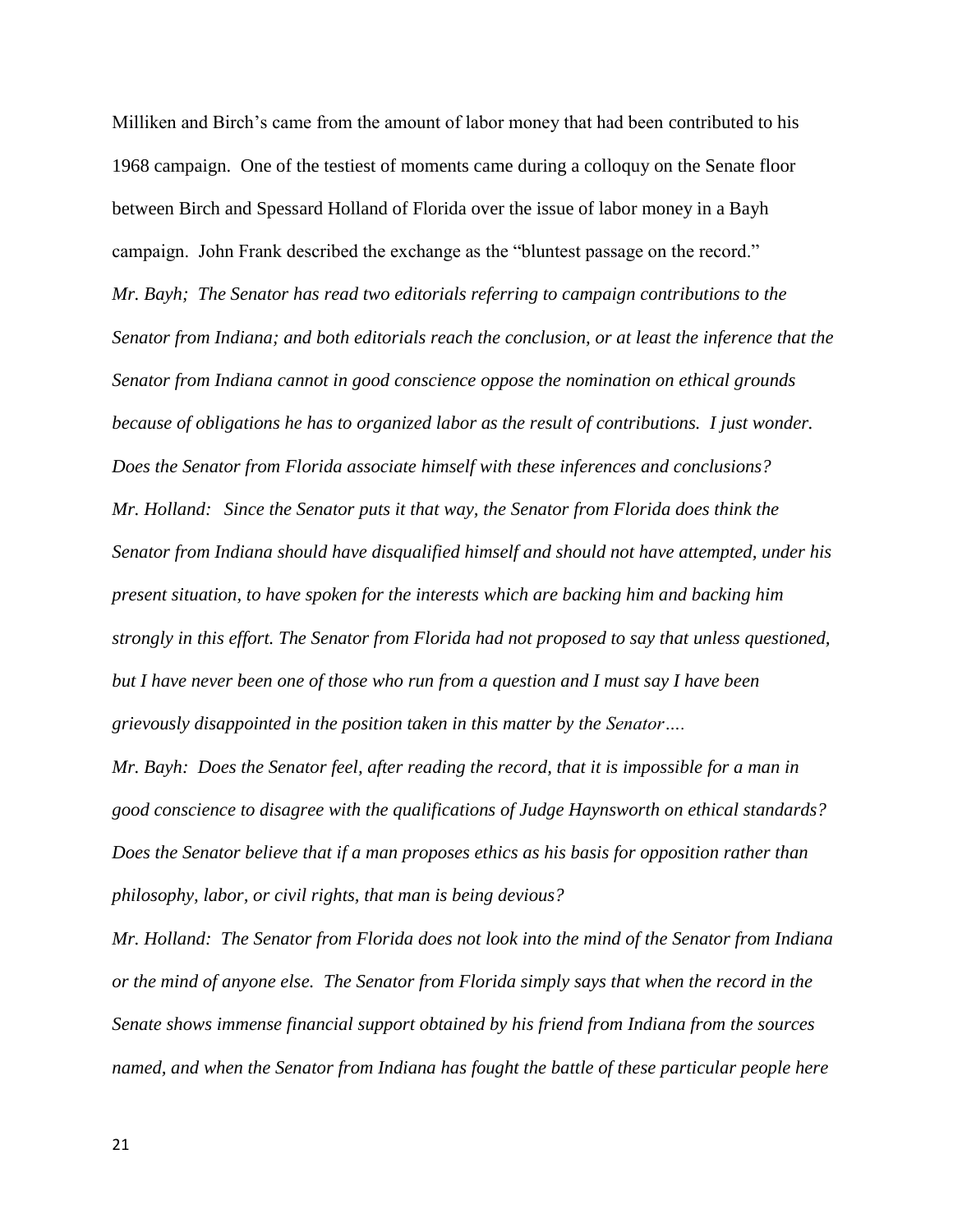*against the nomination of Judge Haynsworth, he feels the Senator from Indiana has followed a highly unfortunate course, and the Senator from Florida has said so simply because the Senator*   $asked.$ <sup>22</sup>

The Senate debate was intense for everyone close to it with the galleries packed almost daily. In opposition, Sen. Hart described the Haynsworth decisions on civil rights and labor as "unacceptable." In support of the nominee, Republican Sen. Marlow Cook of Kentucky argued that Haynsworth was being "subjected to a character assassination that is unjustified." Cook argued that Haynsworth was "a man of honesty and a man of integrity."  $^{23}$  The stakes were high, in part because of the Nixon pressure tactics but for other reasons as well. Democratic Sen. Thomas Dodd of Connecticut was under a cloud for his own ethical issues and knew full well that a vote in opposition could result in retribution from the Justice Department, who had not yet brought an action against him. Others knew that their 1970 re-election campaigns could be affected, especially in those states where the President was particularly popular, such as Tennessee, where Democrat Al Gore, Sr. would be up or Maryland, vice president Spiro Agnew's state, where Democrat Joseph Tydings faced a tough re-election. Shortly after Haynsworth was nominated by Nixon, Tydings announced support for the nomination. But he later changed his mind as revelations from the labor and civil rights organizers came to light.

Just before the Senate was to vote on November 21, two of the Senate's most influential Republicans, John J. Williams of Delaware and John Sherman Cooper of Kentucky announced their opposition. Their reason was the Brunswick case. Sen. Charles M. Mathias of Maryland

<sup>&</sup>lt;sup>22</sup> John P. Frank, Clement Haynsworth, the Senate, and the Supreme Court, page 61

<sup>&</sup>lt;sup>23</sup> [http://www.upi.com/Audio/Year\\_in\\_Review/Events-of-1969/War-Protests/12303189849225-](http://www.upi.com/Audio/Year_in_Review/Events-of-1969/War-Protests/12303189849225-3/#title) [3/#title](http://www.upi.com/Audio/Year_in_Review/Events-of-1969/War-Protests/12303189849225-3/#title) "Supreme Court: 1969 Year in Review, UPI.com"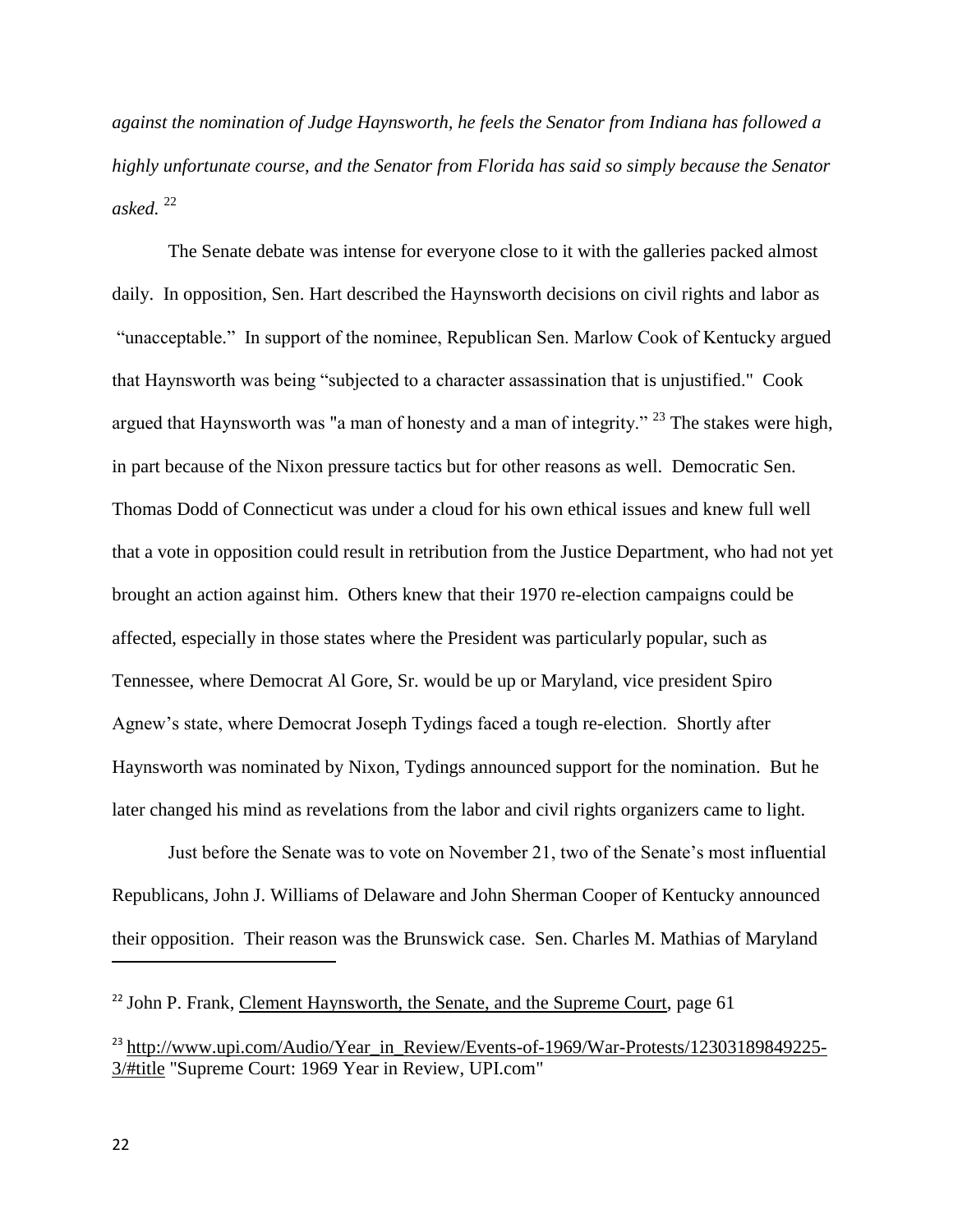soon followed suit for the same reason. There is no question that there would not have been so many Republican senators voting against Haynsworth had it not been for the ethical issues. Seventeen Republicans ended up voting no, including the new leader, Hugh Scott. The nomination was defeated by a vote of 55-45.

The big loser in this battle was President Nixon and there were many stalwart and distinguished supporters of Judge Haynsworth who were more than chagrined by the result. Future Supreme Court Justice Lewis Powell, another southern nominee, one who successfully found his way to the court, wrote about the Haynsworth nomination in the foreword of John Frank's book about the nomination in this manner. "The defeat of this eminently qualified jurist was 'purely political' and reflected adversely on the Senate rather than on Clement Haynsworth."<sup>24</sup>

The winners in this battle were clearly the leaders of organized labor and of the civil rights movement, Meany, Biemiller, Rauh, and the leader in the Senate, Birch Bayh. Labor and civil rights efforts made it a local issue in many states, turning on the pressure from home just as the Nixon Administration had done among Republican donors and Party officials. John Frank issued this description: "By his victory, Bayh, a young second-term senator at the time, established himself nationally as a major tactician. From the standpoint of one wishing to defeat a major nomination, his tactics were flawless. First and foremost, he raised the doubts, and then he kept them alive."  $25$ 

 $\overline{a}$ 

<sup>&</sup>lt;sup>24</sup> John P. Frank, Clement Haynsworth, the Senate, and the Supreme Court, Foreword p. x <sup>25</sup> John P. Frank, Clement Haynsworth, the Senate, and the Supreme Court, pages 92-3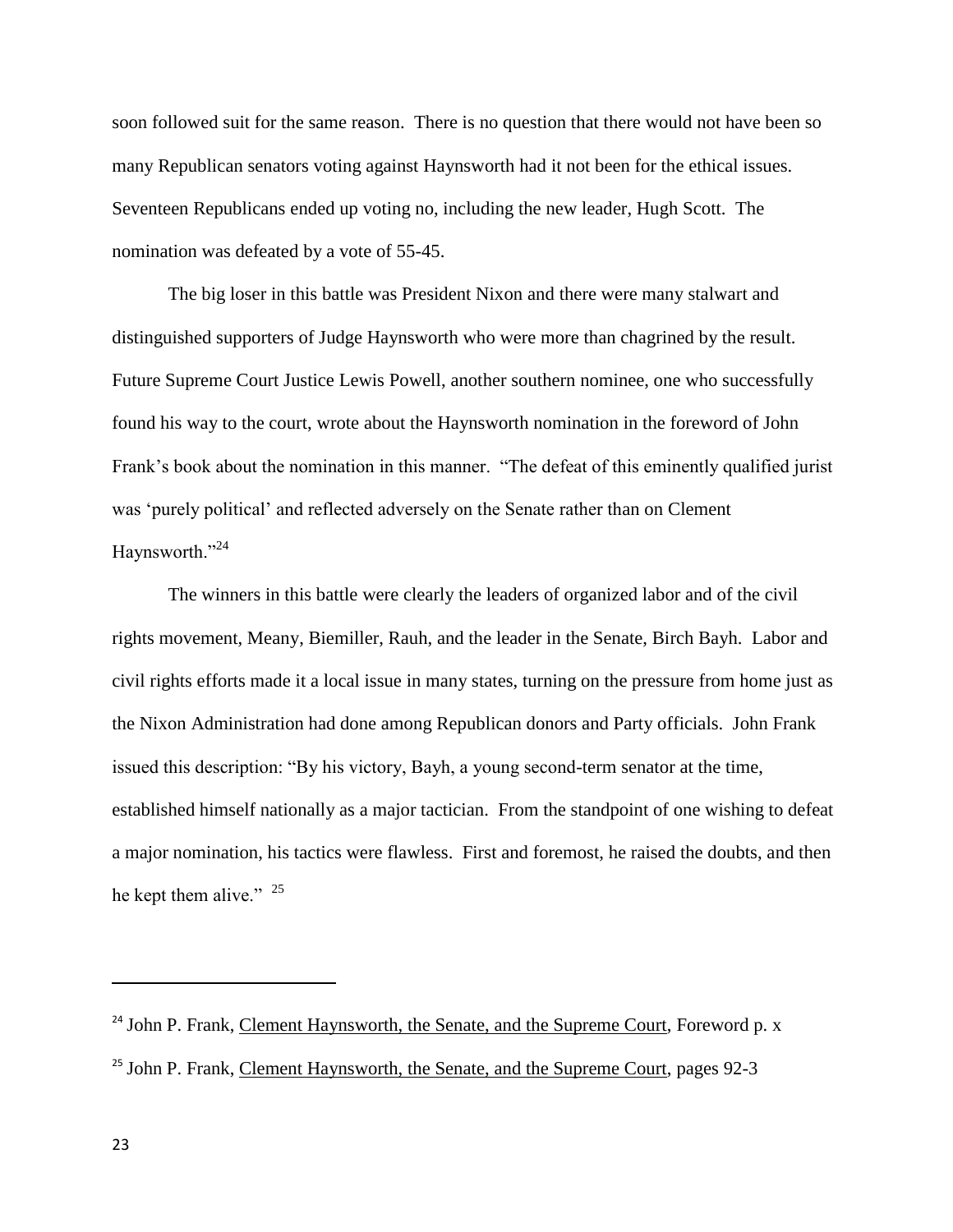Another of Connaughton's recollections is a reminder of the way the Senate operated in that era. After the vote was over and Haynsworth's nomination was defeated, Birch and Tom were leaving the Senate floor when Marlow Cook, who was a leading supporter of Haynsworth, came over to Birch and put his arm around him, saying, "Let's find something we can work on tomorrow or next week together." And they did.

Birch once described the Haynsworth matter as "the most distasteful thing I have ever had to do in the Senate" but there is no question that his role thrust him into the national spotlight in a greater manner than ever before. He might have thought he had already experienced it with the passage of the  $25<sup>th</sup>$  Amendment or because of the plane crash, but this was different. Articles sprung up everywhere; he was in demand on television news shows across the country, invited to college campuses as never before. Over six feet tall with dazzling blue eyes, 41 years old with a full head of dark hair without any gray, an athlete's physique and an "aw shucks" demeanor, he was being noticed for not just his image and appearance but for his effectiveness, leadership and his ability to articulately address the issues and state his case. Reflecting on that period, he recounted that the Haynsworth defeat made him a national senator, "though that wasn't my intention."

Yet there is always the other side of the coin. Birch felt instinctively, and the mail to his office confirmed it, that his role in the Haynsworth matter was not popular at home. Indiana had, moreover, given Nixon the largest margin of any state only a year earlier. And there was a late night phone call at home with the unidentified caller saying, "Too bad you didn't die in that plane crash with Ted Kennedy."

Jay Berman, in discussing the Haynsworth matter, said that Birch had learned during the 25<sup>th</sup> Amendment experience that he could rely on the weight and integrity of the American Bar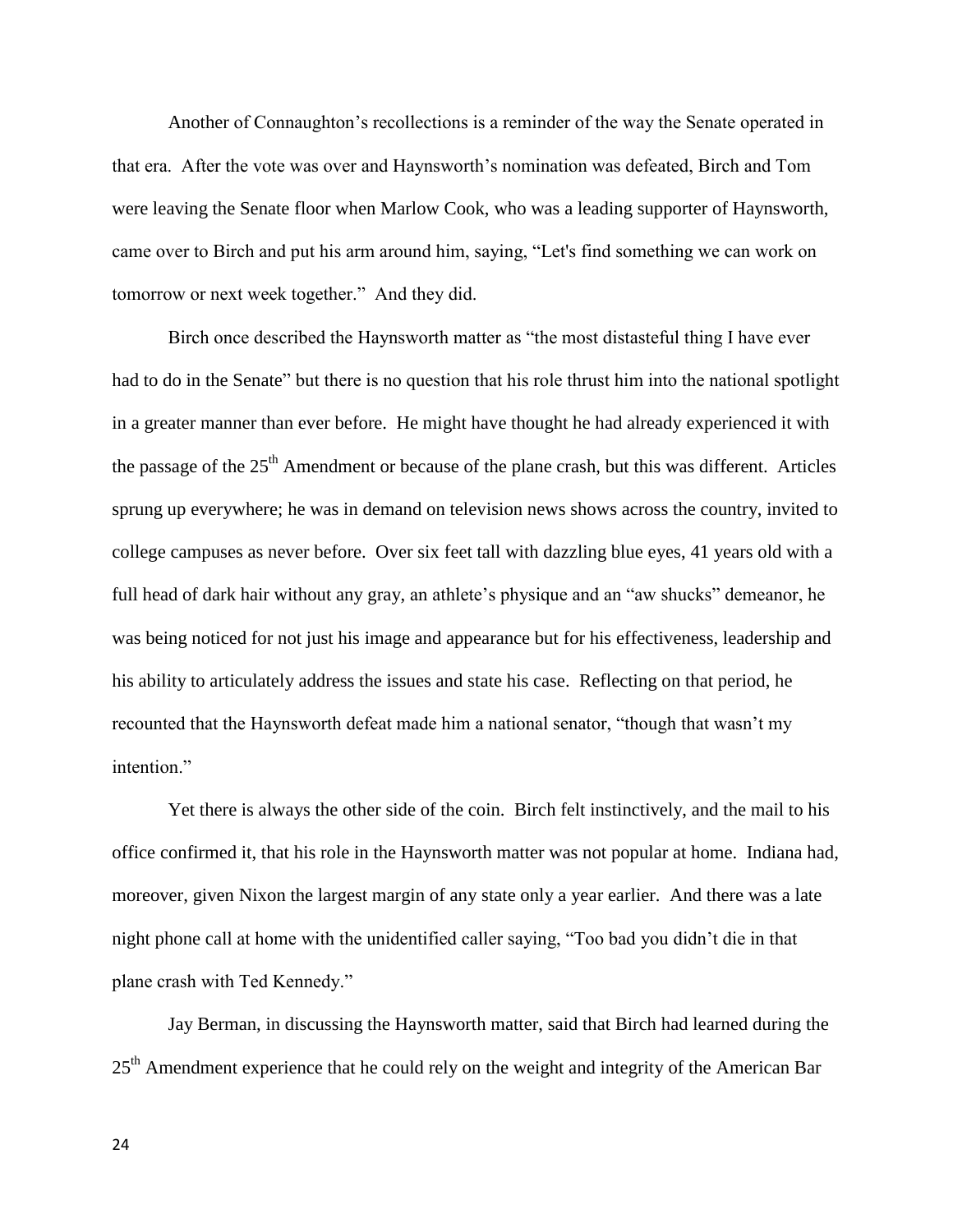Association (A.B.A.). Once Labor had raised issues against the judge, Birch was able to receive candid opinions from A.B.A. leaders that helped inform his own thinking on the matter. Jay added that, "We won because of Birch Bayh's leadership efforts."

On January 19, 1970, President Nixon nominated G. Harrold Carswell to fill the vacancy on the Supreme Court that Judge Haynsworth had also been nominated for. The 50-year-old judge from the Fifth Circuit Court of Appeals had been a Florida District Court Judge when confirmed for the Fifth Circuit only the previous year. Birch knew nothing about Carswell and dearly hoped that this nomination would be an easy one to support. Southern senators quickly announced their support for Carswell but criticisms began to be heard almost immediately about his high reversal rate as a District Court Judge, an astonishing 58%.

A few days later, Birch was in Los Angeles speaking at the California Democratic Conference, this time on the environment and pollution. His national activities and profile were on the rise. This speech was followed by one on Electoral College reform before the California State Legislature. Press releases that month demonstrate his broad range of interests and despite his desire to enter any number of battles in support of those interests, the growing concerns about the Carswell nomination kept intruding. He was speaking out on issues of ethics and judicial reform, of unrest at the Indiana State Reformatory and the need to provide food aid to the victims of war in Eastern Nigeria, soon to be known as Biafra. He expressed concerns about the Administration's policies toward Israel, on the need to establish a White House Office of Consumer Affairs and his continued efforts to gain support for an 18-Year-Old-Vote Amendment, Electoral College Reform and the Equal Rights Amendment.

Birch knew that he might jeopardize his legislative priorities if he was to take on the Nixon Administration once again. Plus, in order to wage a successful battle against the Carswell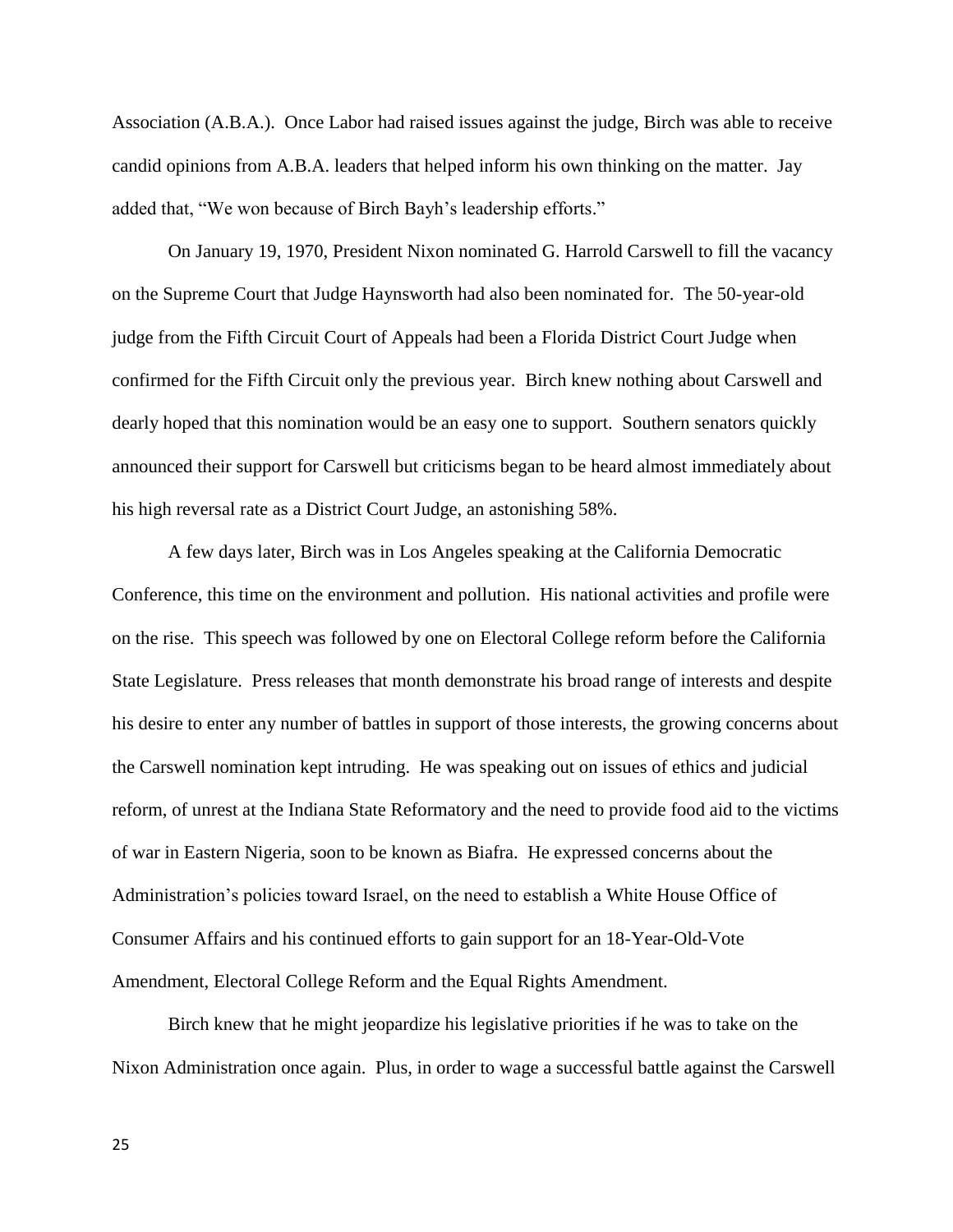nomination, he would be posing a challenge to the moderate Senate Republicans, making life difficult for them by asking for their support in opposing the President again. He was aware that mounting another controversial campaign might ultimately work to his disadvantage as he sought support for his own legislative proposals.

Birch's instinct was that the Carswell nomination was looking considerably worse than Haynsworth's but he wanted to avoid another battle if he could. And, he believed it was doomed to defeat. He told Richard Harris, author of a book on the Carswell nomination called Decision, "When a bad thing is before the Senate and it has the support of the President, any effort to defeat it has to be immense to succeed. At the time, there seemed no chance that an effort of that magnitude could be pulled off – even though the Carswell nomination was clearly bad – because the senators' mood was 'God, don't put us through that again!' Also, there were other things for me to consider. One was that I had spent eight years here trying to build an image of myself as someone who isn't divisive, who isn't vindictive, who can get along with all factions. If I took on Carswell after having taken on Haynsworth, that could all vanish, because a lot of people would figure I was just out for blood." <sup>26</sup>

Jay Berman recalled a meeting during the Haynsworth debate in the office of Sen. J. William Fulbright, who was concerned about the ethical issues surrounding Haynsworth. Jay was totally in awe of Fulbright, truly one of the Senate's giants. But it was a comment made by Fulbright that would resonate over the years. He talked about how he felt he knew Richard Nixon and that, "If you beat this guy, the next guy is going to be worse."

<sup>&</sup>lt;sup>26</sup> Richard Harris, Decision, pages 12-13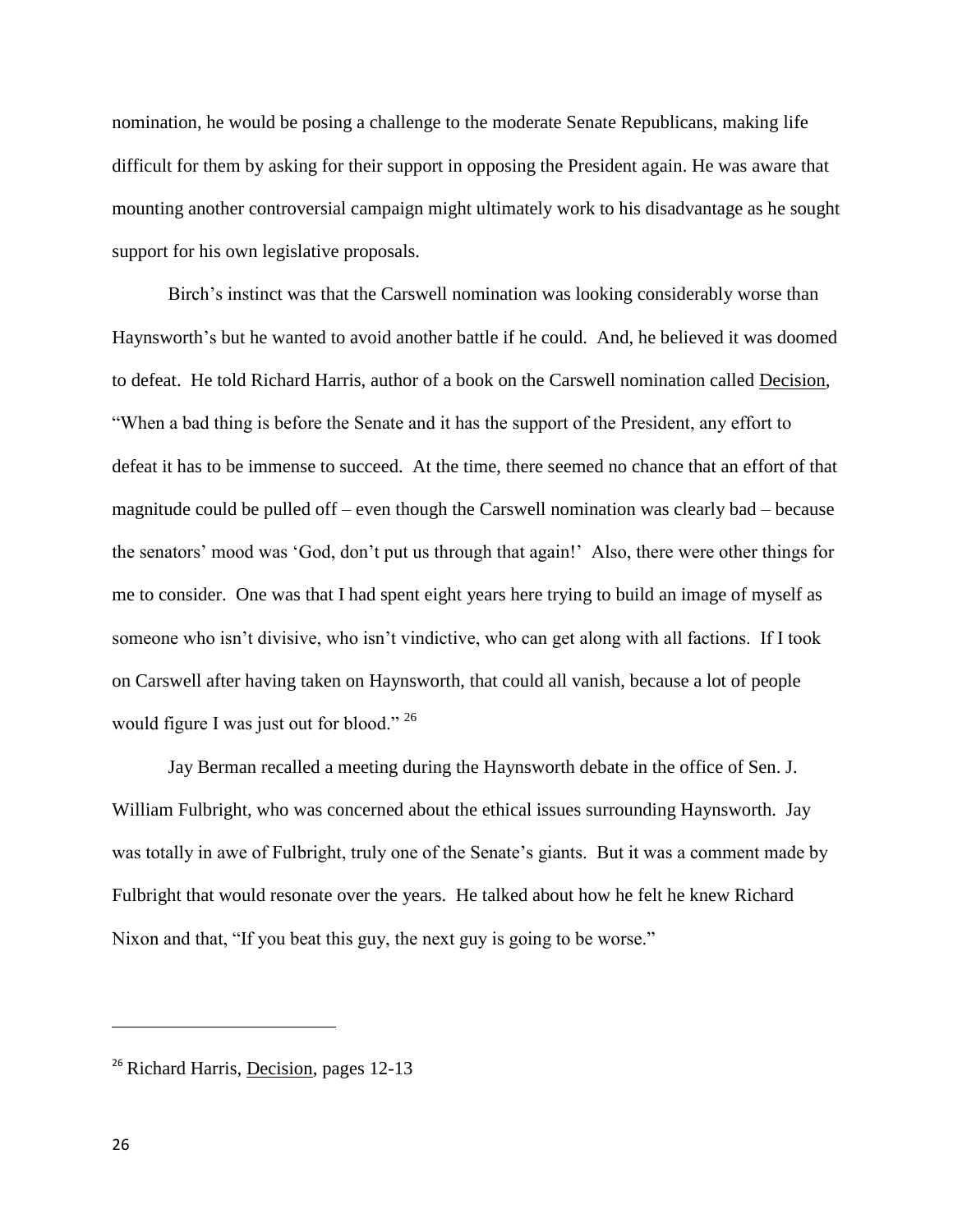Bob Keefe remembered that Birch was seriously reluctant to take a leadership role on the Carswell nomination as he had with Haynsworth, despite what was becoming increasingly obvious to everyone; how bad Carswell was. He said that Birch wanted Joe Tydings to lead the battle and for a while it seemed like Tydings would.

On February 25, Aaron Henry, head of the NAACP in Mississippi, testified before the Subcommittee on Constitutional Rights about renewing the Voting Rights Act of 1965. Birch was presiding as Chair that day. Henry didn't talk about the attempts on his own life or the bombing of his home or the threats he continually faced. He talked about what so many others had gone through during the civil rights battles in the deep South, the deaths of civil rights workers, black and white, and how effective the Voting Rights Act had been. His stoicism and quiet bravery provided resounding evidence that there were good reasons to reauthorize the Act. The attempts by the Nixon Administration to gut the effects of the Act were providing solid evidence of the continued southern strategy, the same strategy that had resulted first in the Haynsworth nomination and now Carswell. After that, as Birch returned to his office, he muttered to an aide, "How can you listen to these stories and then let Carswell go on the Court?" 27

One of the first news items that soured many senators on the nomination came from reports about Carswell's campaign for the Georgia legislature in 1948. He had given a speech saying, "I am a Southerner by ancestry, birth, training, inclination, belief and practice. I believe that segregation of the races is proper and the only practical and correct way of life in our states. I have always so believed, and I shall always so act. I shall be the last to submit to any attempt

<sup>27</sup> Richard Harris, Decision, pages 7-9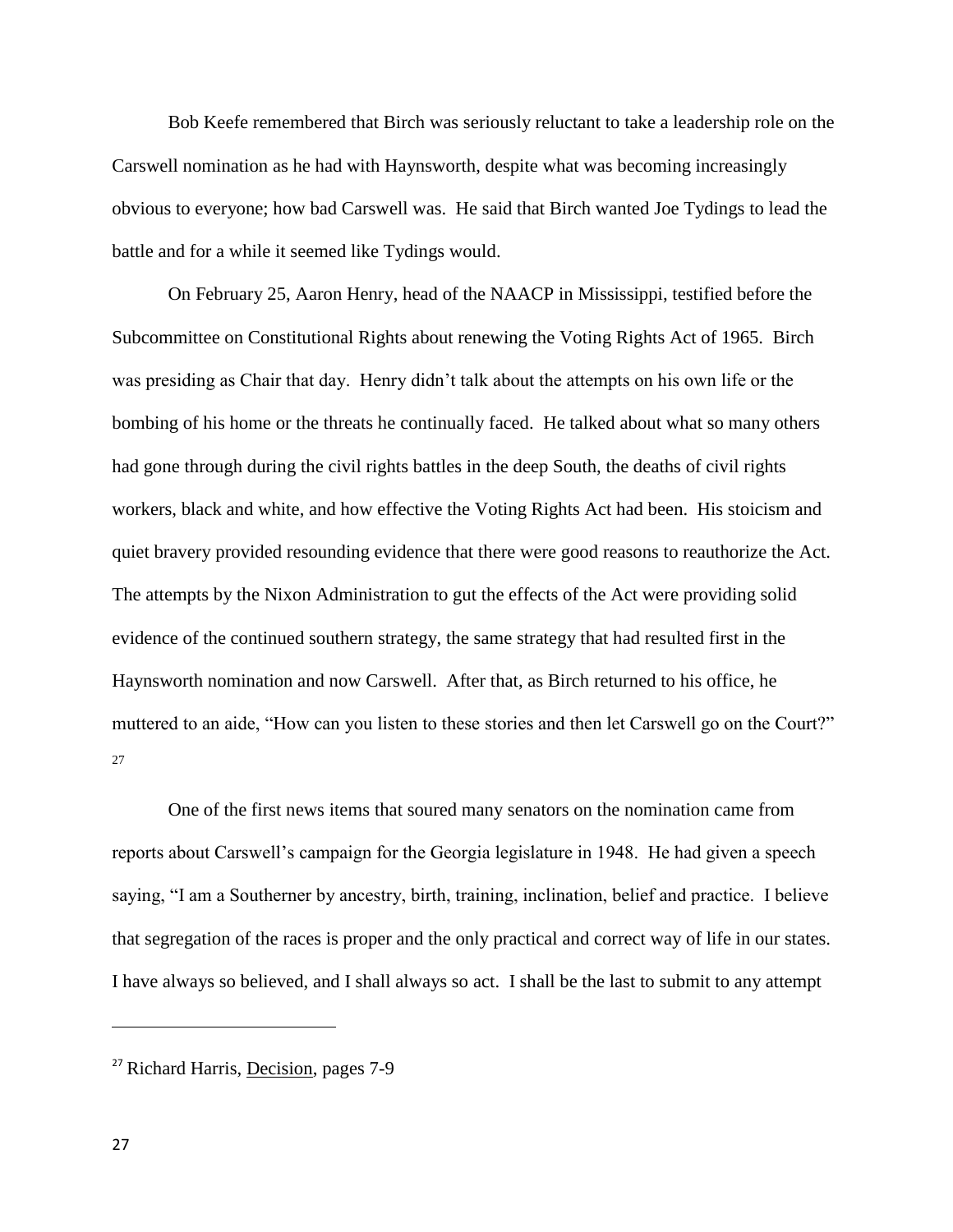on the part of anyone to break down and to weaken this firmly established policy of our people….I yield to no man as a fellow-candidate, or as a fellow-citizen, in the firm, vigorous belief in the principles of white supremacy, and I shall always be so governed."<sup>28</sup> Senators would be among the first to forgive political missteps and statements made at a much younger age that they would love to take back. The question hanging over the Senate was whether or not Carswell still had those views and, if not, did his record support such a change in viewpoint.

A leading Republican who ultimately voted against Carswell characterized the White House as rubbing "the Senate's nose in the mess it had made of the Haynsworth nomination. I learned that the Justice Department had rated Carswell way down below Haynsworth and a couple of other candidates," this senator said later. "That made it clear that the choice of Carswell was vengeance – to make us sorry we hadn't accepted Haynsworth – and, at the same time, it was an attempt to downgrade the Supreme Court and implement the Southern strategy. The Attorney General obviously believed that we had no stomach for another fight after Haynsworth, and that we would accept any dog, so he took this opportunity to show his disdain for the Senate. He and a lot of the other fellows downtown seem to feel that they, and they alone, constitute the government of the United States."<sup>29</sup>

Birch always felt that after Haynsworth, Nixon had communicated to Attorney General Mitchell to find him another southerner to nominate to the Supreme court but not one who owns any stock. Nonetheless, he still felt that, "The last thing I needed was another fight." He was

 $\overline{a}$ 

<sup>&</sup>lt;sup>28</sup> Richard Harris, Decision, pages 14-16

 $29$  Richard Harris, Decision, pages 11-12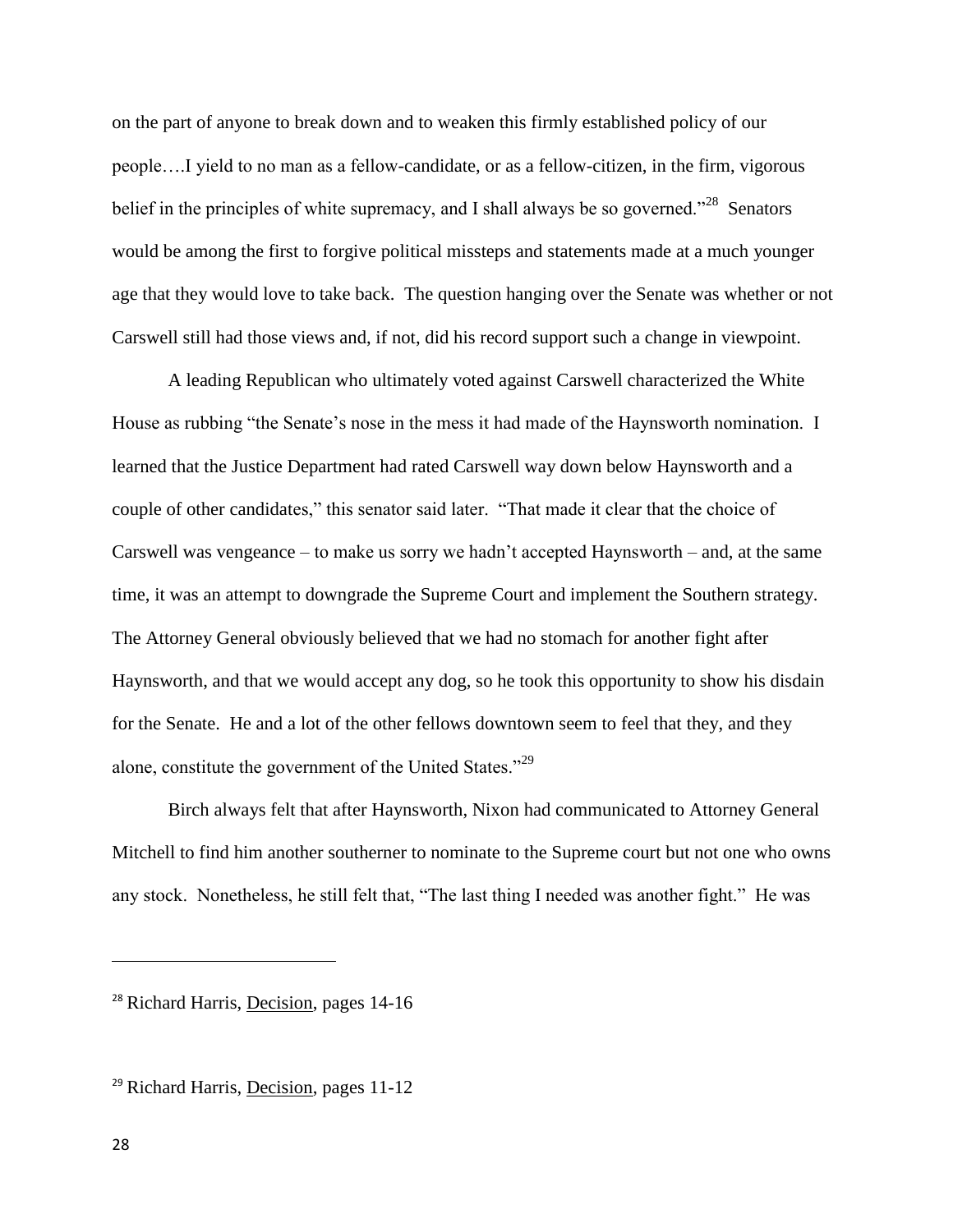concerned that the principle reason Carswell would be confirmed was because Haynsworth was not and for that, he knew he would hold himself responsible.

Another piece of evidence circulated that confirmed to many the suspicion that Carswell remained a racist, though he continually disavowed that campaign statement made 32 years earlier. As a private lawyer, he had drawn up "incorporation papers for a white-only fraternity known as the Seminole Boosters, of which he was a principal subscriber and charter member. Then, in 1956, while he was serving as a United States Attorney in Florida, he helped incorporate a Tallahassee golf course that was being transferred, on a ninety-year lease at a dollar a year, from a public, city-owned facility, which had been built with \$35,000 of federal money, to a private club – a move that was clearly made to circumvent a Supreme Court decision handed down about six months before prohibiting segregation in municipal recreation facilities."<sup>30</sup>

Tom Connaughton remembered a meeting in which Congressman Charlie Rangel and Clarence Mitchell, along with two or three other very prominent African-Americans came to the office. They felt very strongly about what they knew about Carswell, that he was a racist as well as a conservative in his approach toward labor law. They appealed by saying "Birch, you've got to do this. We've got nobody else to turn to. You've got to help us with this." That had a major impact on Birch as to whether or not he would lead the opposition. Tom also recalled Yale Law students coming to see Birch, wanting to help. Ten or fifteen of them started researching all Carswell's cases when he had been overturned and they were putting together all of that material. They first uncovered his high reversal rate. Birch would often tell that story to students over the

<sup>&</sup>lt;sup>30</sup> Richard Harris, Decision, page 18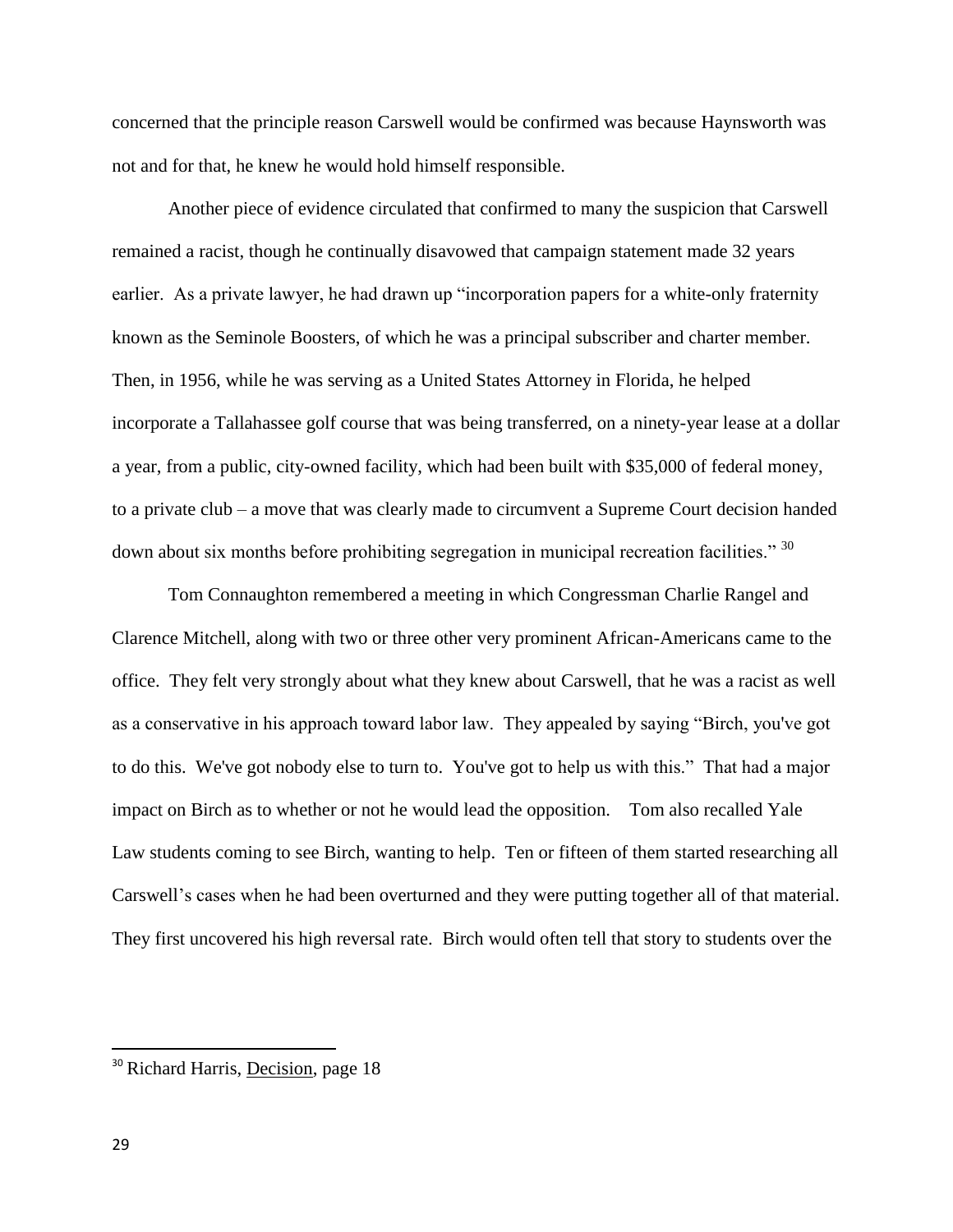years to illustrate how they can make a difference. Those students provided the manpower to research the cases that the Bayh staff could not do by themselves.<sup>31</sup>

Birch was invited to give a speech at Washington's Statler Hilton hotel to the Leadership Conference on Civil Rights, subbing for Sen. Tydings, who had the flu. Like Aaron Henry, they were in town to urge extension of the Voting Rights Act. It soon became abundantly clear that the dominant issue at the convention was the Carswell nomination. Birch began his prepared remarks on the Voting Rights Act and soon set them aside, turning to the Carswell nomination. He "launched into a free-swinging attack on Carswell's nomination. The audience was with Bayh from the start, and as he warmed up they stayed with him. In conclusion, he shouted that Carswell not only could be defeated but *had* to be defeated, and the audience rose to its feet and stamped, cheered, whistled, and applauded for several minutes."<sup>32</sup>

As a Bayh Senate aide, I witnessed a great deal during this period as I had begun Birch driving to and from the office. The Haynsworth nomination had been exciting beyond belief; being close to those events was, at the time, unimaginable. But they didn't come close to the experiences during Carswell. The level of excitement generated by the drama, the national attention, the constant television appearances were intoxicating. I remember going to the Statler Hilton for the Leadership Conference on Civil Rights speech. On the way, Birch told me he saw no way we could win the Carswell vote. But the electricity created by this event added a level of enthusiasm that made us both feel optimistic. On the way back to the office, he told me we could win it after all.

<sup>&</sup>lt;sup>31</sup> Richard Harris, Decision, pages 23-24

<sup>&</sup>lt;sup>32</sup> Tom Connaughton's experience in the Carswell debate as told during an interview with him and the author on August 27, 2015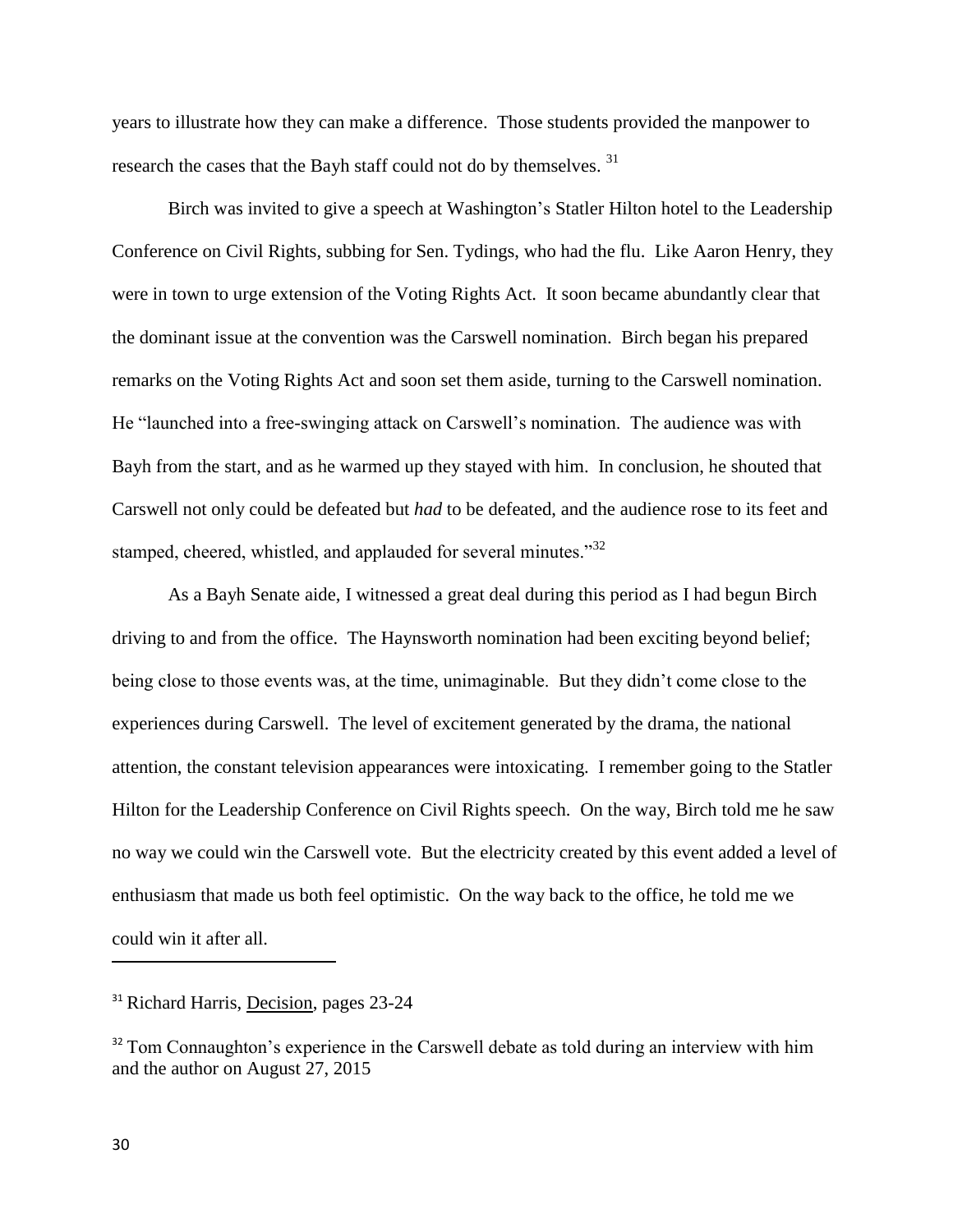That night, Birch had trouble sleeping. Clarence Mitchell, of the Leadership Conference on Civil Rights, had given Birch his personal assessment of the Carswell speech when a candidate for the legislature. He said it was his experience that if a person believes what Carswell did, even though he was only 28-years-old, that person rarely changes his mind. Yet Birch was dogged by the conclusion that they couldn't win such a battle. At 2 o'clock in the morning, he found himself reaching a conclusion. With all the unrest in the country - riots, assassinations and violent confrontations with police - he always told Evan that we didn't solve our problems in that manner, that we worked within the system. But if his face was black, how could he tell his son to work within the system when sitting atop that system – for life – is  $G$ . Harrold Carswell? He made a personal commitment to take on the nomination once again, assuming they probably wouldn't muster more than 25 votes. But he had to try.

The next morning at the office, Birch met with his staff to discuss the nomination. Once they were done, he "got up from his desk, smiled, and said, "O.K., let's crank it up."

He wasn't the first senator to oppose Carswell. At the end of the hearings on February 3, there was public opposition by AFL-CIO President George Meany and by Sen. William Proxmire of Wisconsin, the first senator to announce opposition, Sen. Walter Mondale of Minnesota, John Gardner, former HEW Secretary and head of the Urban Coalition and Sen. Charles Goodell of New York. Goodell was a Republican appointed by Gov. Nelson Rockefeller to fill the vacancy created by the assassination of Robert Kennedy and had previously voted against Haynsworth. <sup>33</sup>

Senator Edward Brook, a Republican from Massachusetts who was the first African American popularly elected to the U.S. Senate, was a key opponent to the Carswell nomination.

 $\overline{a}$ 

<sup>&</sup>lt;sup>33</sup> Richard Harris, Decision, pages 23-24, page 60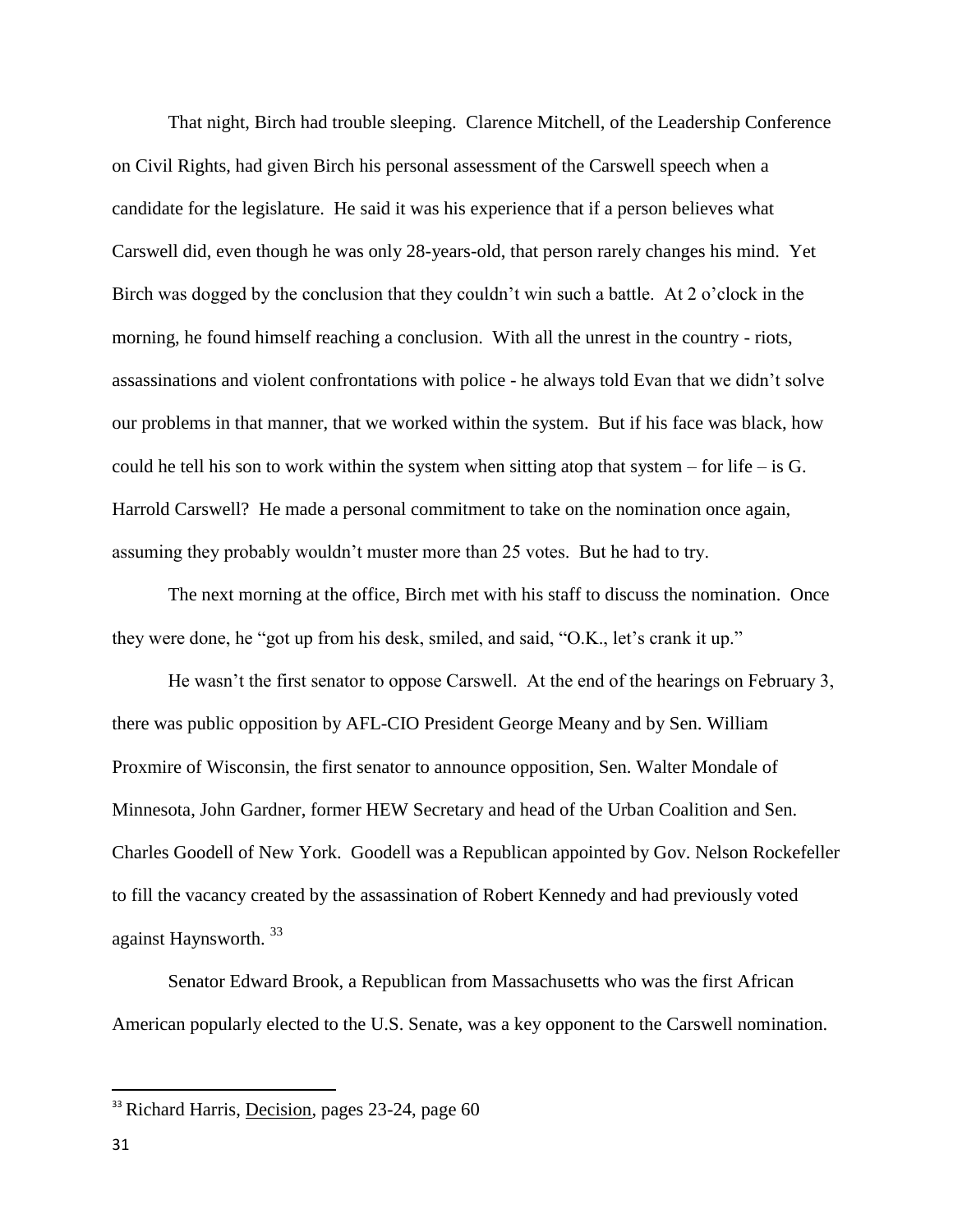He was the eighteenth senator to announce opposition and only the second Republican to do so when he took the floor to announce his opposition. Birch was there to listen. Brooke's Massachusetts colleague, Ted Kennedy, had already announced his opposition. Brooke had been a convenient Bayh ally in the Haynsworth debate, contributing greatly to the task of rounding up seventeen Republicans to vote no. Brooke had delayed a decision until he was convinced there was ample evidence to warrant opposition and he wanted to be sure that there was at least one third of the Senate with him, enough to show blacks and young people crying out for a no vote that they were being heard. He also knew that such a stance, particularly after Haynsworth, would make any influence he had at the White House evaporate.

Brooke felt that the 1948 speech reflected deeply held views. Carswell may only have been 28 years old but by that age Brooke had already spent five years in the military in World War II. He considered himself to be a fully grown adult by then. Looking for a change in Carswell's views, Brooke couldn't find it. He found the opposite. When Birch asked for the floor, Brooke yielded. The Indiana Senator talked about the problem of convincing the disenfranchised and discontented that there was hope for them within the system. He feared the violence that would erupt if people were not convinced. "The thing that concerns me is how are these people going to look at the system if they know that a man who unfortunately has this background is sitting at the very top of it?" Brooke nodded and added, "I do not think this nation can afford G. Harrold Carswell on the Supreme Court."<sup>34</sup>

There were the issues of Carswell's 1948 speech and the high rate that his decisions were overturned, a reversal rate of nearly 60%, twice that of other judges on the Fifth Circuit with the

 $\overline{a}$ 

<sup>&</sup>lt;sup>34</sup> Richard Harris, Decision, pages 14-18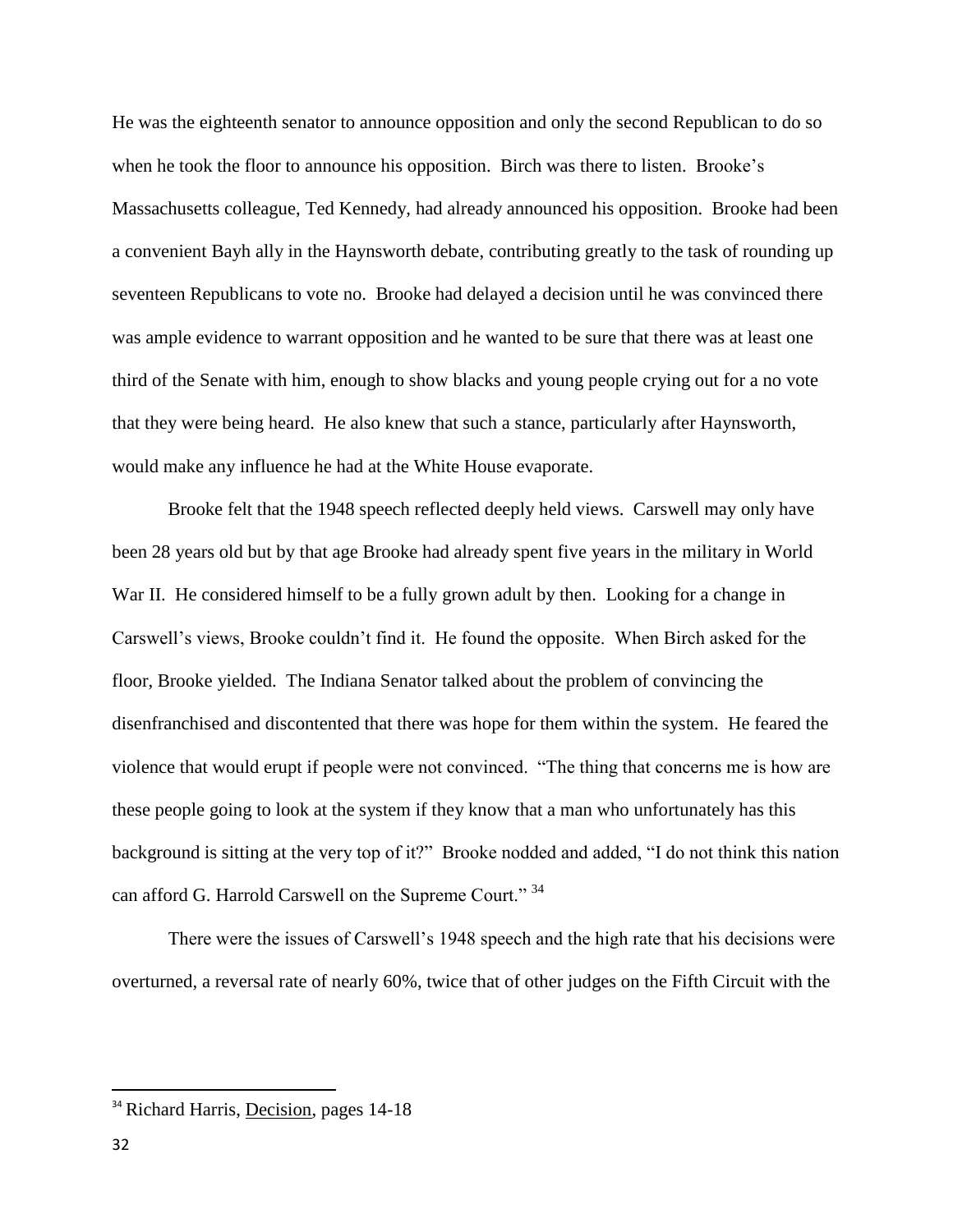higher court reversals being unanimous 17 times. There was the role he played incorporating the Tallahassee golf course to protect its whites-only status. When he was asked about the latter issue, he denied any memory of it. Soon, articles ran about a meeting the previous night when Carswell was asked about the matter, a meeting in which leaders from the A.B.A. actively discussed his participation in it.

When this surfaced, Jim Flug of Kennedy's staff asked one of the participants, Charles A. Horsky, for a memorandum describing the event. What became known as the Horsky memo, it described the meeting the night before Carswell's hearing in which they asked about the golf club episode. They showed him the Certificate of Incorporation with his name on it as incorporator. Carswell had sworn to the committee on two occasions that he was unfamiliar with the matter and the fact that the Horsky meeting had taken place the night before his hearings was a bombshell.<sup>35</sup>

Senators began hearing rumors about Carswell that were extremely damning as well as other quotes that did him no good. Average people were speaking up about experiences they had had with the judge or knew about him. Birch was hearing from lawyers who recounted times in the courtroom, after the court reporter was excused, when Carswell excoriated people using racist terms. All of these rumors and revelations reinforced the feelings of those who were in opposition or leaning in that direction. Then there was the revelation about a speech Carswell had given only two months before his nomination.

"Carswell had been the principal speaker before the Georgia State Bar Association and began his speech with an anecdote. 'I was out in the Far East a little while ago, and I ran into a

<sup>&</sup>lt;sup>35</sup> Richard Harris, Decision, page 134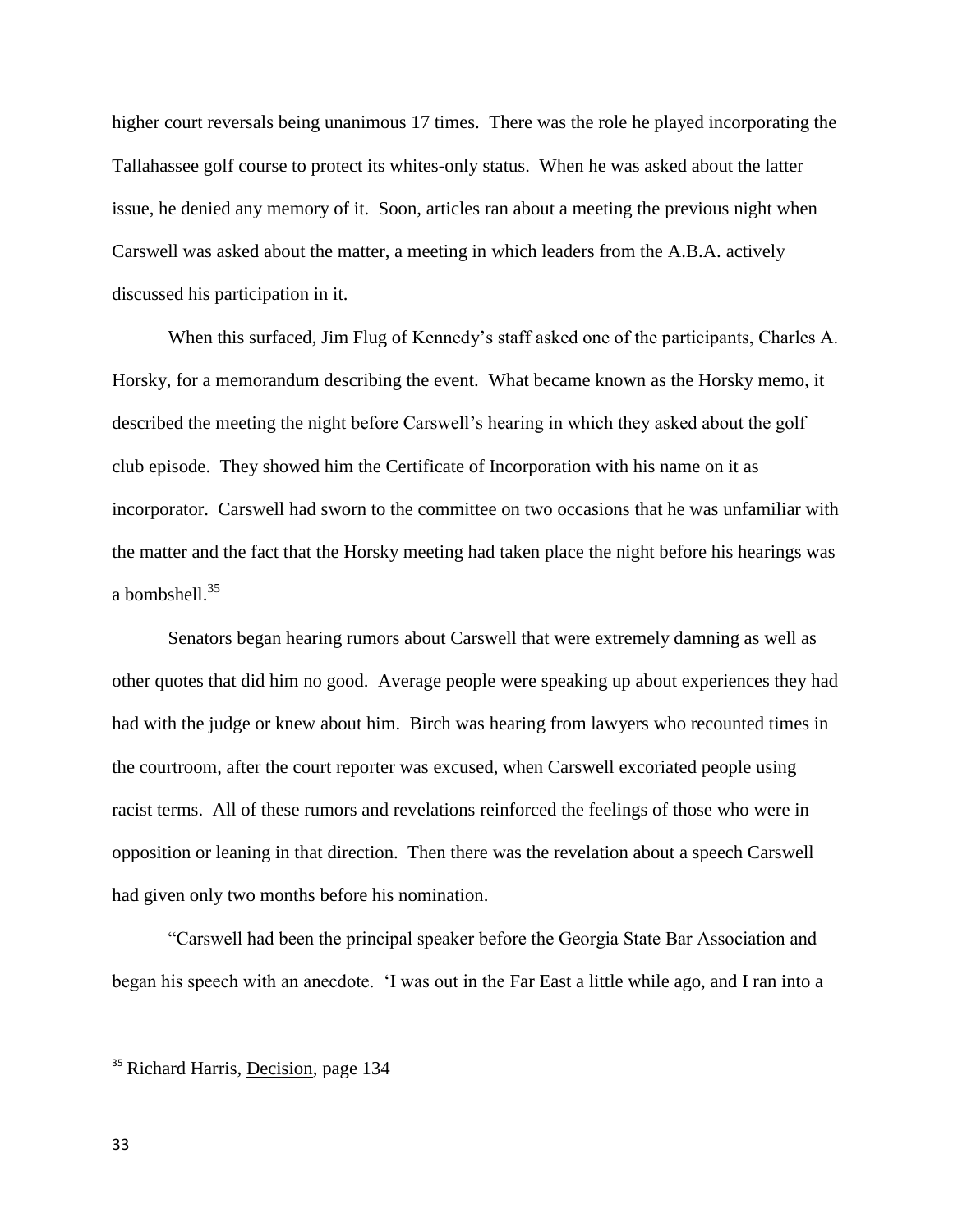dark-skinned fella,' he reported. 'I asked him if he was from Indo-China and he said, 'Naw, suh, I'se from outdo 'Gawgee'."<sup>36</sup>

The Nixon Administration demonstrated a remarkable lack of learning from the previous nomination battle. Their ham-handed efforts were repeated as before, often characterized by overkill that turned possible supporters against them. One misfire that didn't help them in the Senate was a letter the President sent to Sen. William Saxbe of Ohio. It contended that the Senate had no right to substitute its own judgment in a nomination over the president's.<sup>37</sup>

The White House had worked with other jurists to gain support for Carswell. One of them was Judge Elbert B. Tuttle, retired chief judge of the Fifth Circuit Court. He had written a letter of support for Carswell but later withdrew that support after the evidence against the nominee mounted. Rumors circulated that Carswell had the support of Judge John Minor Wisdom, another judge of the Fifth Circuit with a reputation exceeding or close to that of Judge Tuttle. It was known that the Administration had dangled the prospect of a Supreme Court nomination before Judge Wisdom. Jim Flug of Ted Kennedy's staff and Bill Wise, Birch's press secretary, pursued another rumor that Wisdom was not, in fact, supportive. The latter rumor turned out to be the accurate one.<sup>38</sup>

Sen. Quentin Burdick, Democrat from North Dakota, a state with neither many blacks nor a strong labor presence, was initially persuaded to vote for Carswell. When he learned of

<sup>&</sup>lt;sup>36</sup> John P. Frank, Clement Haynsworth, the Senate, and the Supreme Court, pages 102-103 <sup>37</sup> Richard Harris, Decision, page 156

<sup>&</sup>lt;sup>38</sup> Richard Harris, Decision, pages 110-113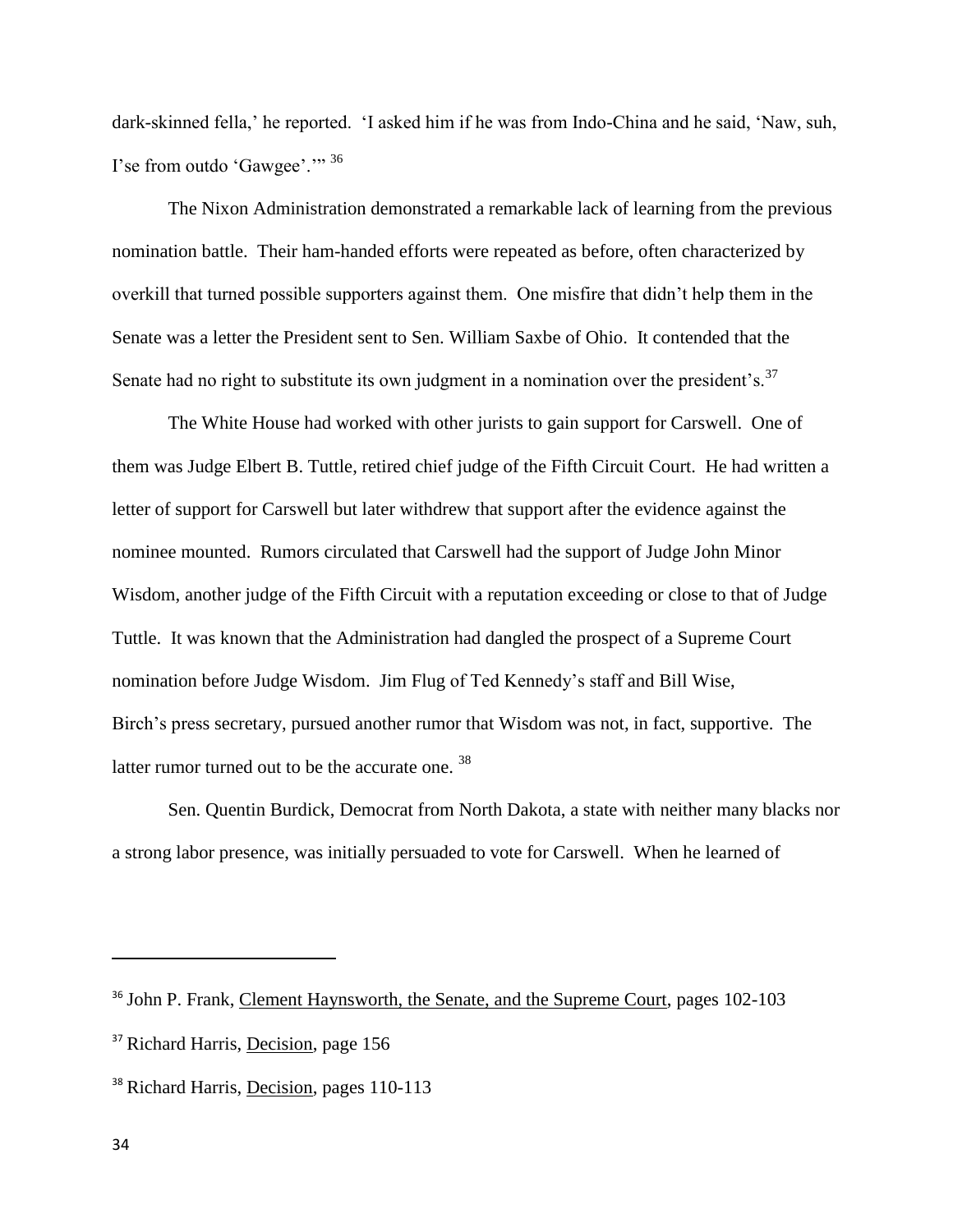Carswell's outsized reversal rate, the withdrawal of Tuttle's support and that Wisdom had not, in fact, supported him, he made the decision to vote no. <sup>39</sup>

While the number of senators opposing the nomination was clearly growing, Birch was concerned they were running out of time. Senators Eastland and Hruska, the two leaders for Carswell, were pressing for an early vote, to try and get the matter to the floor ahead of the Voting Rights Act and before the opposition got too much of a head of steam.<sup>40</sup> Voting Rights became the order of business on March 1 and by being prepared to object to a Saturday session, the Bayh forces were able to gain a critical delay. Birch knew they needed a month or so to have a chance of building the kind of support necessary in order to win. Help arrived for the anti-Carswell forces from two unlikely sources.

Sen. Strom Thurmond was the first to provide that help by filibustering against the Direct Election Amendment in the Judiciary Committee, delaying committee action on the Supreme Court nomination. When the committee finally reported the nomination, its consideration was delayed by Sen. James Allen, who decided to filibuster the Voting Rights Act, meaning the nomination would not be considered until after the Voting Rights Act was dealt with. These two delays ultimately provided the anti-Carswell forces more than a month to build up a head of steam. After the vote, Tydings asked and answered a question. "You know who defeated Carswell? Thurmond and Allen."

Thus the month of March, 1970 was consumed by Birch and his allies marshalling their forces in the hopes of defeating the nomination. An early April vote was likely following the

<sup>&</sup>lt;sup>39</sup> Richard Harris, Decision, pages 112-113

<sup>40</sup> Richard Harris, Decision, pages 110-111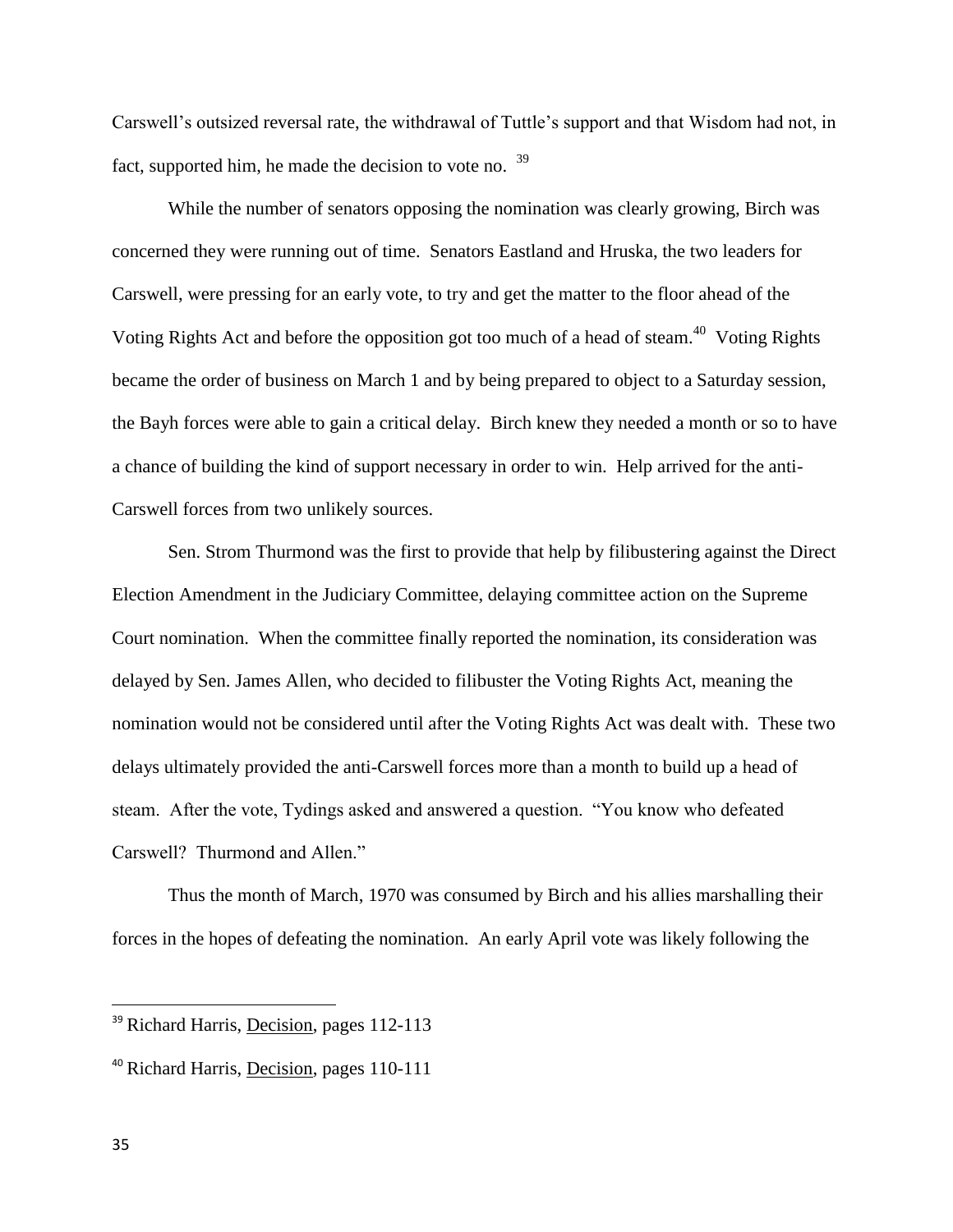Easter recess, which began on March 27. During the recess, Birch was scheduled to travel with other senators to the Interparliamentary Union meetings in Monaco.

The anti-Carswell forces did their work. The coalition of organizations opposing the nomination were similar to those opposed to Haynsworth; organized labor and civil rights. Joe Rauh was actively engaged as before. Staff members to senators in opposition were a key group in and of themselves. A key addition to this effort was Marian Wright Edelman, a young lawyer heading up the Washington Research Project, a DC-based civil rights group. Marian Wright Edelman knew a great deal about Carswell before he was nominated. She had opposed his elevation to the Fifth Circuit the previous summer and was frustrated by the lack of support from other civil rights leaders in that effort. Now she found the necessary support. Her research on Carswell was critical, as was her ability to motivate others within the movement.

At one point, the anti-Carswell forces were assisted in an almost unimaginable way. When the news of Tuttle's change of heart on Carswell erupted to roil the debate shortly after it had begun on March 16, one of Carswell's chief supporters shot himself in the foot, severely wounding the nomination itself. Roman Hruska of Nebraska, responding to questions just off the Senate floor said, "Even if he were mediocre, there are a lot of mediocre judges and people and lawyers. They are entitled to a little representation, aren't they, and a little chance? We can't have all Brandeises and Frankfurters and Cardozos and stuff like that there." Jay Berman later described the Hruska comment as the "kiss of death."

On March 22, Sen. Fred Harris of Oklahoma suggested a way to solve the difficulties presented to senators by the Carswell nomination. It might be recommitted to the Judiciary Committee for "further study." This was traditionally a graceful procedure to allow senators an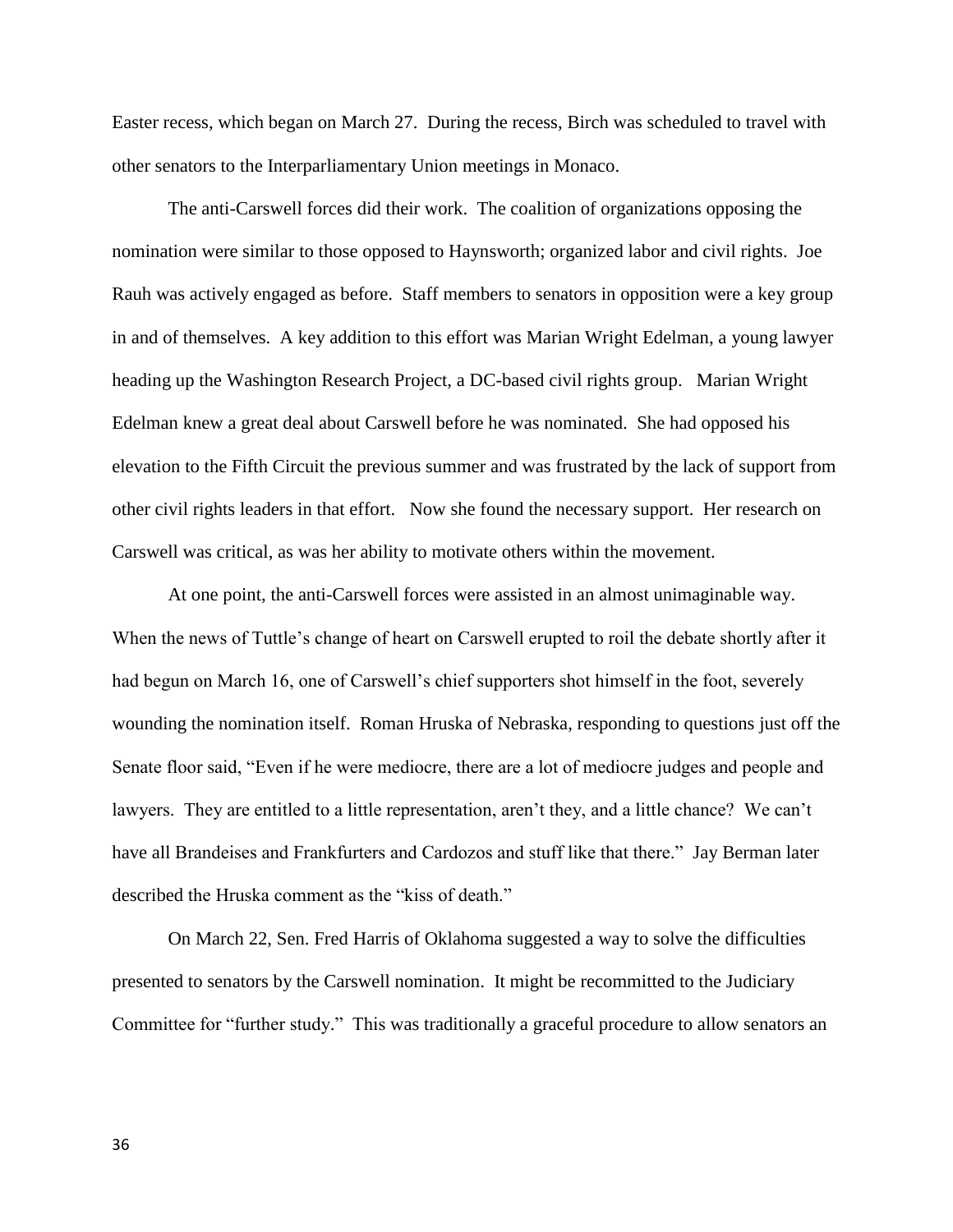ideal way out of an awkward dilemma and to avoid having to vote no on the floor. Theoretically, it was easier to vote for recommittal than to provide outright opposition with the explanation that there were too many unanswered questions, even though it was a likely burial ground for the nomination. Two days later, Sen. Griffin told John Ehrlichman at the White House that the nomination was in trouble, which Ehrlichman refused to believe.<sup>41</sup>

On March 25, Birch met with the other leaders of the anti-Carswell forces in Majority Leader Mansfield's office. They discussed recommittal and most still felt they needed more time in order to prevail. When Birch brought up the possibility of a filibuster, Sen. Javits strenuously objected, saying he would 'not filibuster against my own President." Phil Hart opposed filibusters in principle and the matter was dropped. Agreement was reached to schedule a recommittal vote on April 6. Sen. Fulbright of Arkansas offered to introduce the motion but Brooke objected, saying that Fulbright's opposition was not yet known and it would send out all sorts of danger signals. He suggested Birch make the motion, saying, "As surprising as it may seem, you should do it because they don't dislike you downtown. They feel you're simply doing what a liberal senator should do." Later that day, Birch introduced the motion in the form of a unanimous-consent agreement and it was adopted. Fulbright immediately spoke on the floor that he would support recommittal without mentioning how he felt about the nomination itself. Sen. Mark Hatfield followed by offering his support for recommittal but added that he would vote against the nomination and read from the telegram he had sent the President urging him to withdraw it.

<sup>41</sup> Richard Harris, Decision, pages 127-130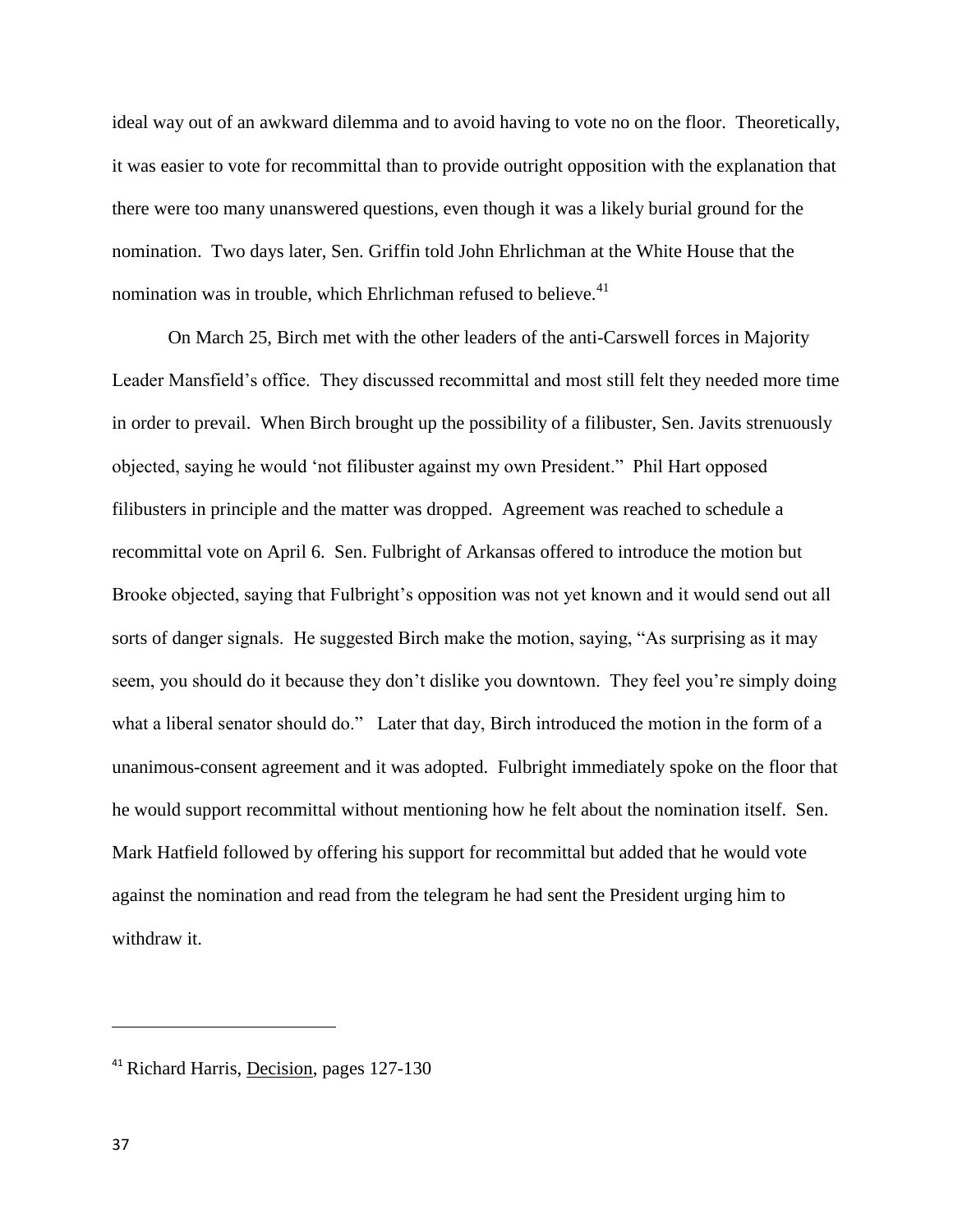In a radio interview, Hatfield's Oregon colleague, Bob Packwood, attacked recommittal with the charge that there were six to eight senators that wanted recommittal because they "didn't have the guts to vote against him." He opposed both recommittal and confirmation.  $42$ 

One of the eight senators attending the Interparliamentary Conference in Monaco with Birch was Minority Leader Hugh Scott. Scott remained in Monaco until April 4 with the recommittal vote scheduled for April 6. Birch, accompanied by Marvella on the trip, was too worried about the matter and returned to DC on April 1. On the flight, he was given a message during a refueling stop that Marvella's father had died. Indeed, unimaginably, her father had killed her stepmother and himself. Marvella didn't get word until after Birch left Monaco and quickly made arrangements to return to Washington. She was given the sad news by Sen. John Sparkman, the chair of the delegation and father of Marvella's close friend Jan Shepard.<sup>43</sup>

Marvella's father, Delbert Hern, had first shown evidence of mental illness shortly after Birch's nomination for the Senate in 1962. While Marvella was visiting in Oklahoma, he took an overdose of pills and ended up hospitalized, largely for depression. After the successful campaign that fall, Marvella went home, only to see her father under the influence of alcohol for the first time in her life. When Birch was sworn in the following January, Marvella's parents were there for the celebration, along with Birch's father and sister, Mary Alice, an actress who was just completing a tour of *Auntie Mame*. The only thing that marred the night was the drunken behavior of Delbert in front of everyone. It was then that Marvella's mother, Bernett, revealed that he had begun drinking shortly after Marvella had left home, was drinking when he

<sup>&</sup>lt;sup>42</sup> Richard Harris, Decision, pages 131-132

<sup>43</sup> Richard Harris, Decision, pages 168-169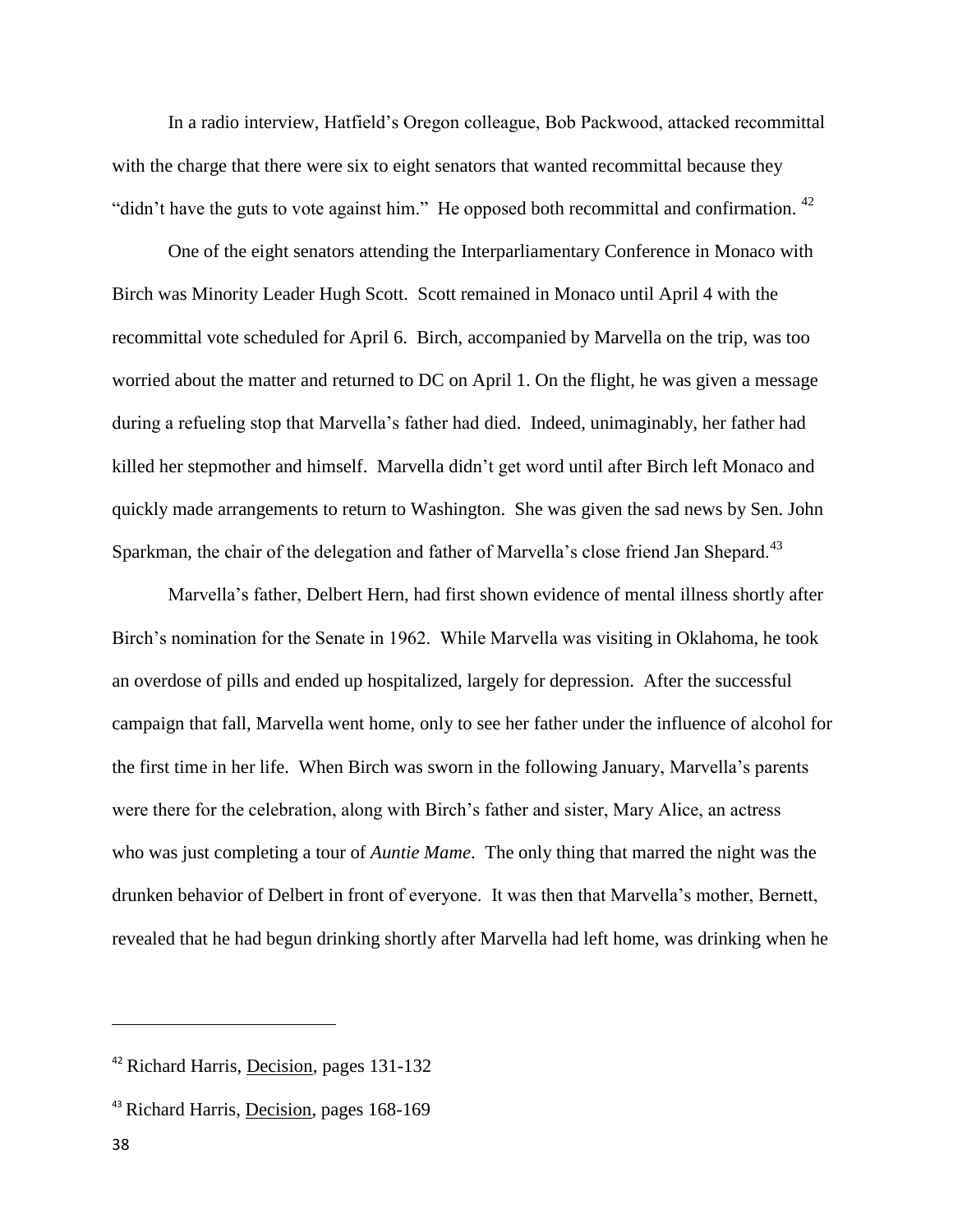tried to commit suicide and had a severe problem. These issues, along with the physical effects of the automobile accident in 1954 and the stressful life in which they found themselves, resulted in Marvella developing serious sleep issues. By this time, she was taking tranquilizers at night and estrogen shots and thyroid medication during the day.<sup>44</sup>

In April 1964, Bernett died and Marvella heard from relatives about the problems in her parents' marriage. Her father had fallen in love with a younger woman and wanted to marry her. There was reason to suspect domestic abuse. A week after Bernett's funeral, Delbert left Enid, Oklahoma to be with his lover, whom he married five weeks later.

These events were incredibly hard on his only child, Marvella. He continued drinking to excess. Of course, no one knows what goes on inside a marriage but the result of their last day was that Hern shot and killed his wife and himself. Marvella and Birch traveled to Oklahoma, spending most of the weekend of April 4-5 there, returning to DC on Sunday night the  $5<sup>th</sup>$  for the Monday April 6 recommittal vote. When they arrived at Marvella's home in Enid, they were greeted by prominent, fresh blood stains on the living room carpet.<sup>45</sup>

On one of the Sunday talk shows, Tydings debated Sen. Ed Gurney of Florida on the nomination. Afterward, Tydings received a call from Sen. Margaret Chase Smith of Maine at the studio congratulating him on his performance. This was an ominous sign, since Smith's attitude on Carswell was unknown and it was generally considered that leaving her alone was the best strategy. Birch wished that he had known about the Smith phone call at the time but did not.

<sup>44</sup> Geoff Paddock, "A Shining Example; The Journey of Marvella Hern Bayh", *Traces*, Fall 2013, page 49

<sup>45</sup> Marvella Bayh & Mary Lynn Kotz, Marvella, Pages 122-123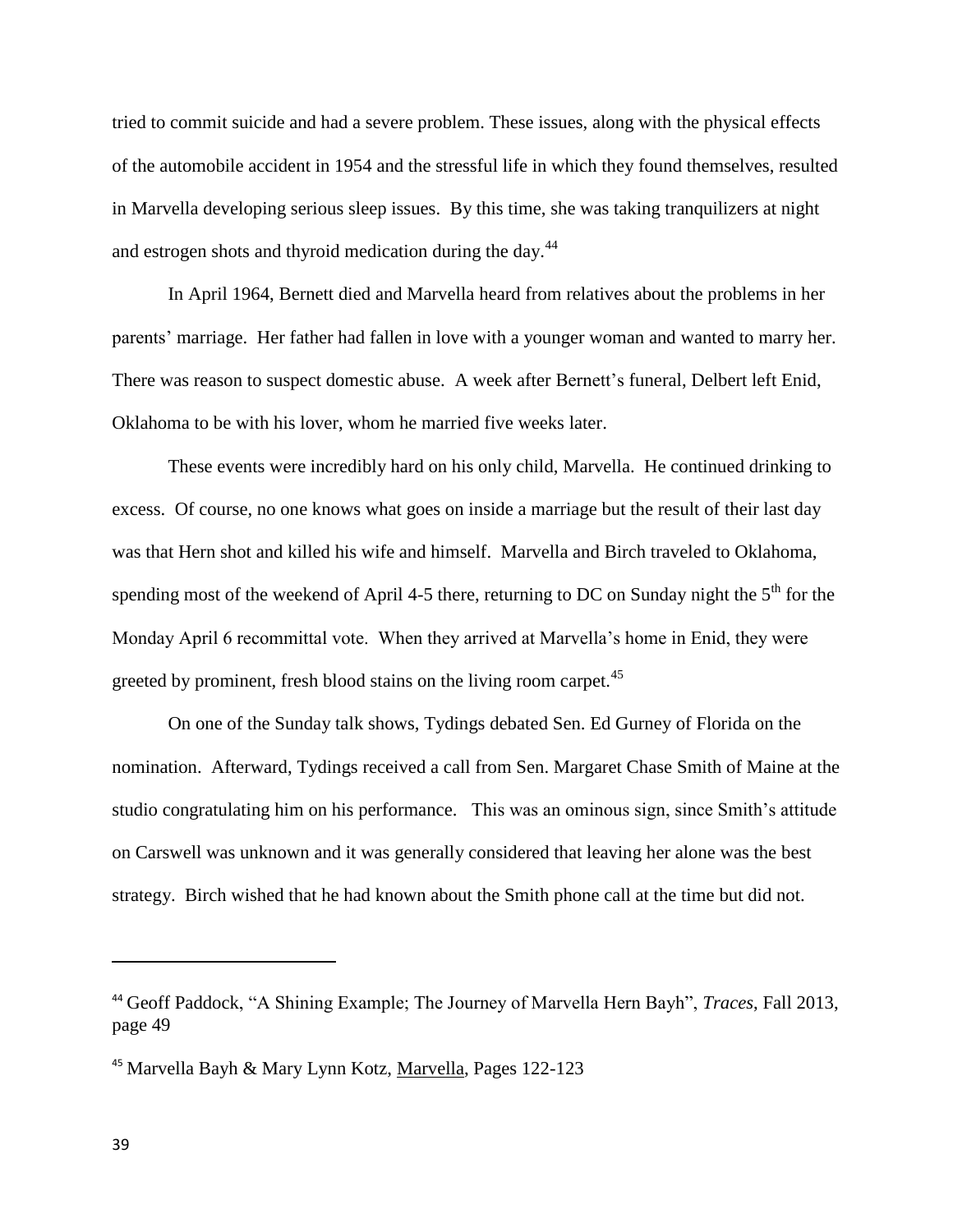By the time of recommittal, it became clear to Birch that a vote for recommittal and a vote to oppose were not the same thing, just as Packwood had said earlier. He concluded that there were a number of senators who would oppose recommittal because they preferred an up or down vote on the nomination. He also knew that the White House was likely to equate a no on recommittal as a yes on confirmation. His instincts were also to leave those particular senators alone. The White House was working over-time to win on recommittal and won four votes (Hiram Fong, Tom Dodd, Chuck Percy and Bob Packwood) that convinced them they would win confirmation, just as Birch predicted. All four had individually promised Birch that they would vote against Carswell's confirmation on the floor.

Hugh Scott told Mike Mansfield that Carswell would win on recommittal and lose on the floor, causing Mansfield to go to Birch and suggest he call for a vote on confirmation right after the recommittal vote. Hruska was "so flabbergasted by the Bayh motion – a clear sign that Scott hadn't mentioned it to him – that he jumped up and shouted, 'The Nebraska from Senator objects!'"

Birch also knew that there would be some absences. Karl Mundt of South Dakota was for Carswell but hospitalized from a severe stroke he had suffered months earlier. Clinton Anderson of New Mexico was against Carswell but scheduled to be absent because of a glaucoma operation. Claiborne Pell of Rhode Island (against Carswell) and Wallace Bennett of Utah (for Carswell) were in the Far East on Senate business, which was known quite a bit in advance.<sup>46</sup>

<sup>46</sup> Richard Harris, Decision, pages 177-180, page 189, pages 195-6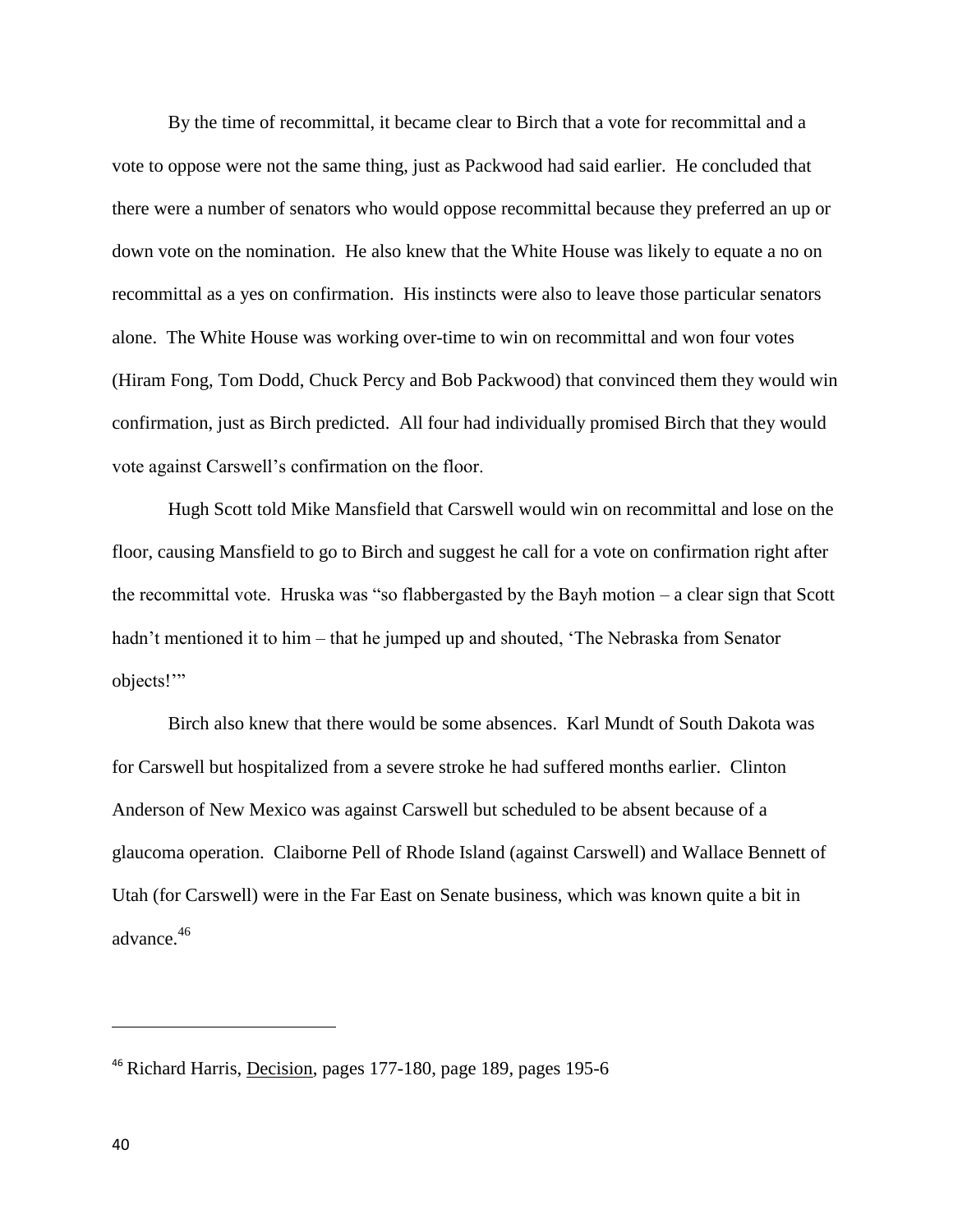The Monday vote on recommittal was at 1 PM and failed 52-44. Knowing which senators were supporting recommittal and would oppose Carswell as well as those who intended to vote no on both, allowed Birch and his allies, particularly Ed Brooke, to begin to feel optimistic. He predicted to his staff that the nomination would fail by a vote of 51-45.

Birch had flown to Houston the afternoon before the final vote to speak to the Texas League of Women Voters. Returning early the next morning, he had to go to a hospital and give his father a shave; he had suffered an angina attack while Birch was in Texas. Given the events involving Marvella's father and now his own, his emotions were frayed beyond description; however, he knew that he had to focus during the time remaining before the vote and deal not just with his own strategy but the possible strategies of the pro-Carswell forces as well. He had previously developed a paper arguing that in case of a tie vote, a vote by the Vice President in this matter would be out of order on nominations to the federal courts, a point of order that had to be recognized. The Bayh team realized that there was questionable legal substance to the argument but it might cause a delay in the Vice President casting a vote. Birch would then take the floor to filibuster on the issue, causing a greater delay to allow AFL-CIO lobbyist Andy Biemiller to fly to New Mexico in a chartered jet and bring back Senator Clinton Anderson to break the tie.

Prior to the vote, Ed Brooke pointed out to Birch that Margaret Chase Smith had entered the chamber and suggested that he huddle with her for some last-minute lobbying. Birch disagreed and told him to leave her alone. "I was not close to her at all," Birch remembered, but felt in his gut that she would be fine, that she would do what she thought was right, and lobbying by Brooke or anyone else could be counter-productive. Brooke did approach Smith to tell her that the White House was telling others that she had agreed to vote for Carswell. He assured her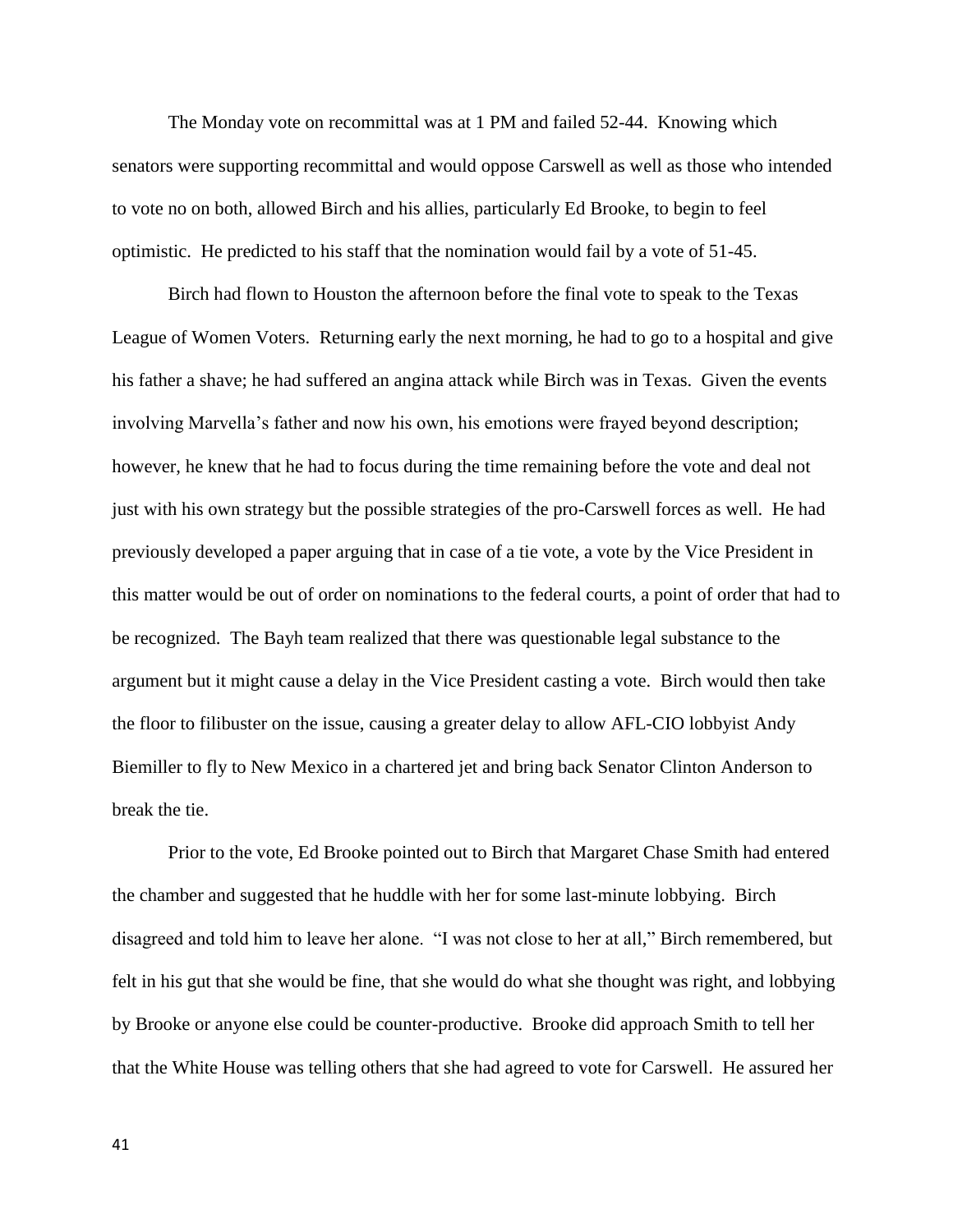that he was not going to try and persuade her but thought she should be aware of what was being said. Unbeknownst to Brooke, she went to a phone and called chief White House lobbyist Bryce Harlow to ask him if the story was true. Harlow tried to obfuscate; she slammed down the phone and returned to her seat on the floor.

Birch's final speech before the vote was described in an article in *Women's Wear Daily*. "In ringing tones he told his colleagues: 'Today we have the opportunity to tell our children and their children that the advise and consent responsibility given to us by our Founding Fathers nearly two centuries ago still has meaning today.' That was a direct slap at President Nixon's letter demanding that his nominee be rubber-stamped forthwith."<sup>47</sup>

Vice President Agnew entered the chamber and took his seat as presiding officer, calling the Senate to order and announced that the matter before the Senate was to advise and consent to the nomination to the Supreme Court of Judge G. Harrold Carswell. With the galleries filled to capacity and about as many staff on the floor as could be jammed along the back walls, the scene was intensely dramatic. The corridors outside the chamber were as crowded as they had ever been with far more people than could fit into the galleries trying to wedge their way close to the action. Most of the senators were on the floor as the buzzers for the quorum call echoed throughout the Senate buildings.

The one o'clock vote commenced and the first four senators cast votes for the nominee. Because the roll was called alphabetically, Birch Bayh was the fifth vote cast and the first to vote "no." At the end of the first roll call, only 90 senators had voted and the nomination was losing, 46-44. As the remaining six senators made their way to the podium to cast their votes, five of

<sup>47</sup> Robert Barr, "Bayh – Could Be Household Word in White House race", *Women's Wear Daily*, April 10, 1970, pages 1, 11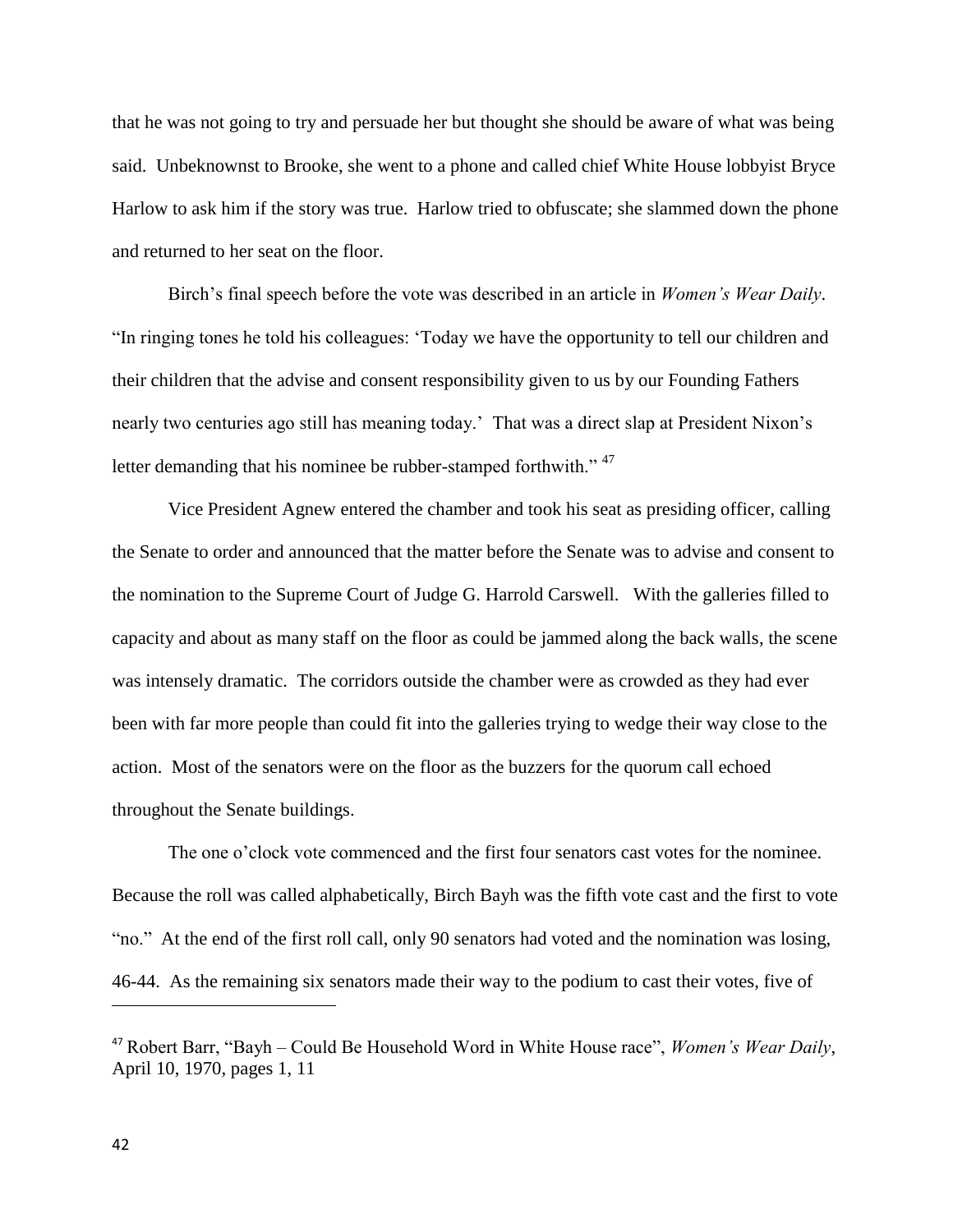the final six voted "no." Birch always gave the credit for that  $51<sup>st</sup>$  vote to Margaret Chase Smith, the Republican from Maine.

The galleries erupted in cheers and Sen. Russell called for the Vice President to clear the galleries, which he did. But it didn't matter as everyone was leaving for celebrations in the hall outside the chamber. <sup>48</sup>

Thirteen of forty-one GOP Senators voted no. The three whose votes made the largest difference were Cook of Kentucky, Prouty of Vermont and Smith of Maine. For Cook it was the falsehoods in Carswell's testimony about the golf club. Smith felt the same and was concerned about his confusion when discussing a matter one night and providing different testimony the next morning. Three southern border state senators voting no were Fulbright of Arkansas, Gore of Tennessee and Spong of Virginia.

John Frank wrote, "Carswell must be viewed historically as a bad legal joke. Like Fortas, he helped to dig his own grave with his mouth. Want of candor to a senatorial committee is rarely rewarded, and Carswell was almost disgustingly wanting in candor. But he was so demonstrably incompetent that he might well have lost no matter how much truth he told; and I believe that he, unlike Haynsworth, really was a racist. Political triumph in Carswell's case goes partly to the senators, particularly to Senator Bayh, but also very markedly to Joseph Rauh and Marian Wright Edelman, the civil rights leaders who organized the country." <sup>49</sup>

The day before the vote, Marlow Cook went to a White House Medal of Honor ceremony and was moved by the sacrifices of the men being celebrated. He felt voting for Carswell was

<sup>48</sup> Richard Harris, Decision, pages 200-202

<sup>&</sup>lt;sup>49</sup> John P. Frank, Clement Haynsworth, the Senate, and the Supreme Court, pages 116-117, 135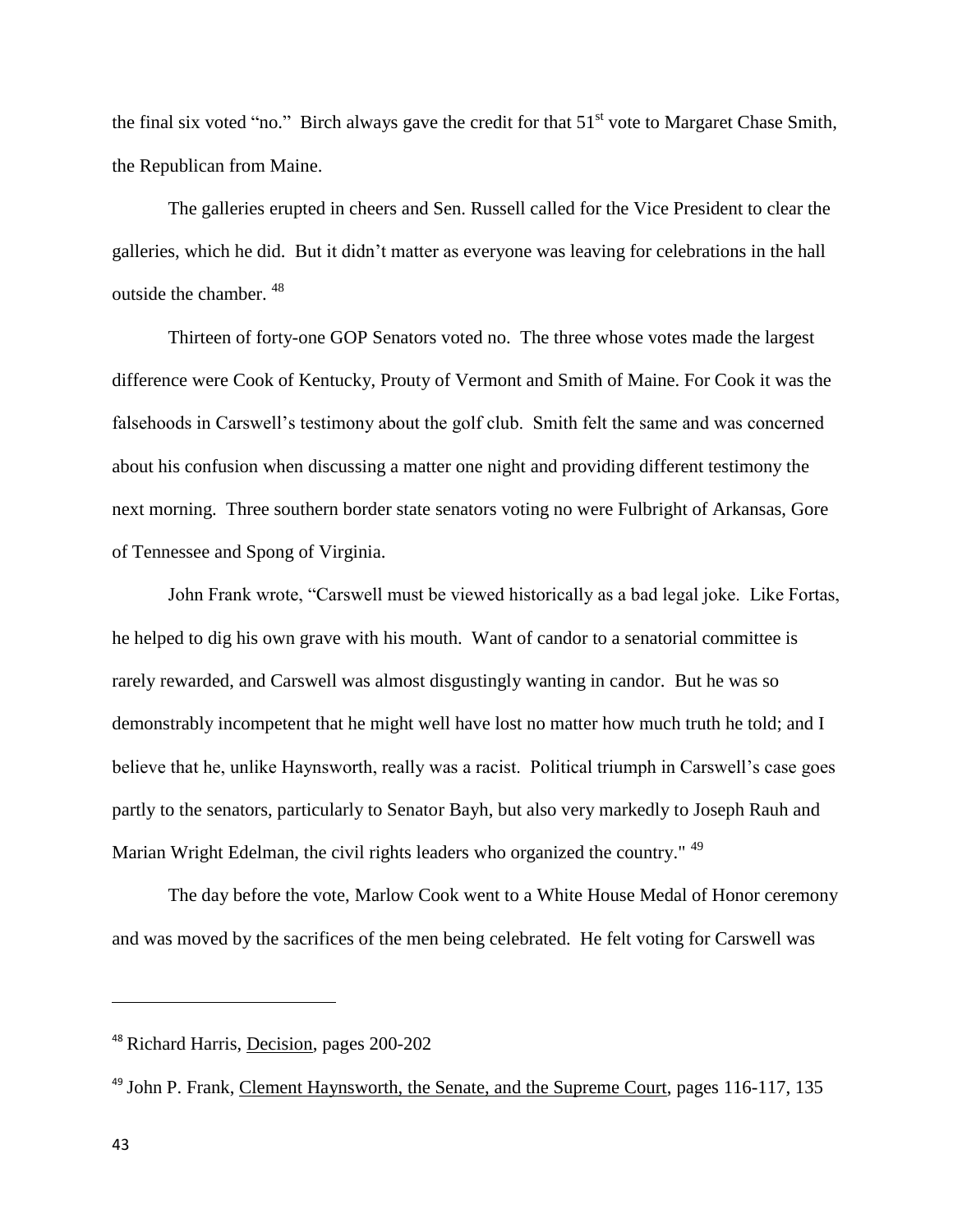not representative of the excellence in service to the country they deserved. After the vote, he revealed to a group of Senate aides that he had received a "letter from a former law partner in Kentucky, who had appealed to him to reject Carswell as the only way to stop the deep discontent among Negroes from bursting into a bloody upheaval. Cook paused thoughtfully, then grinned and added, 'I hope they send the Attorney General's name up next, so we can turn him down, too."

The Nixon staff, once again, did an awful job managing the nomination and lobbying the Senate. As with the Haynsworth nomination, they over-reached and shot themselves in their feet. Senators were not pleased to be lobbied by Chief Justice Warren Burger, which Richard Harris insisted took place but Burger later denied. It would be a clear violation of judicial ethics. Bob Dole of Kansas fought hard for Carswell and, when the vote was over, described the White House aides as "those idiots downtown." <sup>50</sup>

The day of the vote, April 8, Marvella asked me to write down my recollections of the events leading up to the vote, which I did and gave her a copy. What I wrote provides me with details that I have long since forgotten.

*I have been asked by Mrs. Bayh to give my account of the events leading up to the defeat of Judge Carswell's nomination as one who has spent a good deal of time throughout the last few days before the vote with Senator Bayh.*

*The weekend of April 4th and 5th, while the Bayhs were in Oklahoma, it was clear that the Monday (6th) vote for re-committal to Judiciary would fail. I picked up the Bayhs at National Airport on Sunday evening and we talked about the appearance of Senators Tydings and Gurney* 

<sup>&</sup>lt;sup>50</sup> Richard Harris, Decision, page 204, 173, 100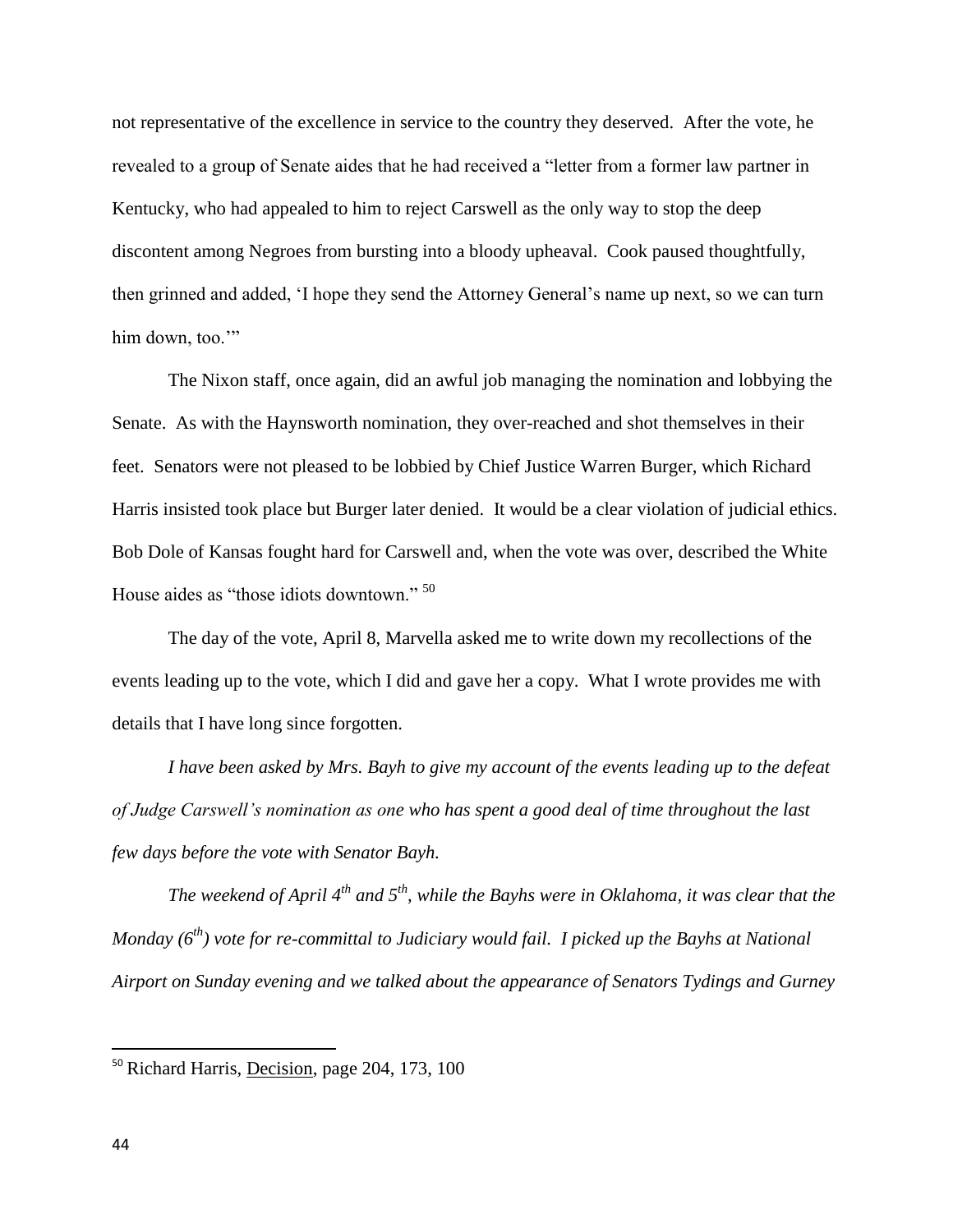*on "Face The Nation" earlier that day. The next morning when I picked up the Senator he made the reply; "Well, Bob, we're going to lose this one."* 

*I attended the Monday re-committal vote and left disappointed, but not surprised. A few hours after the vote, the Senator was due at the Sheraton Park Hotel for a Convention of the United Mine Workers – District 50. We sped there with columnist Mary McGrory in the back seat interviewing the Senator.*

*The Convention was similar to a National Party Convention. It was loud and boisterous – but warm. It was one of the most tremendous responses I've ever seen the Senator receive. His speech was extemporaneous. The hall was quiet during the speech. McGrory agreed with me that the crowd readily grasped hold of the "mediocrity" argument. They cheered the Senator on and after much pushing and shoving, the three of us left in good moods.*

*Conversation continued at McGrory's apartment over a gin and tonic. The Senator felt confident that our 44 votes for recommittal plus Dodd, Fong and Packwood would give us 47, and with Percy we'd have a tie. Our talk centered on the whole drawn-out battle and how Senators like Hatfield and Cooper had decided as they did. I tried to convince McGrory that Birch had begun rolling the anti-Carswell ball and not her favorite – Ed Brooke. At 5:40 PM we rushed off for WTOP-TV with a promise by Mary that she would light a candle till the vote on Wednesday was over.* 

*The Senator did a spot on the Martin Agronsky show and proceeded upstairs to the offices of Tom Braden and Frank Mankiewicz. After about 20 minutes there, we were all convinced our chances were good for the showdown.*

*Tuesday evening we took off for Dulles Airport in rush-hour traffic. I asked the Senator how things looked and he assured me it looked good. He said Percy would be with us and that*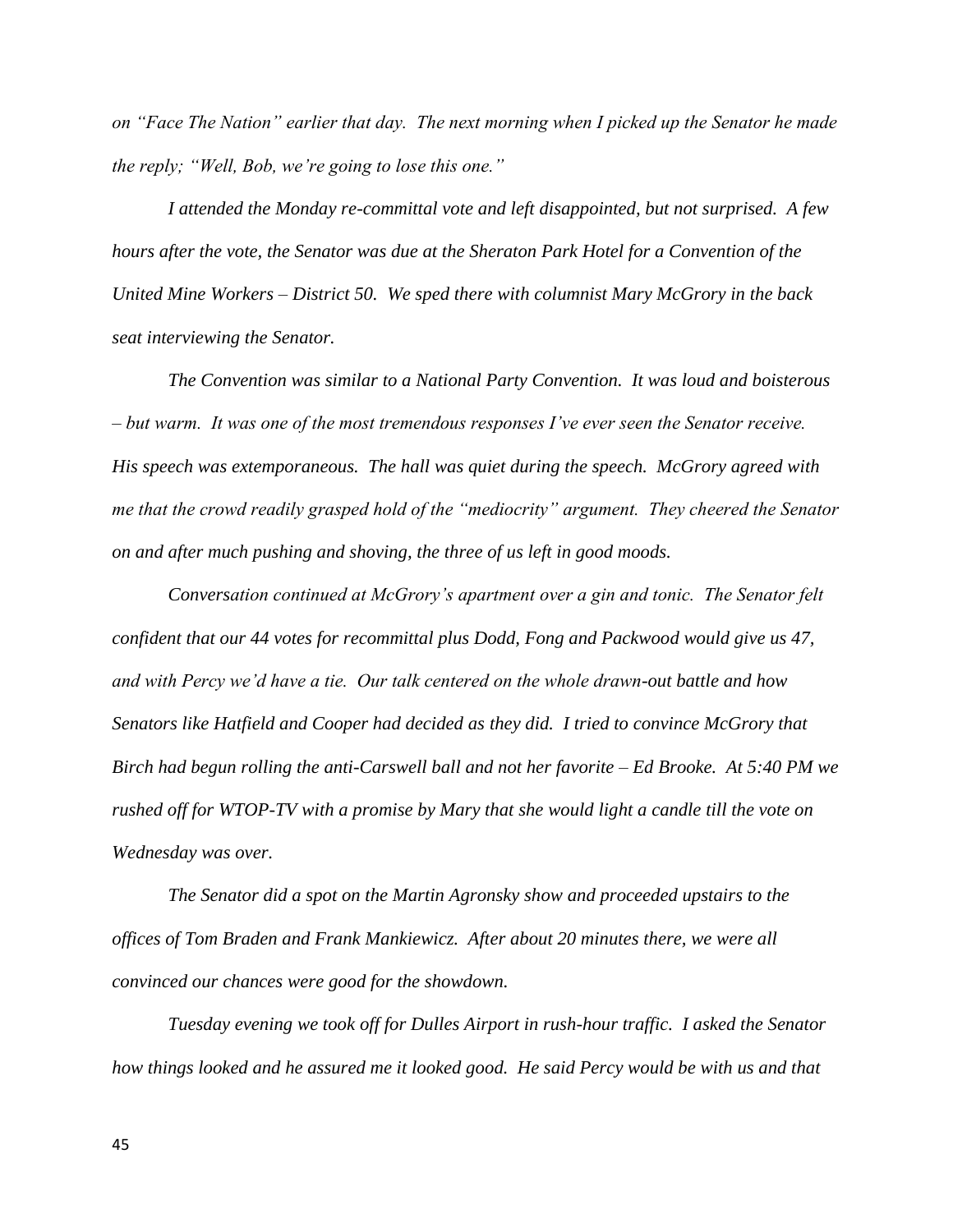*he'd heard rumblings from Mrs. Smith and Cook that sounded good. His best comment was; "I had the audacity to tell Keefe coming down the stairs that we'd get 50 or 51 votes. I was elated. When we got to Dulles after a real race we were three minutes early for the flight. The Senator was in a good mood and we laughed about the fact that I'd meet him twelve hours later, to Houston and back.*

*Wednesday morning at 6:00 AM I met him at Dulles. The Washington Post predicted a 48-46 edge for Carswell opponents with Cook and Smith as the keys to a tie. Not wanting a role for Agnew, the Senator said there was one discrepancy in the Post report. He said if we got either Cook and/or Smith, Prouty would come around. This would make it 51-45 if we got all 3. And it was.*

*By 6:30 we were eating breakfast at a Waffle Shop just off Pennsylvania Avenue* (522 10<sup>th</sup>) Street NW).<sup>51</sup> Coming out, the Senator mused; "Senator Bayh and his right hand man, Bob *Blaemire, were seen rounding up anti-Carswell votes at 6:30 AM at the Waffle Shop on Pennsylvania Avenue." Surprisingly enough we were in good moods despite the hour. We got to the office and both slept till 9:00 AM. I then found out and told the Senator that Percy announced for us and I wished him luck. We headed out to see how Col. Bayh was doing and then back to the office as early as we could.* 

*After the victory, Mrs. Bayh and I pushed our way to the Old Supreme Court Chambers where the Senator was being interviewed. Once in the hall, we were mobbed. Mary McGrory came up to say; "How about that candle, Birch?"*

*As we prepared to go to the airport again, our staff mobbed "The Boss" on the Senate steps and he was thoroughly pleased. In the car he said; "This is a great day for the Senate."* 

 $\overline{a}$ 

<sup>&</sup>lt;sup>51</sup> John De Ferrari, Historic Restaurants of Washington, DC, page 135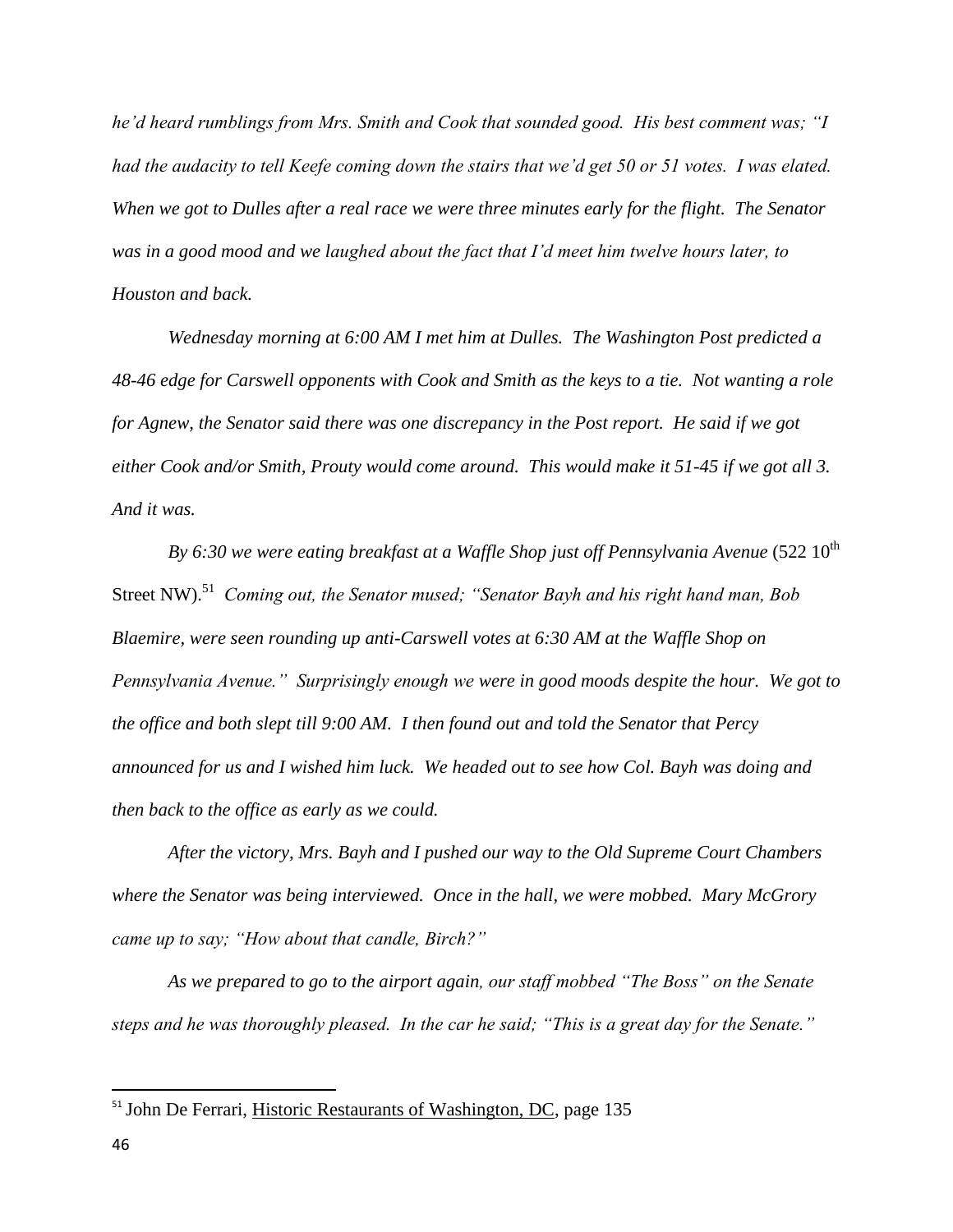*His excitement was somewhat dampened by the sickly condition of his father but when he left for the gate, he was jubilant and happy.* 

The Nixon staff was irate by this second defeat of a Supreme Court nomination. Efforts were mounted by them to make as many of the disloyal senators as possible pay dearly for the Carswell vote. In Texas, Ralph Yarborough was defeated in the Democratic primary. In the fall, Albert Gore, Sr. was defeated for re-election in Tennessee as was Joseph Tydings in Maryland. In Nevada, a challenge to the re-election of Howard Cannon failed narrowly. In Florida, Carswell resigned from the bench to run for the U.S. Senate. Newspapers ran a photo of Carswell during his campaign holding up a bumper sticker saying, "Bye, Bye, Bayh – Heah Come De Judge." He was defeated 2-1 in the primary.

Ironically, Nixon's view softened with time. In his autobiography, he said, "Looking back I have no quarrel with some of those senators who voted against Carswell because of their belief that he lacked the superior intellectual and judicial qualities to be a Supreme Court Justice. But I still believe that many of the senators who voted against him used the issue of his competence as camouflage for their real reason, which was their disapproval of his constitutional philosophy." He also acknowledged that they had missed Carswell's 1948 statement extolling segregation when researching his past.<sup>52</sup> Nixon could not have known about another aspect of Carswell's life that was revealed some years later. In 1976, he was arrested after making homosexual advances to an undercover officer in a men's bathroom at a Tallahassee shopping mall. And three years after that he was attacked and beaten by a man he had invited to a hotel

 $\overline{a}$ 

<sup>&</sup>lt;sup>52</sup> Richard M. Nixon, RN: The Memoirs of Richard Nixon, pages 422-423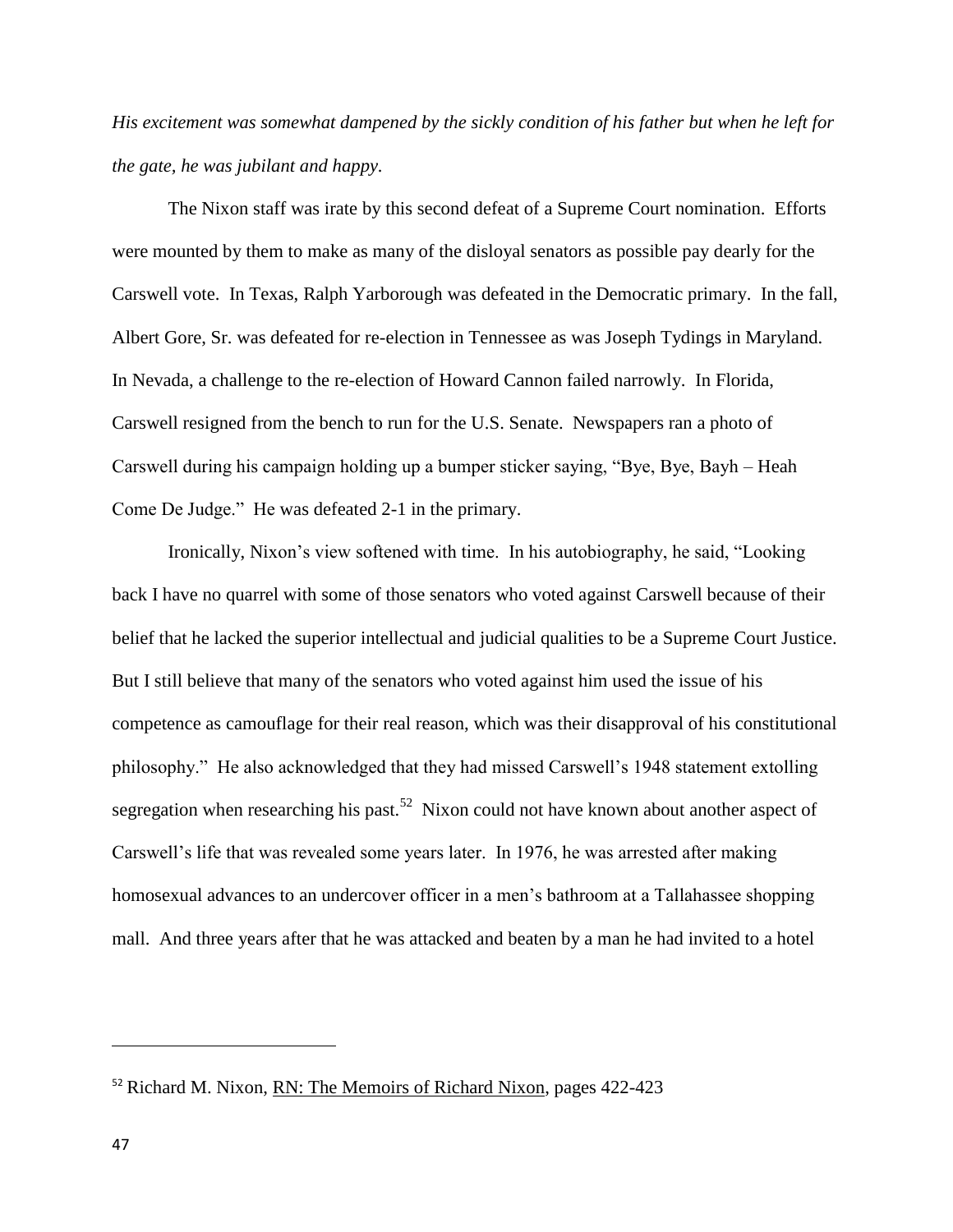room in which he was staying.<sup>53</sup> No one in the Bayh operation had any inkling about this side of Judge Carswell and any hints about homosexuality at the time would have surely scuttled the nomination. Even rumors about homosexuality in 1970 would have deterred him from being chosen.

Jay Berman commented that, "I honestly believe that no other senator would have come up with the tactical way to beat this guy." Birch had created outside public furor over the nomination that created pressure on his colleagues. And, again, the A.B.A. was helpful. But Jay's summation of the affair was that "Birch Bayh's approach to Carswell was genius" and he hasn't received enough credit for the manner in which he got it done.

There was no question that Birch raised his national profile with the Carswell victory as well as respect among Washington's politicos. Few had thought it possible to turn back a Nixon Supreme Court nomination a second time. He was clearly in charge of the strategy, coordinating the activities of staff and marshalling the resources of the allied groups. Because of his leadership in the Haynsworth effort, Carswell opponents naturally gravitated to him and he took advantage of their energies in an expert manner. This was unprecedented. When had the Senate had two successive victories against a newly elected president in this manner, both engineered by the same person?

<sup>53</sup> "G. Harrold Carswell, Nixon Nominee, Tallahassee, Florida," *The Baltimore Sun*, August 1, 1992

Joyce Murdoch, Deb Price, Courting Justice: Gay Men and Lesbians v. the Supreme Court (2002), p. 187

Carswell's arrest, UPI report reprinted in the *Sarasota Herald-Tribune*, September 12, 1979, pg. 23